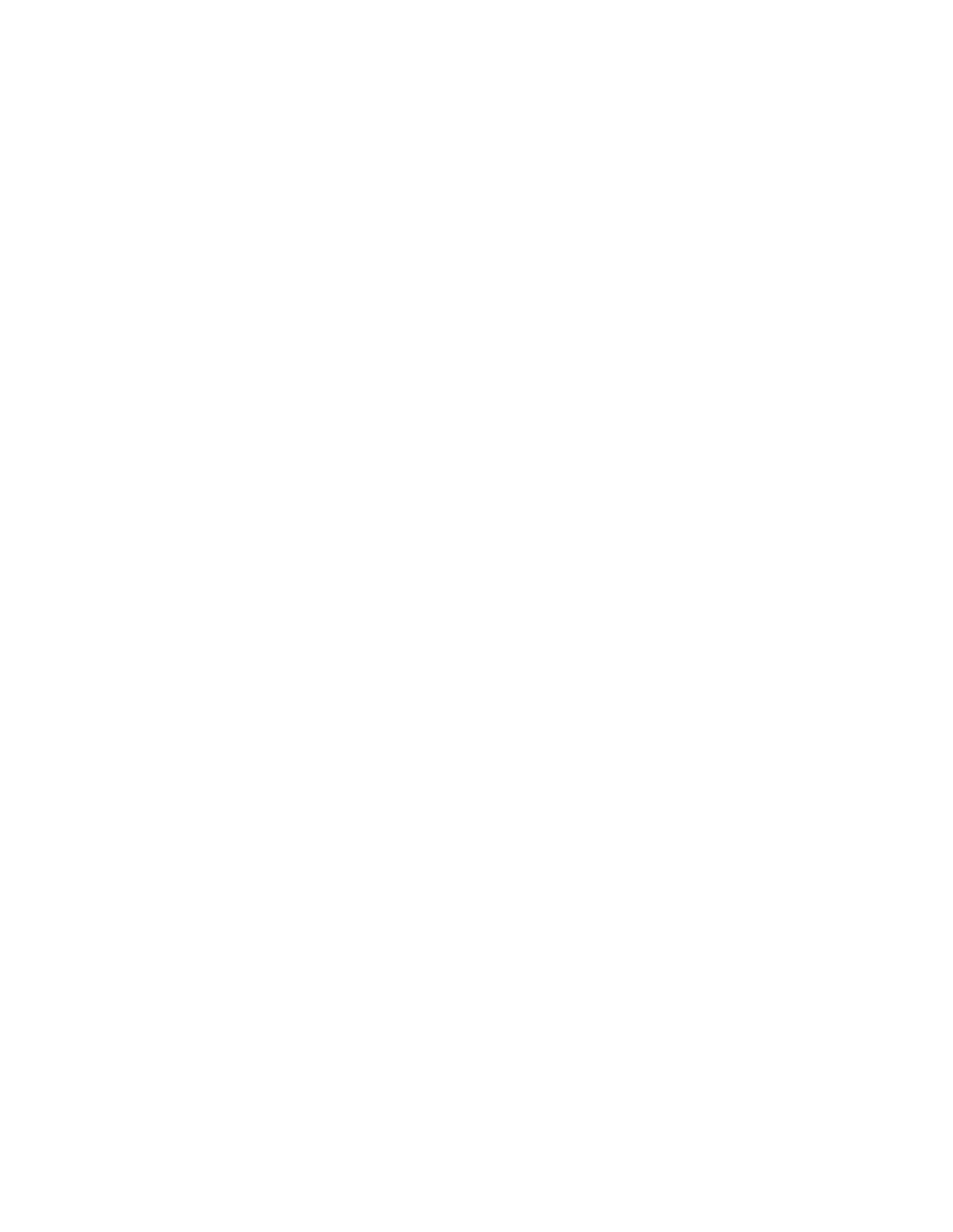# **Table of Contents**

# **ARTICLE 1: NAME AND PRINCIPAL OFFICE**

#### **ARTICLE 2: PURPOSES**

| Section 2.1 |              |  |
|-------------|--------------|--|
| Section 2.2 | l imitations |  |

# **ARTICLE 3: MEMBERS**

| Section 3.1  |  |
|--------------|--|
| Section 3.2  |  |
| Section 3.3  |  |
| Section 3.4  |  |
| Section 3.5  |  |
| Section 3.6  |  |
| Section 3.7  |  |
| Section 3.8  |  |
| Section 3.9  |  |
| Section 3.10 |  |
|              |  |

# **ARTICLE 4: CHAPTERS**

| Section 4.1 |  |
|-------------|--|
| Section 4.2 |  |
| Section 4.3 |  |
| Section 4.4 |  |
| Section 4.5 |  |
| Section 4.6 |  |
| Section 4.7 |  |
| Section 4.8 |  |

# **ARTICLE 5: DELEGATE ASSEMBLY**

| Section 5.1 |  |
|-------------|--|
| Section 5.2 |  |
| Section 5.3 |  |
| Section 5.4 |  |
| Section 5.5 |  |
| Section 5.6 |  |
| Section 5.7 |  |
| Section 5.8 |  |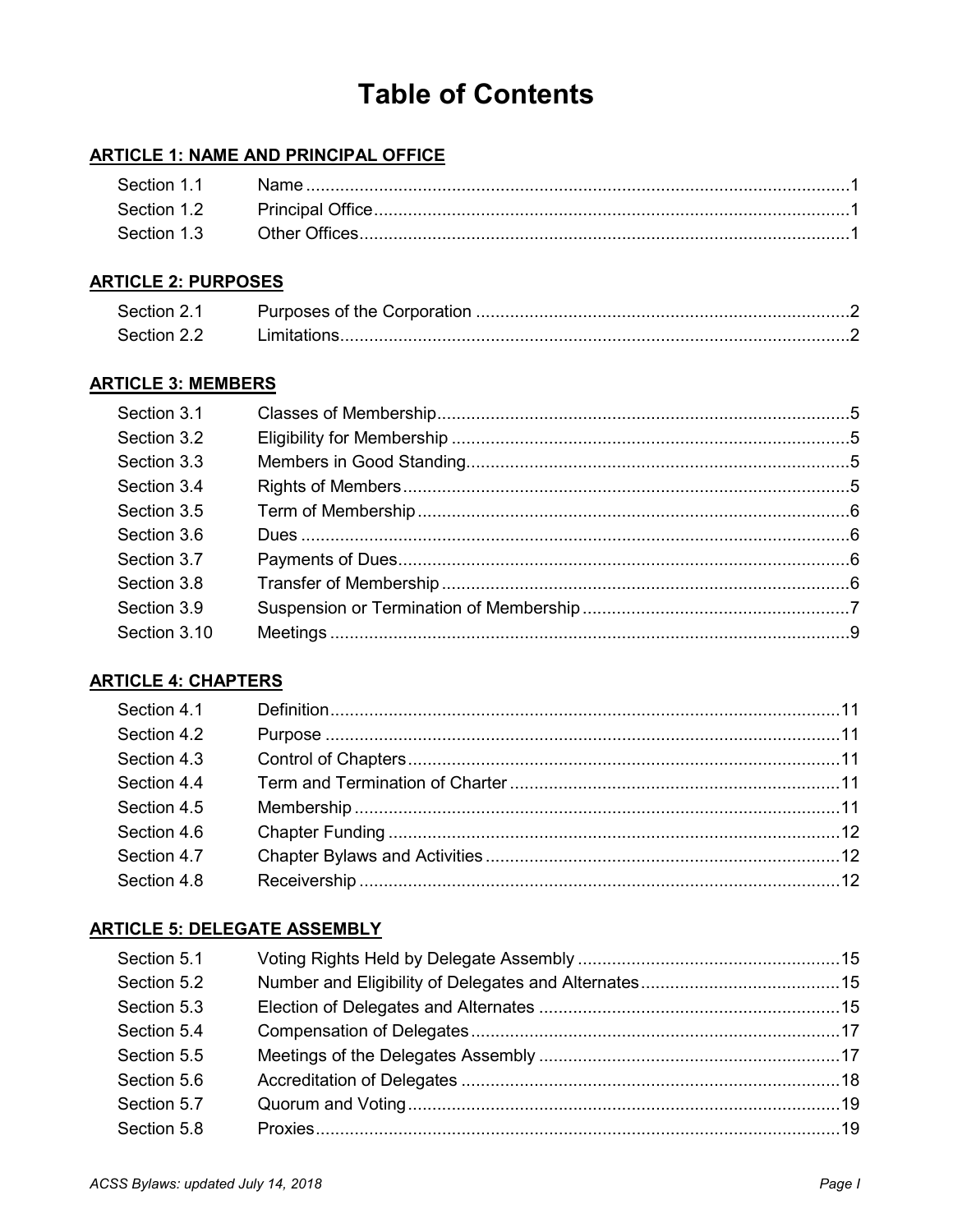| Section 5.9  |  |
|--------------|--|
| Section 5.10 |  |
| Section 5.11 |  |
| Section 5.12 |  |
| Section 5.13 |  |
| Section 5.14 |  |

# **ARTICLE 6: BOARD OF DIRECTORS**

| Section 6.1  |  |
|--------------|--|
| Section 6.2  |  |
| Section 6.3  |  |
| Section 6.4  |  |
| Section 6.5  |  |
| Section 6.6  |  |
| Section 6.7  |  |
| Section 6.8  |  |
| Section 6.9  |  |
| Section 6.10 |  |
| Section 6.11 |  |

# **ARTICLE 7: COMMITTEES OF THE BOARD**

| Section 7.2 |  |
|-------------|--|
| Section 7.3 |  |
|             |  |

# **ARTICLE 8: OFFICERS**

| Section 8.1 |  |
|-------------|--|
| Section 8.2 |  |
| Section 8.3 |  |
| Section 8.4 |  |
| Section 8.5 |  |
| Section 8.6 |  |

# **ARTICLE 9: REPRESENTATIVES TO CSEA**

| Section 9.1 |  |
|-------------|--|
| Section 9.2 |  |
| Section 9.3 |  |

# **ARTICLE 10: FINANCE**

| Section 10.1 | Fiscal Year |  |
|--------------|-------------|--|
| Section 10.2 |             |  |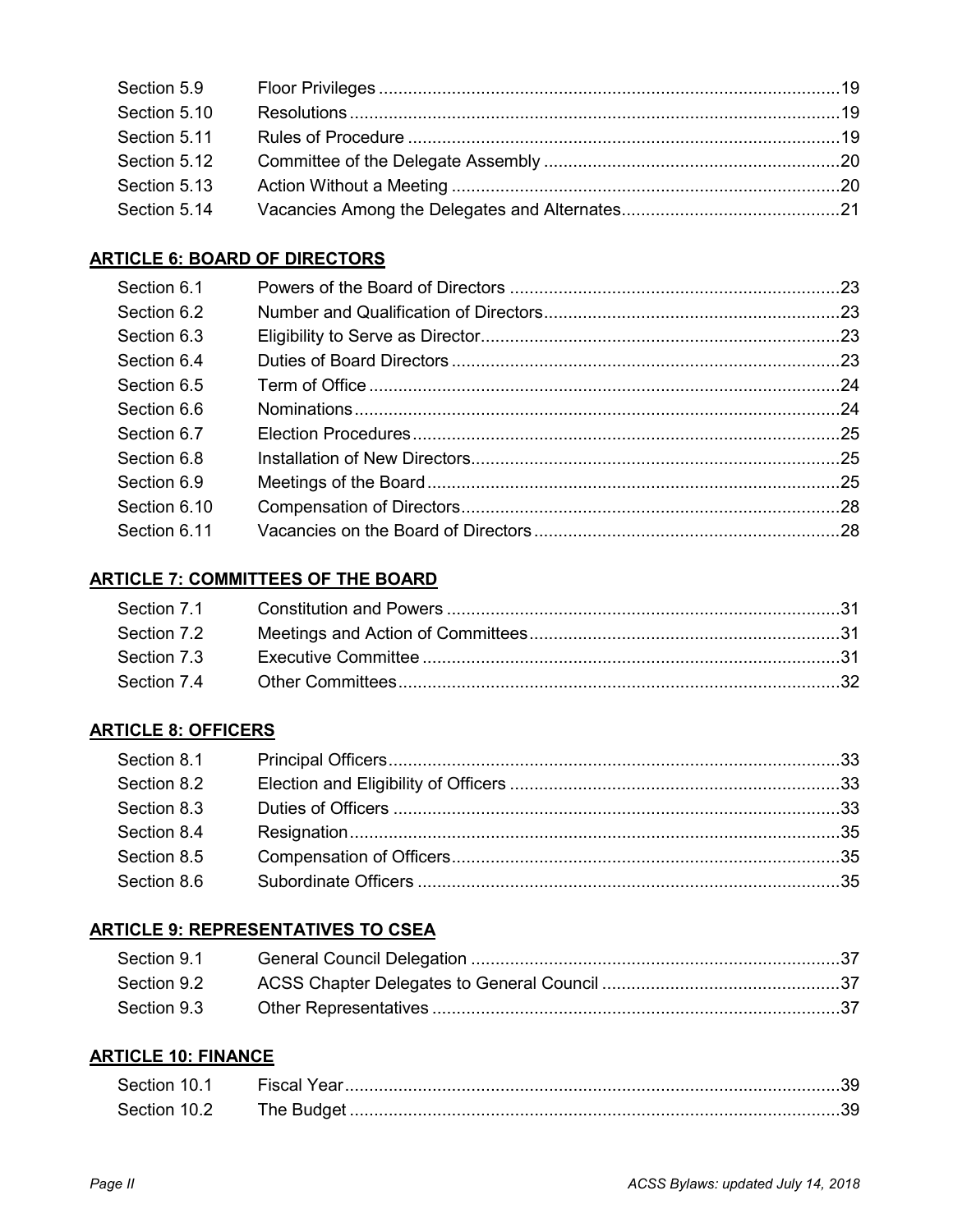| Section 10.6 |  |
|--------------|--|

#### **ARTICLE 11: POLITICAL ACTION**

| Section 11.1 | Action Permitted |  |
|--------------|------------------|--|
| Section 11.2 | ∪imitation∖      |  |

# **ARTICLE 12: INDEMNIFICATION**

#### **ARTICLE 13: RECORDS AND REPORTS**

| Section 13.1 |                                                                  |  |
|--------------|------------------------------------------------------------------|--|
| Section 13.2 |                                                                  |  |
|              |                                                                  |  |
| Section 13.4 | Annual Statements of Certain Transactions and Indemnifications45 |  |

# **ARTICLE 14: AMENDMENT OF BYLAWS**

| Section 14.1 |  |
|--------------|--|
| Section 14.2 |  |
| Section 14.3 |  |

# **ARTICLE 15: INTERPRETATION**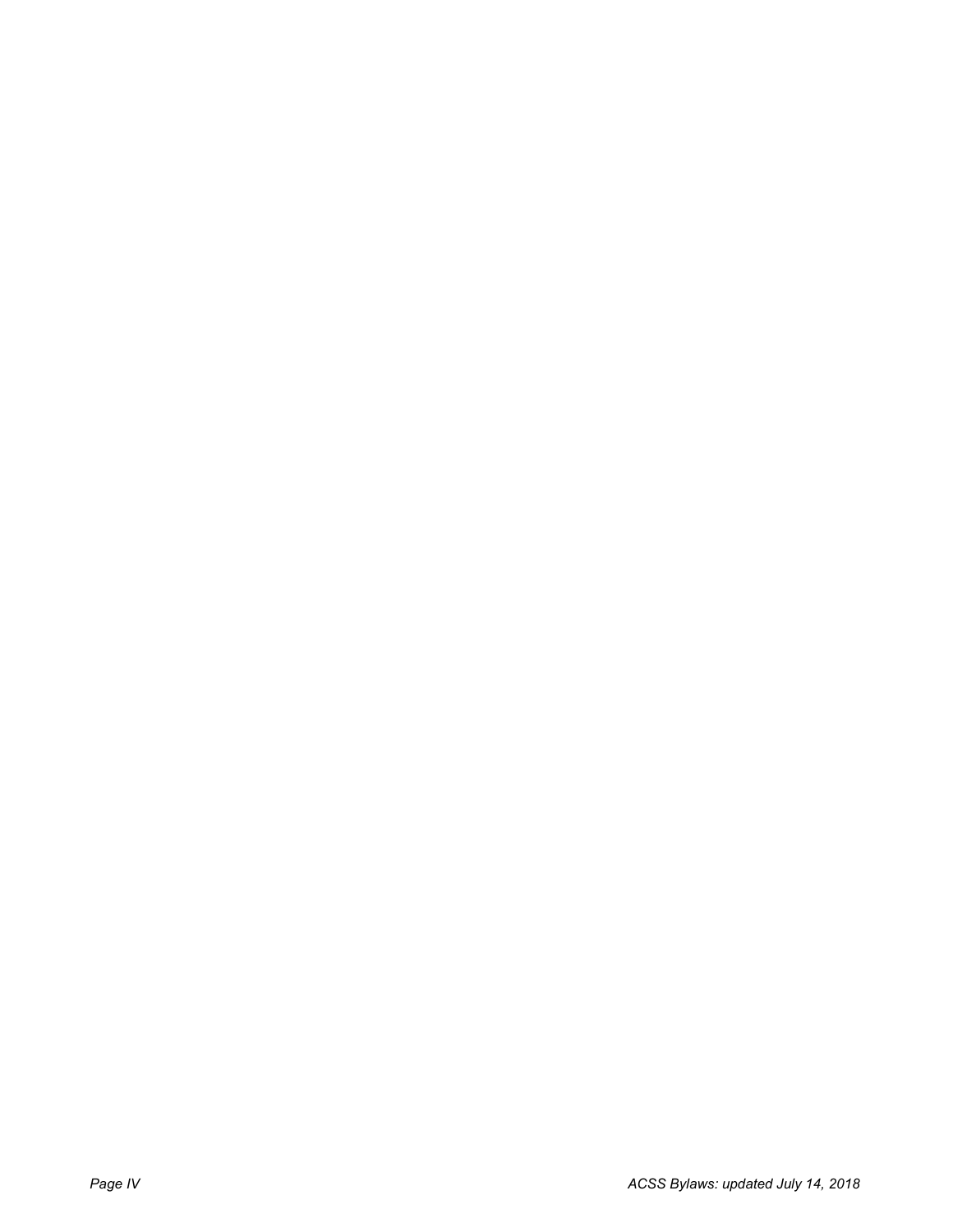# **ARTICLE 1 – NAME AND PRINCIPAL OFFICE**

#### **Section 1.1 Name**

The name of this corporation is Association of California State Supervisors, Inc. (hereinafter referred to as the "Corporation").

#### **Section 1.2 Principal Office**

The principal office for the transaction of the activities, affairs and business of the Corporation shall be located at 3000 Advantage Way, Suite 210, Sacramento, CA 95834 **(Resolution B&P 01/12, Delegate Assembly 7/20/12; Resolution B&P 01/18, Delegate Assembly 7/14/18)**

#### **Section 1.3 Other Offices**

The Corporation may from time to time establish branch or subordinate offices at any place or places where it is qualified to conduct its activities.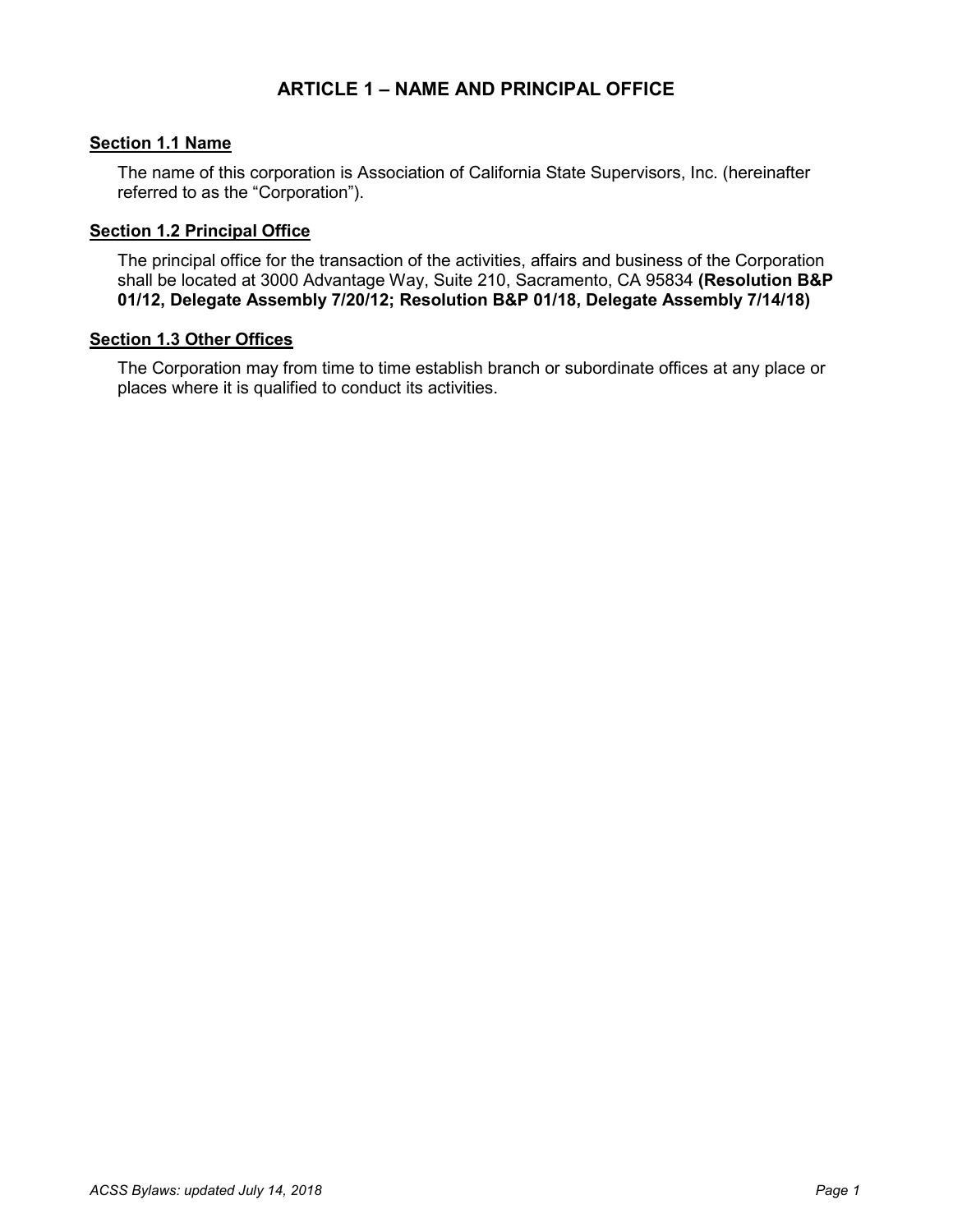**THIS PAGE INTENTIONALLY LEFT BLANK**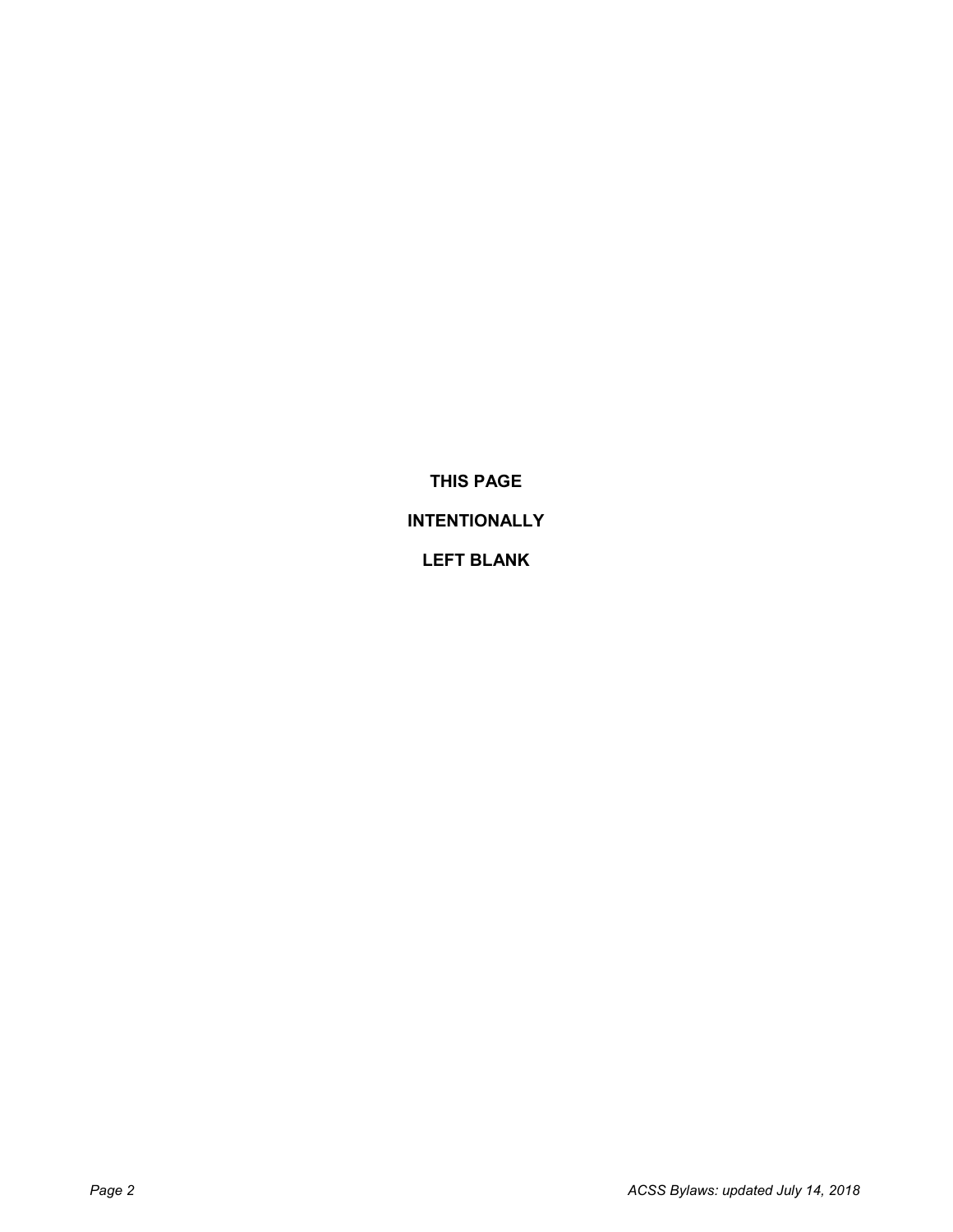# **ARTICLE 2 – PURPOSES**

#### **Section 2.1 Purposes of the Corporation**

The principal purpose of the Corporation is to further the interests of its members in connection with their service to the people of the State of California. Without limiting the generality of the foregoing, the specific purposes of the Corporation include the following: **(Resolution B&P 01/07, Delegate Assembly 7/21/07)**

- A. To encourage the development and maintenance of high standards of professionalism in state employment;
- B. To promote the welfare of its members in connection with their employment with the State of California representing them before the Legislature, in courts and in negotiations with state agencies over wages, hours and terms and conditions of employment. **(Resolution B&P 01/06, Special Delegate Mail Ballot 8/10/06)**
- C. To foster acquaintanceship, cooperation, efficiency and harmony among its members, and to serve as a forum for communications among them about matters within the scope of the Corporation's purposes.
- D. To advocate and defend good government and the advancement of the public interest.
- E. To support and assist its members in the development of their professional and managerial skills and in the advancement of their careers in state service.
- F. To represent the interests of its members. (Resolution B&P 01/07, Delegate Assembly 7/21/07)

#### **Section 2.2 Limitations**

Neither the Corporation nor any of its officers, agents, employees or any other person under its control shall take any action prohibited by any part of the bylaws of CSEA which applies to the Corporation.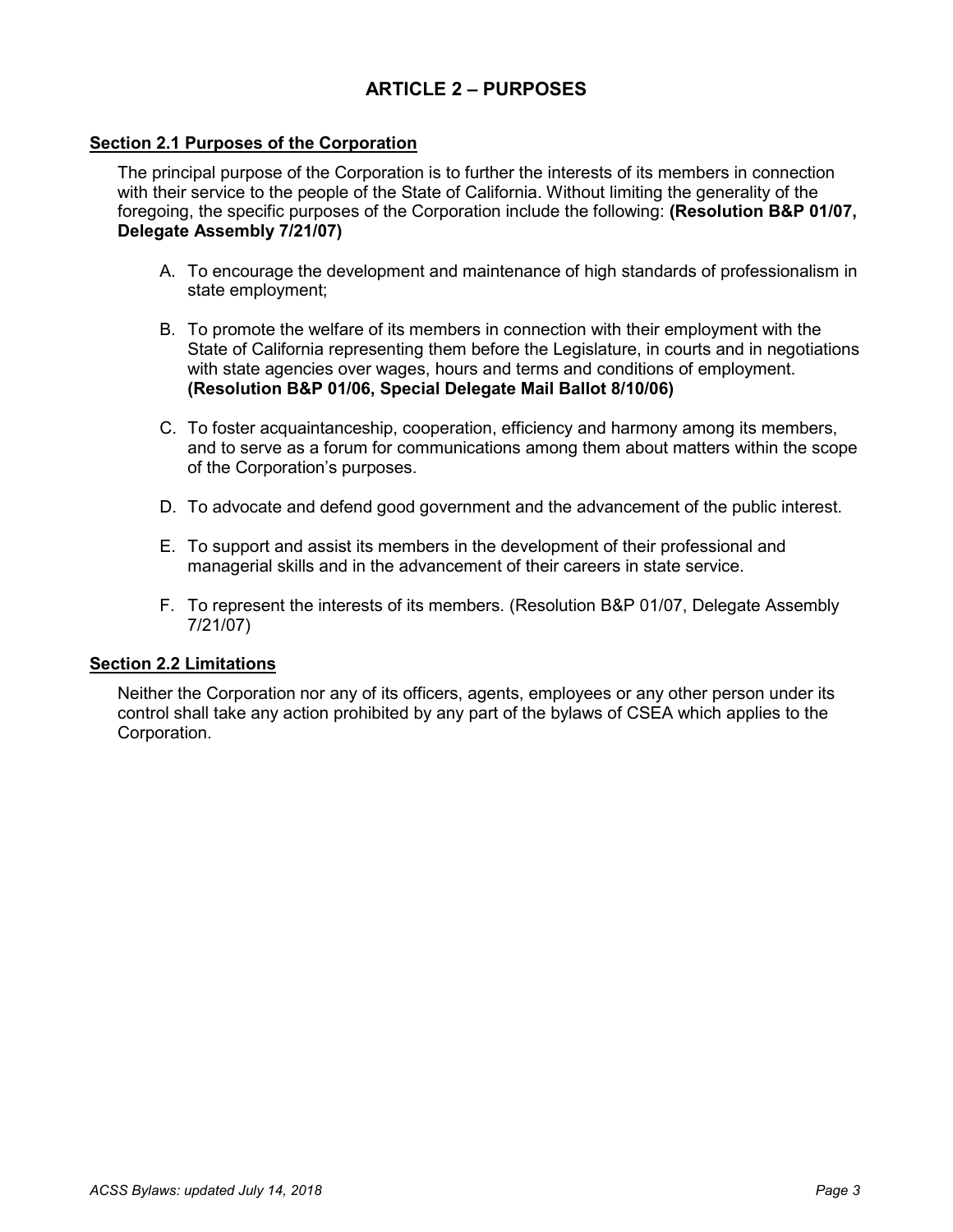**THIS PAGE INTENTIONALLY LEFT BLANK**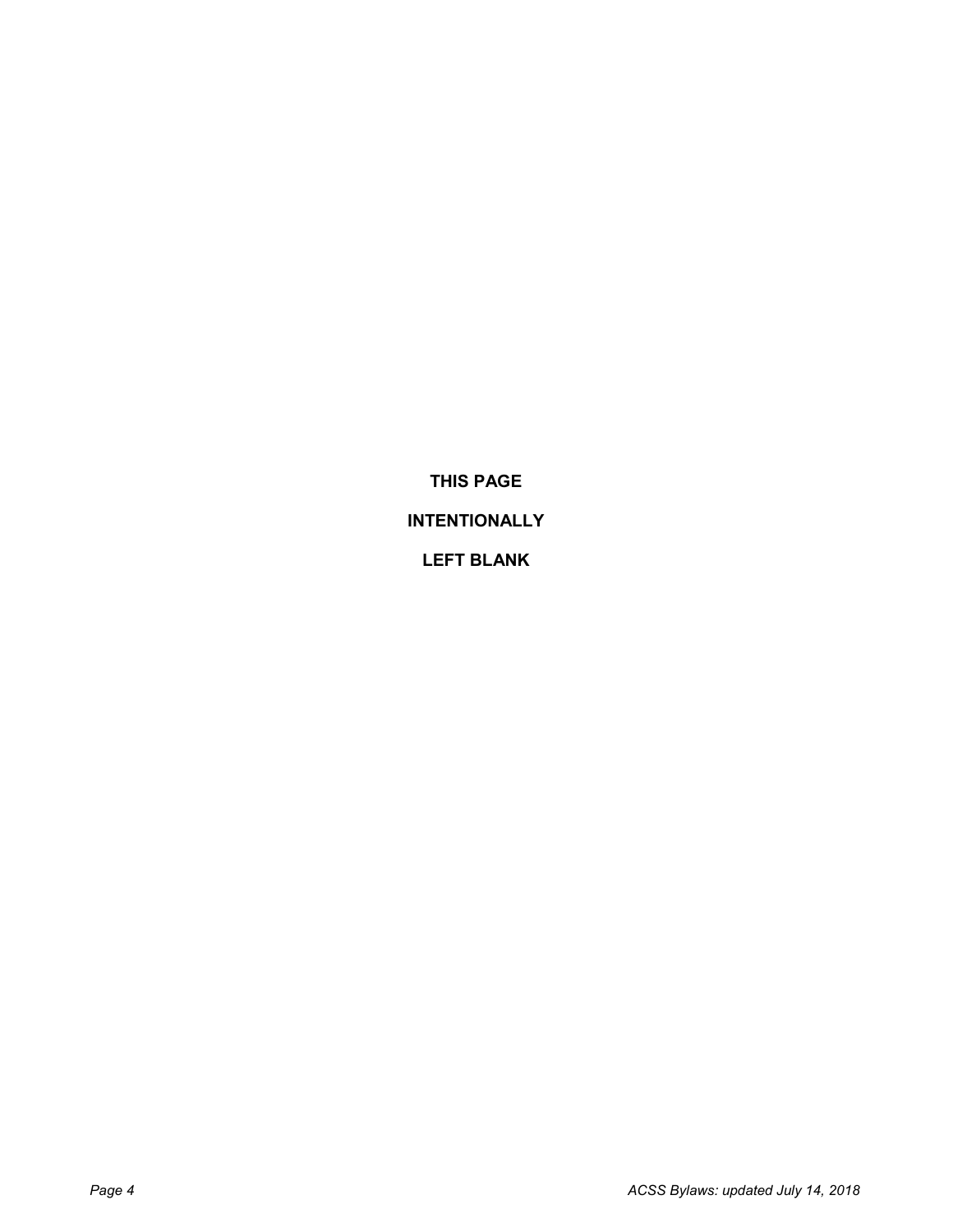# **ARTICLE 3 – MEMBERS**

#### **Section 3.1 Classes of Membership**

The Corporation shall have two mutually exclusive classes of membership; active and associate. No person may hold membership in more than one class.

#### **Section 3.2 Eligibility for Membership**

Any individual dedicated to the purposes of this Corporation and qualified membership in one of the following classes may be admitted to membership in such class on compliance with the procedures set forth in this article and in Article 4. The qualifications for the respective classes of membership shall be as follows: **(Resolution 5, Delegate Assembly 10/4/94; Resolution B&P 02/09, Delegate Assembly 7/11/09)**

- A. Active Members active members are employees of the State of California, including those on authorized leave, who are not represented by an exclusive bargaining agent or who are excluded from bargaining under the employer-employee relations statues of the State of California. Employees of the State of California shall include employees of the State or any agency or department thereof, the Legislature, the University of California and the California State Universities. **(Resolution B&P 01/07, Delegate Assembly 7/21/07; Resolution B&P 02/09, Delegate Assembly 7/11/09)**
- B. Associate Members Associate members are those persons who are not qualified for active membership but who are dedicated to the purposes of the Corporation and qualify in one of the following categories:
	- 1. On authorized leave of absence from state service;
	- 2. Separated, demoted, temporarily laid-off or suspended from state service under protest, during the pendency of any proceedings for reinstatement and appeals there from and until such disciplinary action becomes final.

#### **(Resolution 5, Delegate Assembly 10/4/94; Resolution B&P 01/07, Delegate Assembly 7/21/07; Resolution B&P 02/09, Delegate Assembly 7/11/09; Resolution B&P 02/18, Delegate Assembly 7/14/18)**

#### **Section 3.3 Members in Good Standing**

Members in good standing are those who have paid the required dues as described in Section 3.6(A) in accordance with these Bylaws and who have not lost their eligibility for membership. **(Resolution B&P 01/07, Delegate Assembly 7/21/07; Resolution B&P 02/09, Delegate Assembly 7/11/09)**

#### **Section 3.4 Rights of Members**

All members of the Corporation shall have the right to attend and speak at any open meeting. Other rights of members shall be as follows: **(Resolution B&P 01/07, Delegate Assembly 7/21/07; Resolution B&P 02/09, Delegate Assembly 7/11/09)**

A. Active Members - active members in good standing shall be entitled to all the rights and privileges of membership, including (without limitation) the right to vote, the right to hold office if elected, and the right to participate on a non-discriminatory basis. All voting rights in the Corporation are held by the active members in good standing or by delegation from them.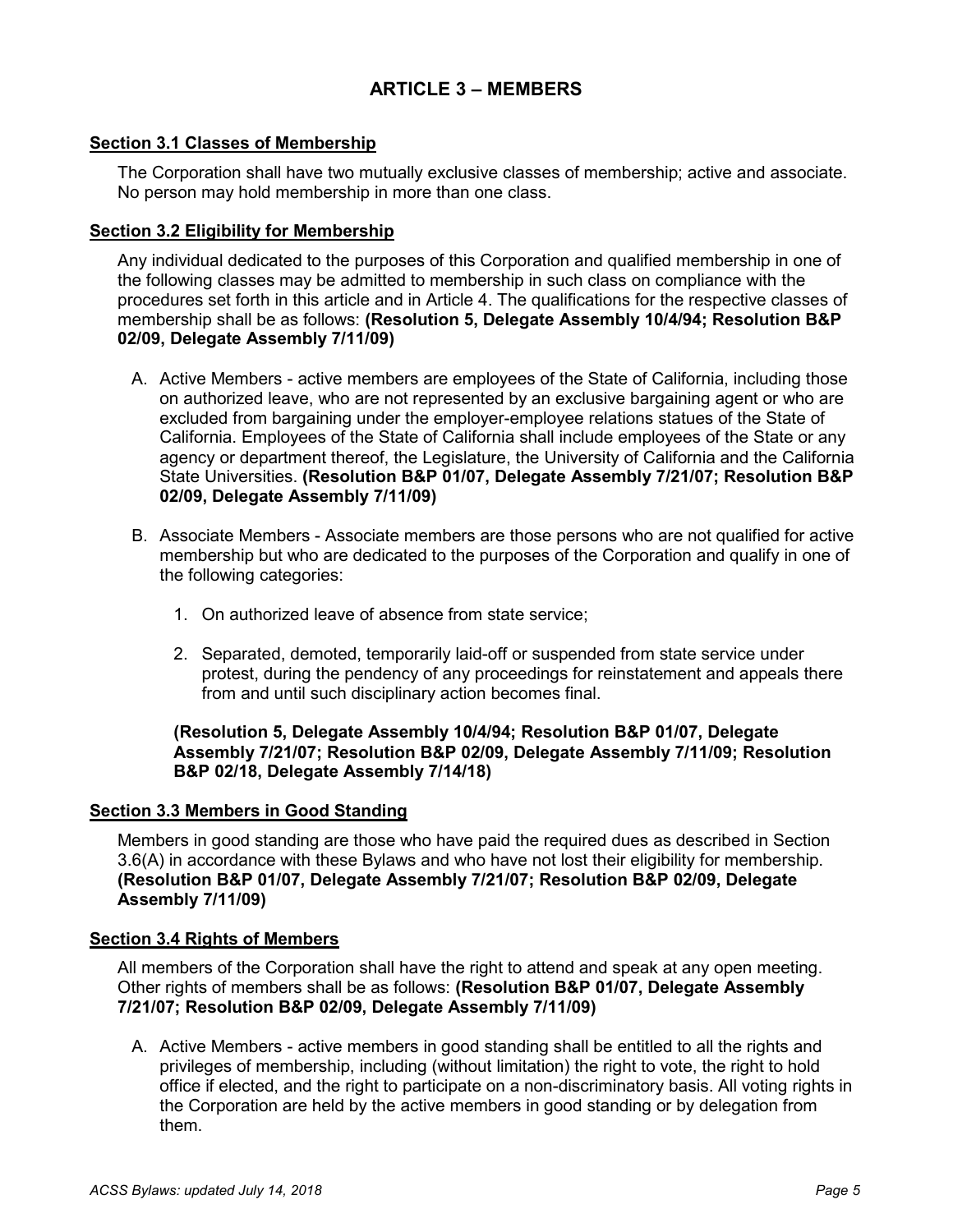B. Associate Members - Associate members shall be entitled to participate in member benefits to the extent such benefits can be provided without interfering with the Corporation's ability to serve the active members. Associate members may not vote for or hold office in their Chapters, or vote for or serve as Delegates, Alternates, Officers or Directors of this Corporation. These Bylaws or the Corporation may refer to associate members as "members" even though they are not voting members, but no such reference shall make any person a member within the meaning of Section 5056 of the California Corporations Code unless that person is an active member in good standing. **(Resolution 01/07, Delegate Assembly 07/21/07; Resolution B&P 02/09, Delegate Assembly 7/11/09)**

#### **Section 3.5 Term of Membership**

Membership shall commence when a member is admitted in accordance with these Bylaws. Membership shall continue until the member resigns, dies, becomes ineligible for membership or the membership is terminated. **(Resolution 5, Delegate Assembly 10/4/94; Resolution B&P 01/07, Delegate Assembly 7/21/07; Resolution B&P 02/09, Delegate Assembly 7/11/09)**

#### **Section 3.6 Dues**

- A. The monthly dues for each type of membership shall be determined by a majority vote of the delegates at the regularly scheduled Delegate Assembly. Any new dues structure adopted by the delegates shall become effective only after a 60-day notice has been given to the ACSS membership. **(Resolution 01/00, Delegate Assembly 7/15/00; Resolution 01/07, Delegate Assembly 07/21/07; Resolution B&P 02/09, Delegate Assembly 7/11/09)**
- B. In the event of an emergency, as determined by a two-thirds vote of the Board of Directors then in office, the Board of Directors may adopt a one-time increase in monthly dues in between the regularly scheduled Delegate Assembly meetings. This increase in monthly dues shall not exceed 5 percent and shall be effective only after a 30-day notice has been given to the ACSS membership. **(Resolution B&P 01/07, Delegate Assembly 07/21/07; Resolution B&P 02/09, Delegate Assembly 7/11/09)**

The current dues shall be calculated as follows:

- 1. Active member: 007 x gross salary + \$4.50 to a maximum amount of \$36 a month.
- 2. Associate member: \$15 a month **(Resolution B&P 02/09, Delegate Assembly 7/11/09)**

#### **Section 3.7 Payment of Dues**

Dues for active members shall be payable through payroll deduction so long as the State of California cooperates with such arrangement. Otherwise, active members shall pay dues monthly on the first day of each month. Associate members shall pay dues on a monthly basis payable before the end of each month.

Dues are non-refundable.

#### **(Resolution B&P 01/07, Delegate Assembly 7/21/07; Resolution B&P 02/09, Delegate Assembly 7/11/09; Resolution B&P 02/18, Delegate Assembly 7/14/18)**

#### **Section 3.8 Transfer of Membership**

Membership is personal to the member. It is not assignable or transferable under any circumstances. Any purported assignment or transfer of any rights of membership shall be null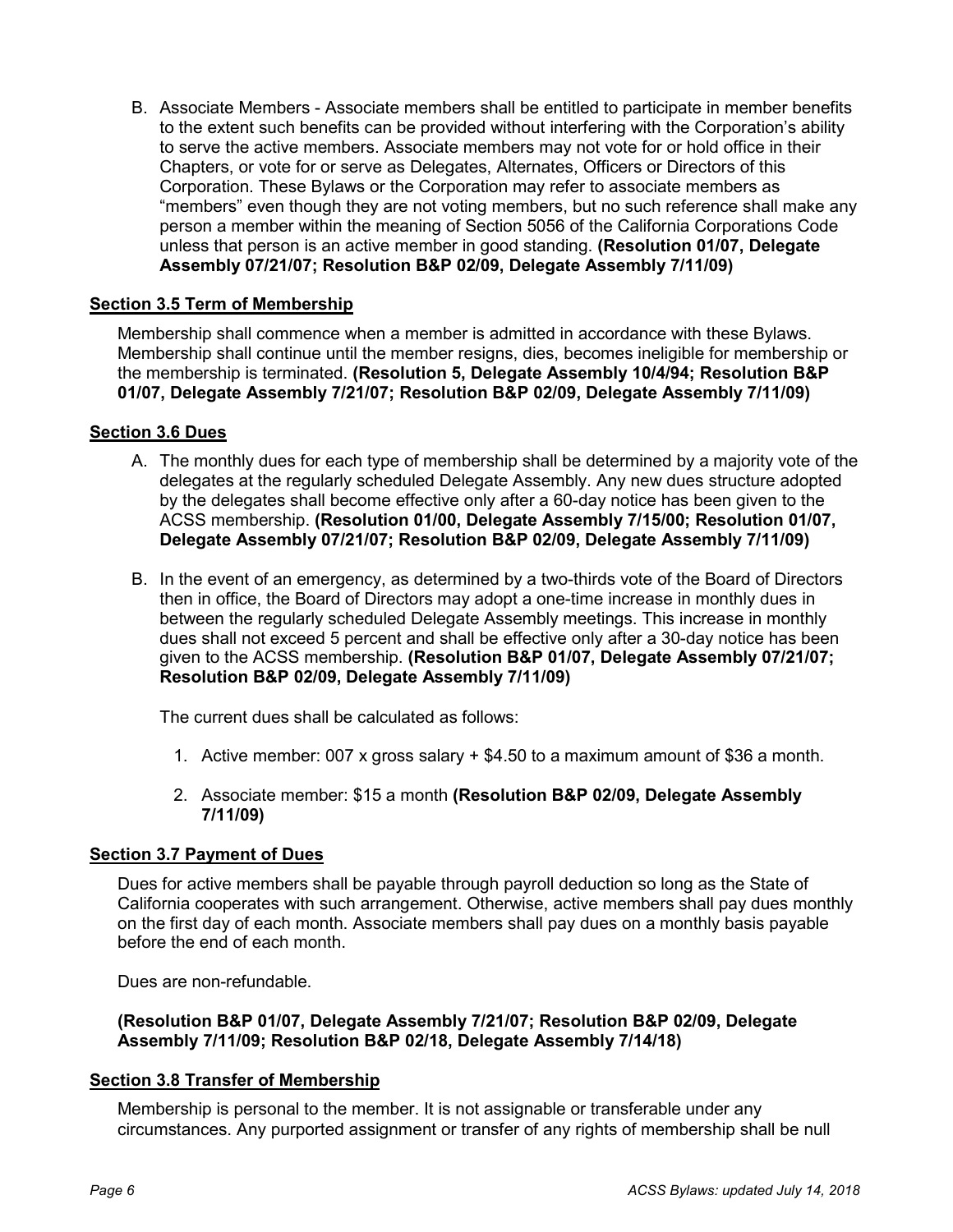and void and of no effect.

#### **Section 3.9 Suspension or Termination of Membership**

A. Resignation and Non-Renewal - a member may resign from membership at any time. Such resignation is effective upon receipt by the Corporation of written notice of resignation signed by such member, unless the member specifies a later effective date, in which case resignation shall become effective as of such later date provided, however, that no resignation may be made affective any later than the expiration of the then-current calendar year.

#### Member Discipline

- 1. Grounds the Corporation may suspend or discipline a member, or terminate a membership for one or more of the following causes: **(Resolution B&P 02/09, Delegate Assembly 7/11/09)**
	- a. Failure to pay dues if a member's dues become 90 days past due, his or her membership can be administratively canceled. **(Resolution B&P 02/09, Delegate Assembly 7/11/09; Resolution B&P 02/18, Delegate Assembly 7/14/18)**
	- b. Occurrence of any event that makes the member ineligible for membership.
	- c. The good faith determination by the Board of Directors, or a committee or hearing officer authorized by the Board to make such a determination, that the member has failed in a material and serious degree to observe the rules of conduct of the Corporation, or has engaged in conduct materially and seriously prejudicial to the purposes or interest of the Corporation.
- 2. Procedure if grounds appear to exist for discipline of a member under this section, the procedure set forth below shall be followed:
	- a. The member shall be given 15 days' prior notice of the proposed suspension, termination or other discipline and the reasons therefore. Notice shall be given by any method reasonably calculated to provide actual notice. Any Notices given by mail shall be sent by first-class certified or registered mail, with proper postage fully prepaid, to the member's last known address as shown on the Corporation's records. **(Resolution B&P 02/09, Delegate Assembly 7/11/09)**
	- b. The member shall be given an opportunity to be heard, either orally or in writing at the member's option, at least five days before the effective date of the proposed suspension, termination or other discipline. If the member requests a hearing, a hearing shall be held at a reasonable time before a committee or hearing officer authorized by the Board to determine whether discipline should be imposed. If the member submits a written statement, it shall be considered by such committee or hearing officer. Whether or not a hearing is requested or held, or a statement is submitted, the committee or hearing officer shall make a determination according to all reliable information that is presented to it or otherwise available to it whether or not a hearing is requested or held or a statement is submitted. The same committee or hearing officer shall also determine the discipline to be imposed, which may include suspension, termination, or the performance of specified conditions to continued membership. **(Resolution B&P 01/07, Delegate Assembly 7/21/07; Resolution B&P 02/09,**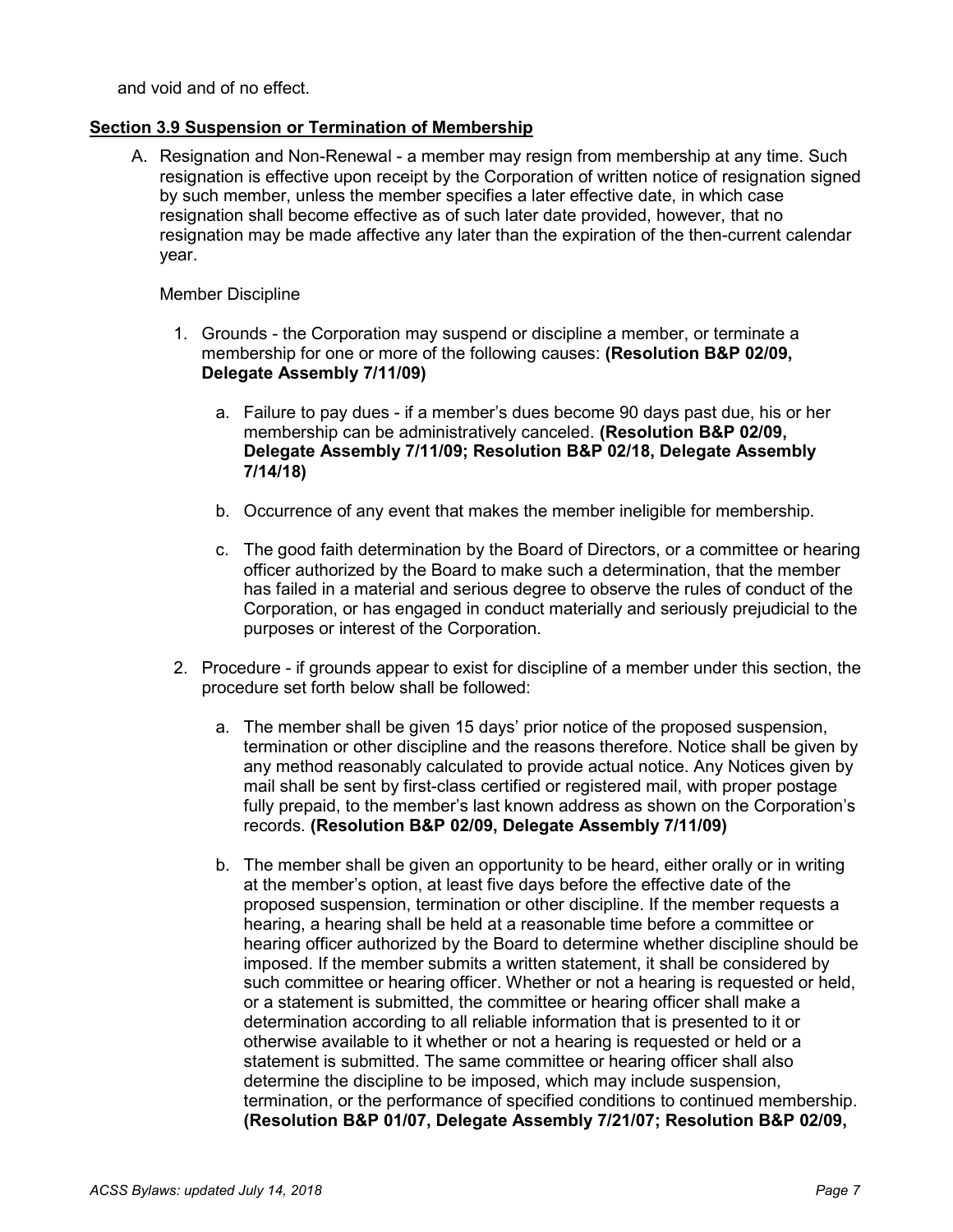#### **Delegate Assembly 7/11/09)**

- c. Whether or not a hearing is requested or a written statement submitted, and whether or not the member appears at a hearing he or she has requested, the member who is subject to such discipline shall be notified in writing of the decision of the committee or hearing officer, and the reasons for the decision. **(Resolution B&P 01/07, Delegate Assembly 7/21/07)**
- d. Any member who claims that he or she did not receive timely notice of proposed discipline, or was prevented by causes beyond his or her control from submitting a timely statement or attending a hearing at which his or her discipline was to be considered, may request a rehearing. Such request must be made, if at all, no more than 30 days after the day on which the notice of decision of the committee or hearing officer is mailed or otherwise given to the member. If the 30th day is not a day on which the Corporation is open for business, then the deadline shall be the next day on which the Corporation is open for business. The committee or hearing officer to which the matter has been assigned shall determine whether such member satisfies the requirements for obtaining a rehearing, and if so, shall hear and consider the evidence and arguments of the member in opposition to the proposed discipline. It shall not be necessary to reiterate the evidence previously offered in support of discipline of the member. If a request for rehearing is timely filed, notice of the decision of the disciplinary committee or hearing officer on such request shall likewise be given to the member, either separately or as part of a notice of decision on the entire matter.
- e. If the member timely requested and appeared at the hearing or rehearing, timely submitted a written statement in opposition to the proposed discipline, or timely requested but was denied a rehearing, the decision of the committee or hearing officer to discipline such member may be appealed to the Board. The decision of the committee or hearing officer against imposing discipline may also be appealed to the Board. The deadline for taking any such appeal shall be the 30th day after the day on which the notice of decision of the committee or hearing officer is mailed or otherwise given to the member. If the 30th day is not a day on which the Corporation is open for business, then the deadline shall be the next day on which the Corporation is open for business. Late appeals may be accepted for consideration by the Board upon satisfactory proof that the member did not receive notice of the decision, but no appeal may be accepted more than 120 days after such notice was sent. The decision of the committee or hearing officer shall become final if not timely appealed.
- f. The decision of the Board on all appeals shall be set forth in writing, and a copy thereof shall be mailed or otherwise delivered to the member. The decision of the Board shall be final and binding on the Corporation and the member.
- g. The Board may, from time to time, promulgate and amend rules for the appointment of such committees or hearing officers, the conduct of such hearings, the evidence that may be considered and relied upon, the type of discipline which may be imposed and the conduct of such appeals. **(Resolution B&P 01/07, Delegate Assembly 7/21/07)**
- h. Any action challenging any member discipline, including a claim alleging defective notice, must be commenced, if at all, within one year after the date of the final decision that it seeks to challenge, or it shall be deemed waived. **(Resolution B&P 01/07, Delegate Assembly 7/21/07)**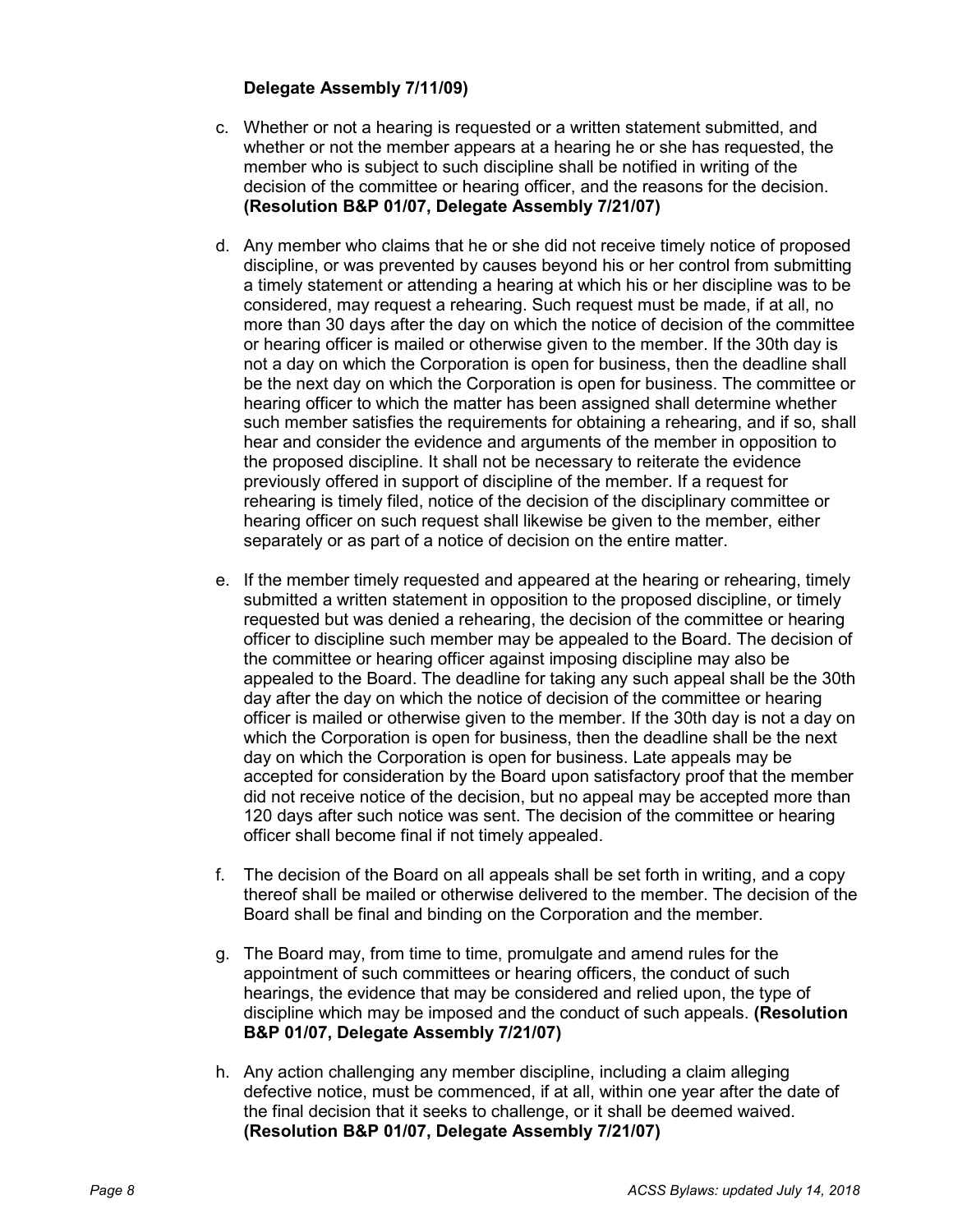- 3. Reinstatement upon satisfactory proof of compliance with any conditions imposed by the Board or by a disciplinary committee or hearing officer, a member who has been suspended may be reinstated as a member in good standing. A person whose membership has been terminated may be readmitted only with the approval of the Board of Directors and upon compliance with such pre-conditions to reinstatement as the Board may require. **(Resolution B&P 02/09, Delegate Assembly 7/11/09)**
- B. Effect of Resignation, Suspension or Termination
	- 1. Resignation or Termination upon the effective date of resignation or termination, a member loses all rights and benefits of membership in the Corporation. **(Resolution B&P 02/09, Delegate Assembly 7/11/09)**
	- 2. Suspension a suspended member retains the benefits of membership, but while such suspension remains in effect, such member may not exercise any rights for which membership in good standing is required. **(Resolution B&P 02/09, Delegate Assembly 7/11/09)**

#### **Section 3.10 Meetings**

Meetings of the Delegate Assembly, the Board of Directors and all commits at which the business of the Corporation is acted upon shall be open to all members in good standing of the Corporation. All chapter meetings shall be open to all members of such Chapter and to the members of the Corporation. **(Resolution 01/07, Delegate Assembly 7/21/07; Resolution B&P 02/09, Delegate Assembly 7/11/09)**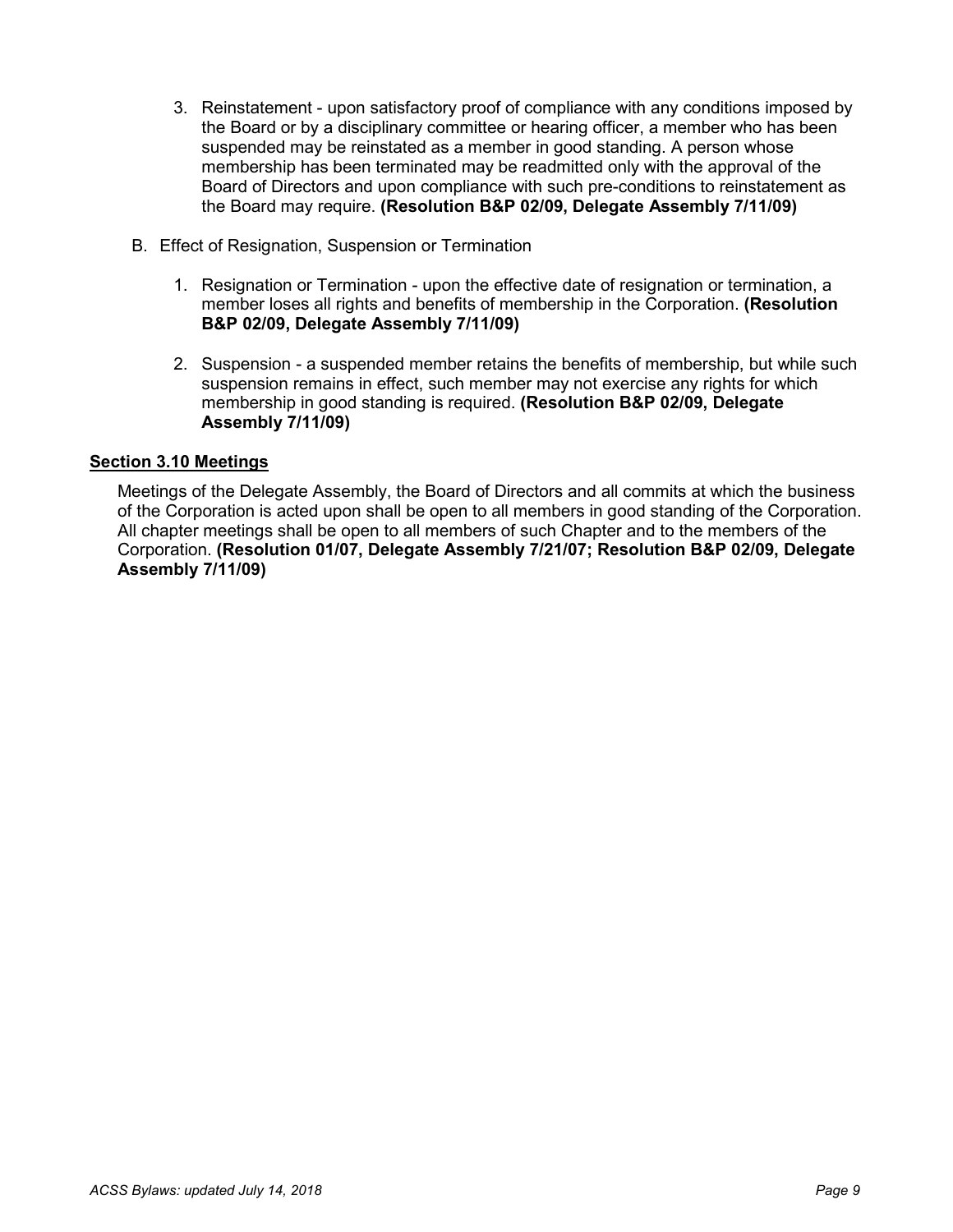**THIS PAGE INTENTIONALLY LEFT BLANK**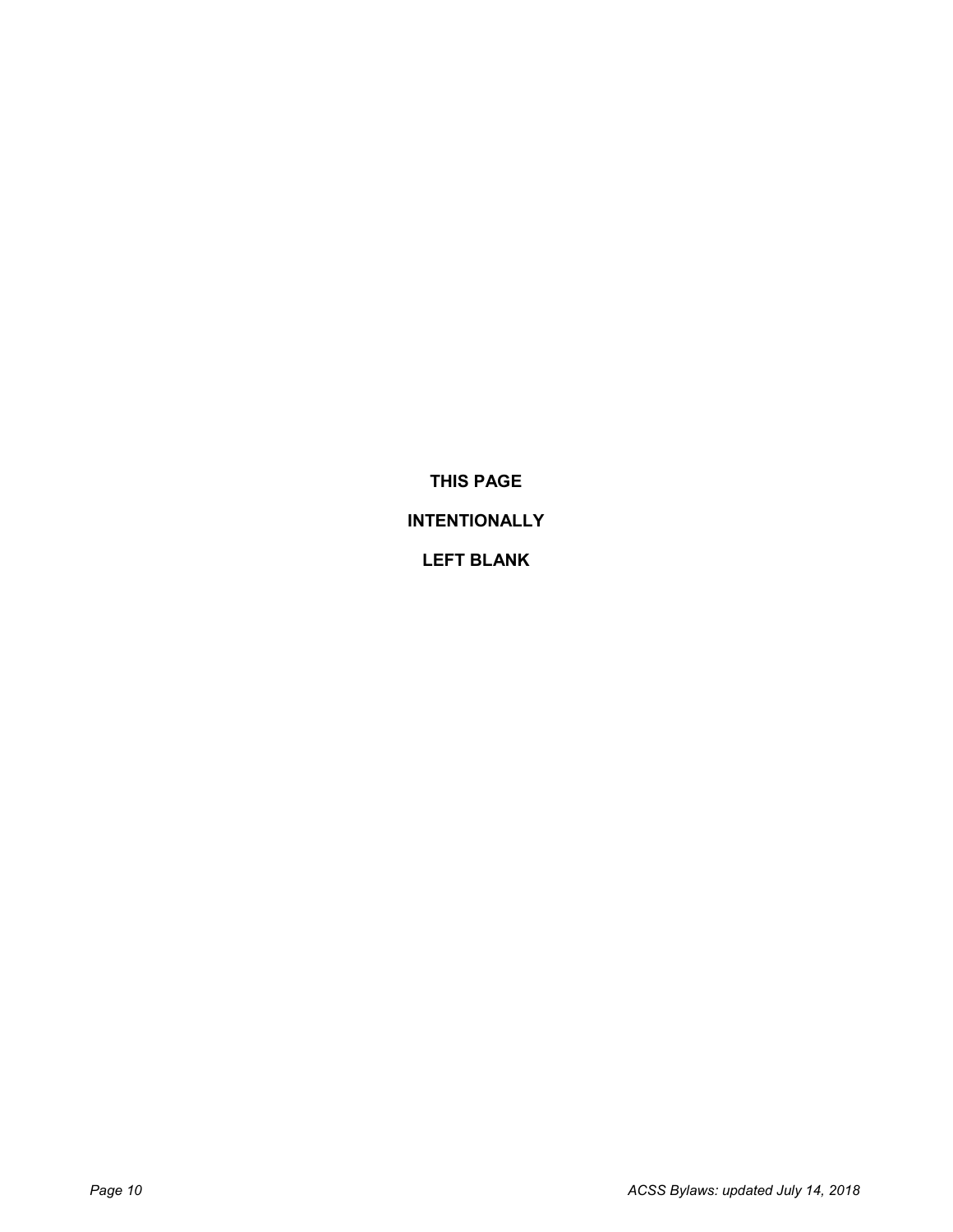# **ARTICLE 4 – CHAPTERS**

#### **Section 4.1 Definition**

A Chapter is an organized group of members of the Corporation who live or work within the geographical area established by the Corporation as a chapter's boundary pursuant to this article and who hold a valid and unrevoked charter from this corporation. A charter, for purposes of this section, is an instrument issued by authority of the Board of Directors, under seal, signed by the President and Secretary-Treasurer, authorizing the existence of the Chapter and specifying its geographical area rights, privileges and duties. **(Resolution 4, Delegate Assembly 10/4/94; Resolution 02/00, Delegate Assembly 7/15/00; Resolution B&P 03/09, Delegate Assembly 7/11/09)**

#### **Section 4.2 Purpose**

The purposes of a Chapter shall be to promote cooperation among the members, to provide a forum for meetings of members and participation in the affairs of the Corporation, to recruit and organize members, and to carry out the purposes of the Corporation at a local level.

#### **Section 4.3 Control of Chapters**

A Chapter is a subdivision of the Corporation, and it exists to further the purposes of the Corporation. It shall be subject in all respects to the control of the Corporation. It may not incorporate or otherwise organize itself as any entity other than an unincorporated subdivision of the Corporation. Its officers shall be deemed to be officers of the Corporation, with a fiduciary duty to the Corporation and to their respective Chapters. If necessary or advisable in the best interests of the Corporation, the Board of Directors may amend the charter of any Chapter for any reasonable purpose, adjust geographic boundaries, merge or divide Chapters, modify Chapter budgets, remove the officers of Chapters, and take such other action as may be required, in the discretion of the Board, to secure the best interests of the Corporation. When a Chapter's membership drops below 100, the Board of Directors shall review that Chapter, and implement the provisions of Article 4, as appropriate. Any such action shall be taken only after notice to the Chapter concerned, and reasonable opportunity for the officers and members of that Chapter to be heard. The Board of Directors may from time to time promulgate and amend rules of procedure for the conduct of such hearings. **(Delegate Assembly 7/18/98)**

#### **Section 4.4 Term and Termination of Charter**

A charter shall continue in effect from the date it is issued until it is surrendered or terminated. The members of a Chapter may, by vote or written consent of two-thirds (2/3) majority of all such members, elect to surrender their charter. For good cause, and after notice and a reasonable opportunity for the members and officers of such Chapter to be heard, the Board of Directors may terminate a charter. Good cause for termination shall exist where it is determined by the Board of Directors that a Chapter engages in conduct which materially and adversely affects the reputation or effectiveness of the Corporation or subjects it to an unreasonable risk of liability. In the event of either surrender or termination of a charter, the Chapter shall cease being a Chapter of the Corporation, and shall dissolve, wind up its affairs, pay its creditors, and distribute its remaining assets, if any, to the Corporation. The Board of Directors shall amend the charters of one or more other Chapters to include all members of the disbanded Chapter and all such members shall be transferred to such other Chapters. **(Resolution 01/07, Delegate Assembly 07/21/07)**

#### **Section 4.5 Membership**

A. Eligibility - each member who lives or works within the geographically assigned area of a Chapter shall be a member of such Chapter as well as a member of the Corporation. A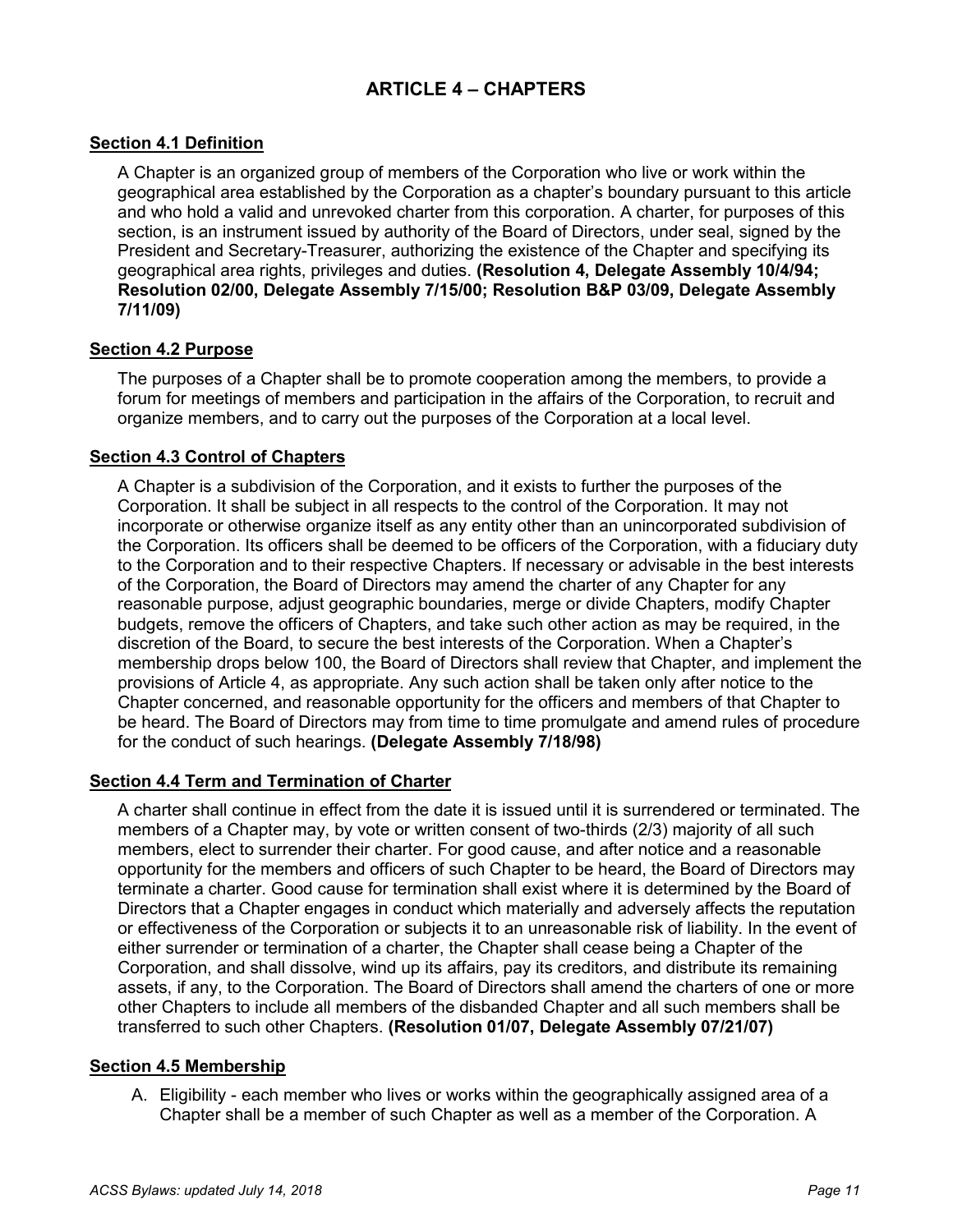person eligible for membership in more than one Chapter may select the most appropriate Chapter but may not hold membership in more than one Chapter. **(Resolution B& 03/09, Delegate Assembly 7/11/09)**

- B. Admission except as otherwise provided in Article 3, Section 3.5, admission to membership in the Corporation shall be by application into a Chapter for which the applicant is eligible. No Chapter may admit or retain as a member any person who:
	- 1. Is not eligible both for membership in the Corporation and for membership in such Chapter; or
	- 2. Has been terminated from membership **(Resolution B&P 03/09, Delegate Assembly 7/11/09)**
- C. Administrative Transfer upon the occurrence of any event that makes a member ineligible for membership in the Chapter to which he or she belongs, his or her membership shall be administratively transferred to an eligible Chapter. **(Resolution 01/07, Delegate Assembly 7/21/07; Resolution B&P 03/09, Delegate Assembly 7/11/09)**
- D. Membership Reports Once a month the Corporation shall compile and send each Chapter a complete roster of the names, addresses and employment status of each member of such Chapter. The officers of each Chapter shall promptly review and verify such rosters and report back to the Corporation any corrections or supplements needed to make such information complete and correct. **(Resolution B&P 03/09, Delegate Assembly 7/11/09)**

#### **Section 4.6 Chapter Funding**

All dues for membership in the Corporation shall be paid directly to the Corporation. The Corporation shall provide each Chapter with per-capita funding to support basic Chapter activities. The Board of Directors shall determine from time to time the amount to be allocated to each Chapter. Such amount shall be the same for all members, unless for good cause shown the Board determines to allocate a greater amount to one or more Chapters having greater needs. **(Resolution B&P 03/09, Delegate Assembly 7/11/09)**

#### **Section 4.7 Chapter Bylaws and Activities**

Each Chapter shall adopt and follow bylaws for the management of its business and affairs. Such bylaws shall follow the form required by the Corporation unless the Board of Directors authorizes a variation. Each Chapter shall keep accurate and complete minutes and records of the proceedings of its officers, committees and membership; accurate and complete financial records; and permanent files of its correspondence, contracts and other documents. All such records shall be retained for a minimum of five years. Each Chapter shall file with the Secretary of the Corporation a true and complete copy of its bylaws as amended from time to time, its budget, its meeting schedule, and such other reports of the proceedings and activities of the Chapter, its financial affairs and other information as the Board of Directors may reasonably require. The provisions of these Bylaws shall control any contrary provision in any Chapter bylaws.

#### **Section 4.8 Receivership**

If necessary, in the discretion of the Board of Directors, to prevent waste or misappropriation of the assets of a Chapter, to reduce the risk of legal liability to the Corporation or for other urgent reasons, the Corporation may assume direct responsibility for the conduct of the business and affairs of a Chapter. In such event, all the assets, records, and activities of the Chapter shall be managed and controlled by the duly authorized agents of the Corporation. The members and officers of the Chapter shall cooperate with such agents by turning all such items over to them,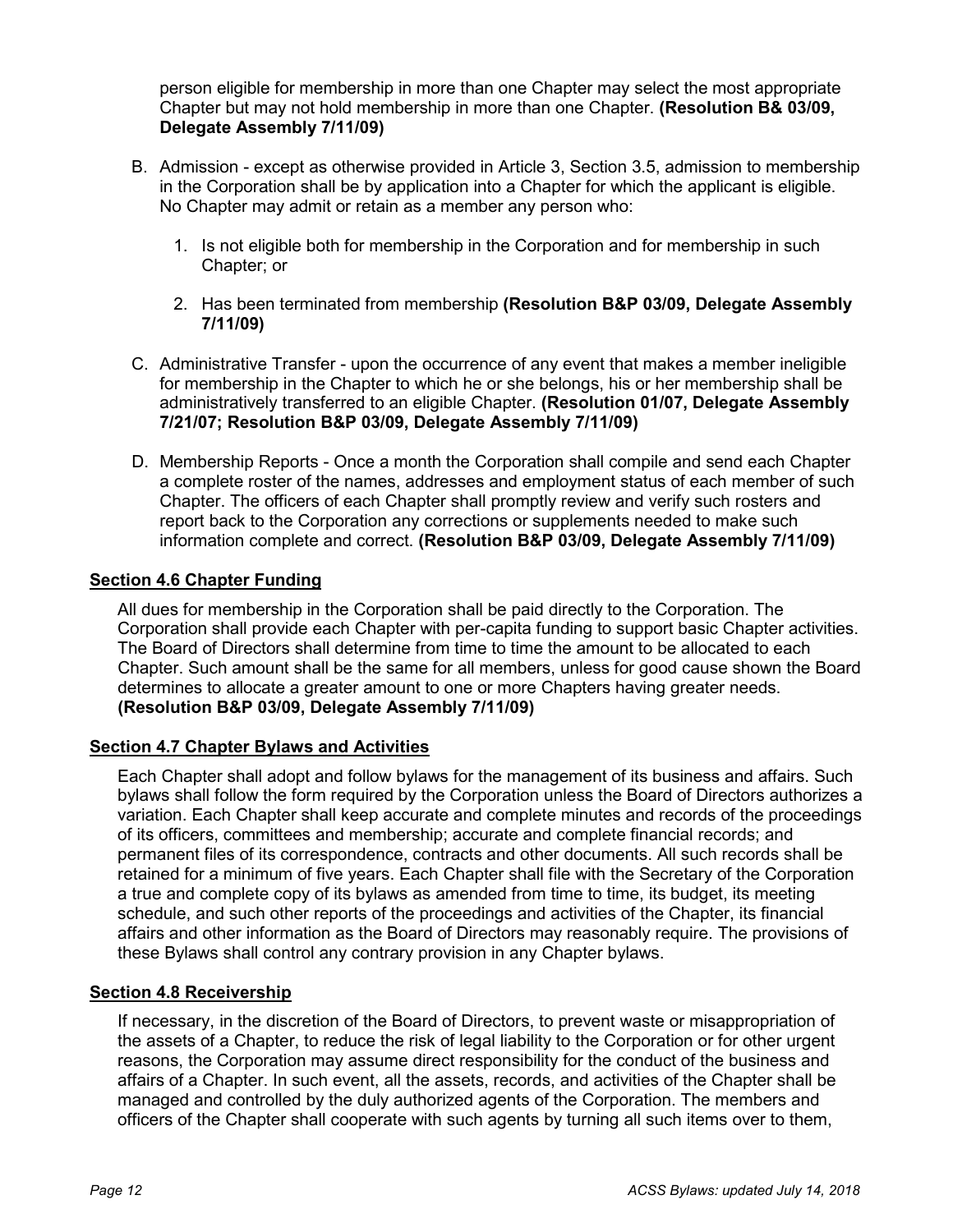explaining all records and transactions as requested, and otherwise taking all actions necessary to permit efficient management of Chapter affairs by such agents. Such receivership does not require prior notice, but as soon as reasonably possible after it is imposed, the Corporation shall give the officers and members of the Chapter a hearing on the question of the removal of such receivership. Such receivership shall continue for as long as necessary to resolve the problems that made it necessary. All rights of the members as members of the Corporation shall be preserved during such receivership, but they shall have only such rights with respect to the Chapter as may be allowed by the Board of Directors.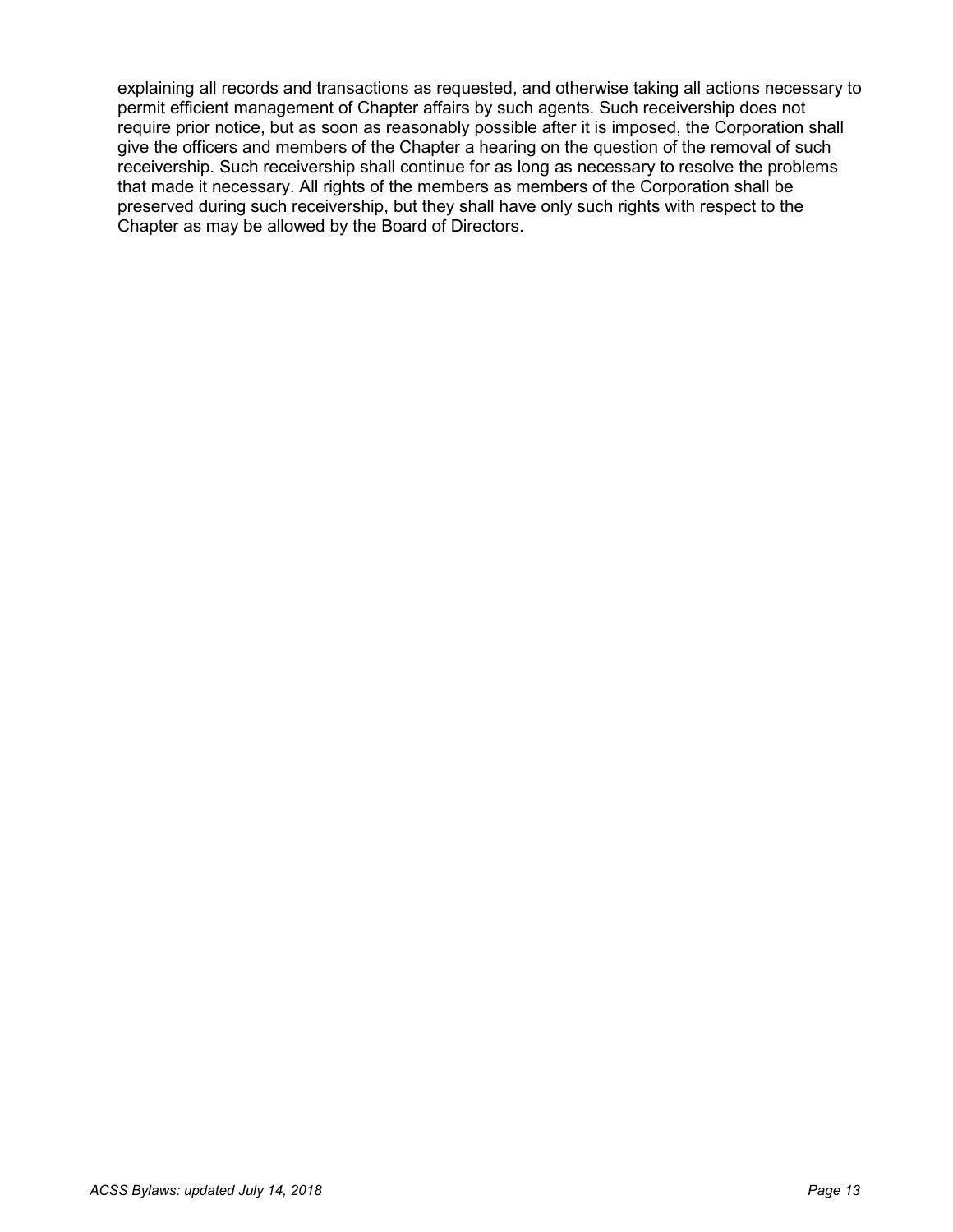**THIS PAGE INTENTIONALLY LEFT BLANK**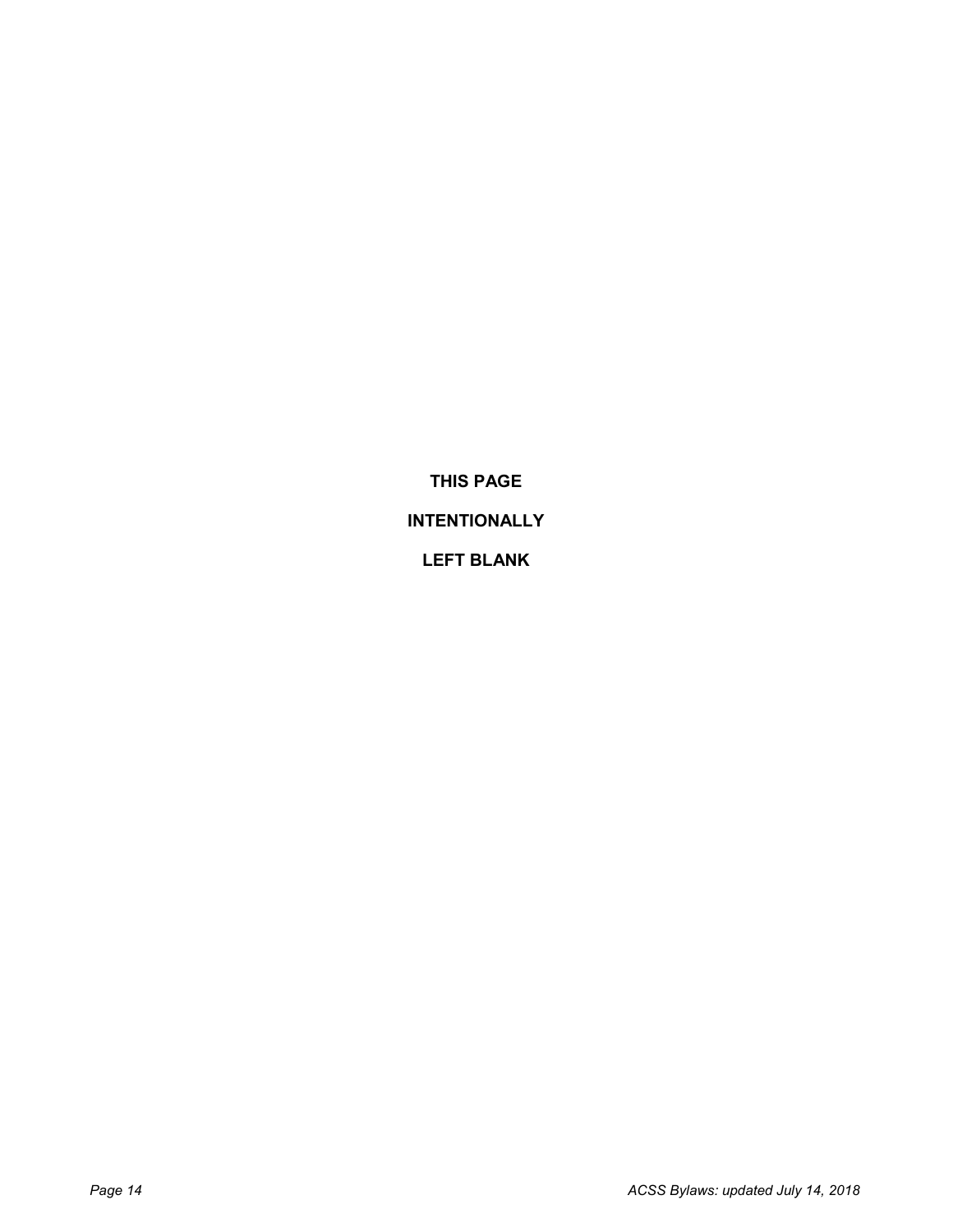# **ARTICLE 5 – DELEGATE ASSEMBLY**

#### **Section 5.1 Voting Rights Held by Delegate Assembly**

All the voting rights of the active members, except those rights exercised within their respective Chapters, shall be delegated to, and exercised by and through, their duly elected Delegates ("Delegates"). An assembly of Delegates for the purpose of exercising the voting power of the members, and the group of Delegates elected for such purpose, are, either or both, referred to herein as the "Delegate Assembly." All matters requiring the approval of the members, or which may be acted upon by the members (except the election of Delegates and Alternates, Chapter officers and other matters limited to their respective Chapters) shall be acted upon by such Delegate Assembly, with the same effect as though voted upon by all the voting members which such Delegates represent. All other rights and benefits of membership are reserved to the individual members themselves. **(Resolution 01/07, Delegate Assembly 7/21/07)**

#### **Section 5.2 Number and Eligibility of Delegates and Alternates**

- A. Delegates the members of each Chapter shall be entitled to elect one Delegate for each 200 members of such Chapter, determined as of a certification record date 45 days prior to such election (rounding all fractional results to the nearest whole Delegate; there shall be no fractional voting rights of Delegates). Such Delegates shall be considered as having been elected for purposes of exercising the voting power of the members at the Delegate Assembly. **(Special Delegate Assembly 1/20/96; Delegate Assembly 7/20/96; Delegate Assembly 7/18/98; Resolution B&P 03/18, Delegate Assembly 7/14/18)**
- B. Dual Function of Delegates Delegates elected to represent the Chapter at Delegate Assembly shall also be Delegates to CSEA General Council (See Article 9.2 for authorization and justification of such status). **(Resolution 01/07, Delegate Assembly 7/21/07)**
- C. Alternates The members of each Chapter shall also be entitled to elect at least one Alternate. An "Alternate" is a person elected to take the place of a Delegate in the event the Delegate is unwilling or unable to serve. Chapters entitled to elect more than five Delegates may elect two Alternates. Any available Alternate from a Chapter may assume the powers and responsibilities of any Delegate elected by that Chapter when such Delegate becomes unwilling or unable to serve, and shall hold the same until the Delegate informs the Alternate that the Delegate is once again willing and able to assume the duties of such office. In the event more than one Alternate is available to replace a Delegate, the Alternate who received the greater number of votes when Delegates and Alternates were elected in his or her Chapter shall take precedence if available and willing to serve. Any reference in these Bylaws to the exercise of the powers of a Delegate shall be deemed to include a reference to the exercise of such powers by an Alternate while such Alternate holds such powers pursuant to this section. **(Delegate Assembly 7/18/98; Resolution 01/07, Delegate Assembly 7/21/07)**
- D. Eligibility No person may serve as a Delegate or Alternate from any Chapter who is not a member in good standing of both the Corporation and that Chapter. A duly elected Delegate who takes office as a Director of the Corporation will continue to serve as a Chapter Delegate. **(Resolution 6, Delegate Assembly 10/4/94; Resolution 01/07, Delegate Assembly 07/21/07)**

#### **Section 5.3 Election of Delegates and Alternates**

A. Time and Notice of Election - Delegates and Alternates shall be elected by the members of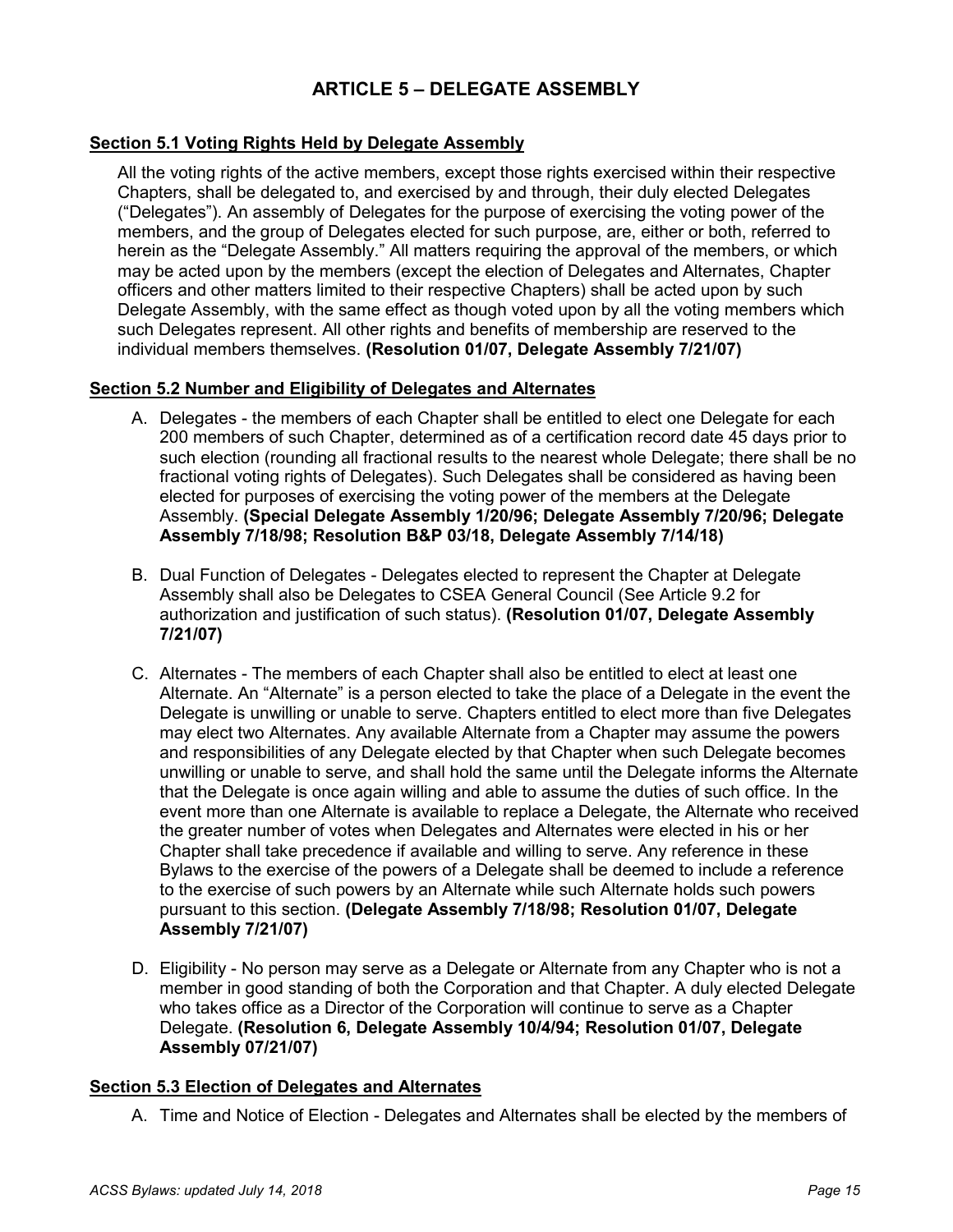each Chapter, voting by written, secret ballot, not more than 180 days before each meeting of the Delegate Assembly, and shall take office, replacing the former Delegates and Alternates, before such meeting begins. Each chapter shall hold an open meeting prior to January 31st of the year of the election, for the purpose of announcing the opening of nominations for Delegates and Alternates. The chapter shall provide its membership with a notice at least 30 days in advance of its meeting. Such notice shall include the time and place of the meeting, the nature of the election, and the number of Delegates and Alternates which the Chapter is entitled to elect. It shall also include the deadline for submitting the names of nominees and their candidate consent forms to the Corporation Headquarters. **(Resolution B&P 04/09, Delegate Assembly 7/11/09)**

- B. Nominations The officers of the Chapter shall appoint a nominating committee to accept nominations for each position to be filled. Any active member in good standing of the Chapter may also nominate one eligible person as a candidate for each position to be filled. All proper nominations received by the Corporation Headquarters 45 days or more before the election shall be placed on the ballot. **(Resolution B&P 04/09, Delegate Assembly 7/11/09, Resolution B&P 03/18, Delegate Assembly 7/14/18)**
- C. Mailing of Election Notice or Ballot At least 10 days before the day set for the election, the Corporation Headquarters shall mail to each active Chapter member in good standing an election announcement letter or a preprinted ballot.
	- 1. The election announcement letter shall include the election start and end dates with additional instructions, or
	- 2. The preprinted ballot shall containing the names of each eligible candidate who was nominated and who has submitted a candidate consent form by the deadline set forth above. Such ballot shall contain or be accompanied by a notice of the date which shall also be the day set for the election by which ballots must reach the Corporation Headquarters to be counted. Such ballot shall also be accompanied by two return envelopes: an unmarked inner envelope containing the ballot and an outer envelope preprinted with the address where the ballot is to be returned. The outer envelope must be signed by the member to be valid. A member's vote will count only if his/her properly signed and unspoiled ballot is actually received by the Corporation Headquarters on or before the day of the election.

#### **(Resolution 01/07, Delegate Assembly 7/21/07; Resolution B&P 04/09, Delegate Assembly 7/11/09; Resolution 03/18, Delegate Assembly 7/14/18)**

- D. Election The votes will be counted at the Corporation Headquarters or by a contracted third party within five working days following the election closing date. The candidates receiving the highest number of votes, up to the number of Delegates to be elected, shall be deemed elected. Among the remaining candidates not elected as Delegates, those receiving the highest number of votes, up to the number of Alternates to be elected, shall be deemed elected as Alternates. Any tie vote shall be resolved, if possible, by declaring both candidates elected; but if that procedure would result in the election of a great number of Delegates and/or alternates than allowed by this article, an officer of the Corporation will select a candidate involved in such a tie by pulling a name from a random drawing. Such a drawing shall be held immediately. **(Special Delegate Assembly 1/20/96; Resolution 01/07, Delegate Assembly 7/21/07; Resolution 03/18, Delegate Assembly 7/14/18)**
- E. Fairness Each Chapter shall afford all its members a fair and equal opportunity to nominate other candidates, to campaign for election and to participate in the electoral process. All such elections shall be conducted according to procedures reasonably designed to ensure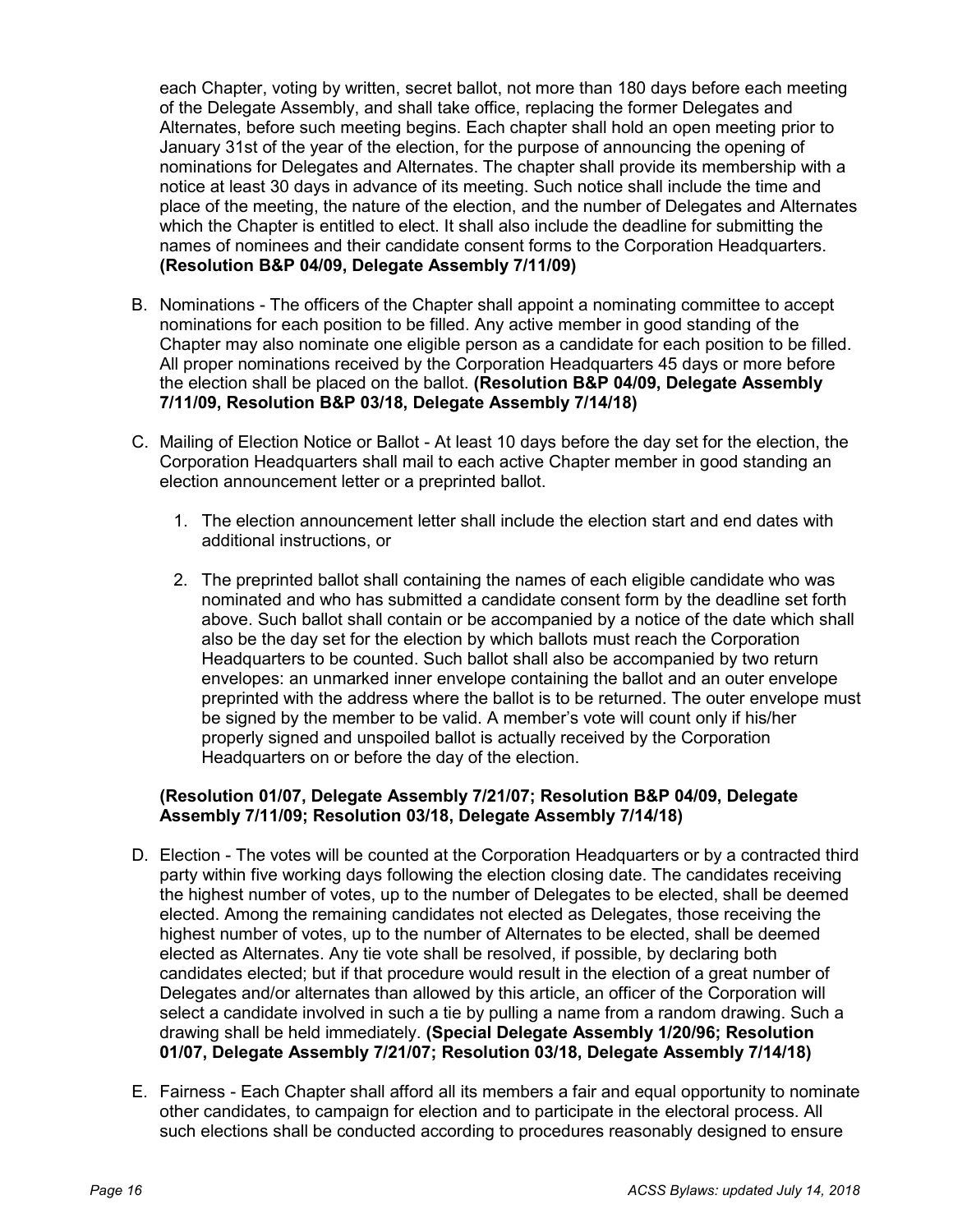the confidentiality and authenticity of all ballots, and the integrity of the results. The Board of Directors may from time to time adopt more specific rules for the conduct of elections of Delegates and Alternates, and such rules shall be binding on all Chapters. Each Chapter may adopt its own election rules not inconsistent with these Bylaws or with the rules established by the Board of Directors. **(Resolution B&P 04/09, Delegate Assembly 7/11/09)**

#### **Section 5.4 Compensation of Delegates**

No Delegate or Alternate shall be entitled to any compensation for services rendered as such. The Corporation shall, however, pay or reimburse their reasonable expenses for attending meetings of the Delegate Assembly, serving on committees of the Delegate Assembly and performing other services requested by the Board of Directors or the President.

#### **Section 5.5 Meetings of the Delegate Assembly**

- A. The Delegate Assembly shall hold a regular meeting every three years. The Delegate Assembly should be held no more than 120 days, but no less than 60 days before the meeting of the CSEA General Council. At each Delegate Assembly meeting the Delegate Assembly shall elect the Directors of the Corporation, review the business and affairs of the Corporation, and take such other action as may properly be brought before the meeting. The Corporation Headquarters shall give written notice of the time and place of such meeting to the membership at least 30 days before the meeting. The Board of Directors shall determine the exact time and place of the Delegate Assembly meeting, subject to the foregoing restrictions, and the Corporation Headquarters shall notify each Delegate and Alternate of the meeting notice referred to above. Such notice shall also include the agenda of all matters to be brought before the meeting and all materials and information submitted to or prepared by this Corporation in connection therewith. **(Resolution 10, Delegate Assembly 10/4/94; Delegate Assembly 7/20/96; Resolution 4, Delegate Assembly 7/15/00; Resolution 01/07, Delegate Assembly 7/21/07; Resolution B&P 04/09, Delegate Assembly 7/11/09; Resolution FISCAL 01/18, Delegate Assembly 7/14/18)**
- B. Special meetings The Delegate Assembly shall hold a special meeting upon the call of the Board of Directors, or upon the written demand of Delegates representing 10 percent or more of the active members of the Corporation. No such call or demand shall require the convening of a special meeting unless it specifies in reasonable detail the purpose of such meeting. No other business of any kind other than that specified in such call or demand may be considered at such special meeting. Within 15 business days after receipt of a valid call or demand for a special meeting, the Board of Directors shall set a time and place for the holding thereof, which shall be no more than 60 days after the date such call or demand was received by the Corporation. The Corporation Headquarters shall cause notice of such meeting to be sent as set forth below. Such notice shall contain, in addition to the matters required for notices generally, a copy of the statement of purposes for the meeting made by those who called or demanded it. It may also include additional materials that the Board determines to be advisable for the Delegates to consider in connection with the meeting. **(Resolution 01/07, Delegate Assembly 7/21/07; Resolution B&P 04/09, Delegate Assembly 7/11/09)**
- C. Notice of Meetings All notices of meetings required hereby shall be in writing no later than 30 days before the meeting. All such notices shall clearly state the time, place and purpose of the meeting and shall be sent by first-class mail to each Delegate and Alternate, at the current address on file with the Corporation. If no address appears on the books of the Corporation, notice may be given in any manner permitted by law. Such notice requirement may be waived in compliance with Corporations Code Section 7511(e). **(Resolution 01/07, Delegate Assembly 7/21/07; Resolution 03/18, Delegate Assembly 7/14/18)**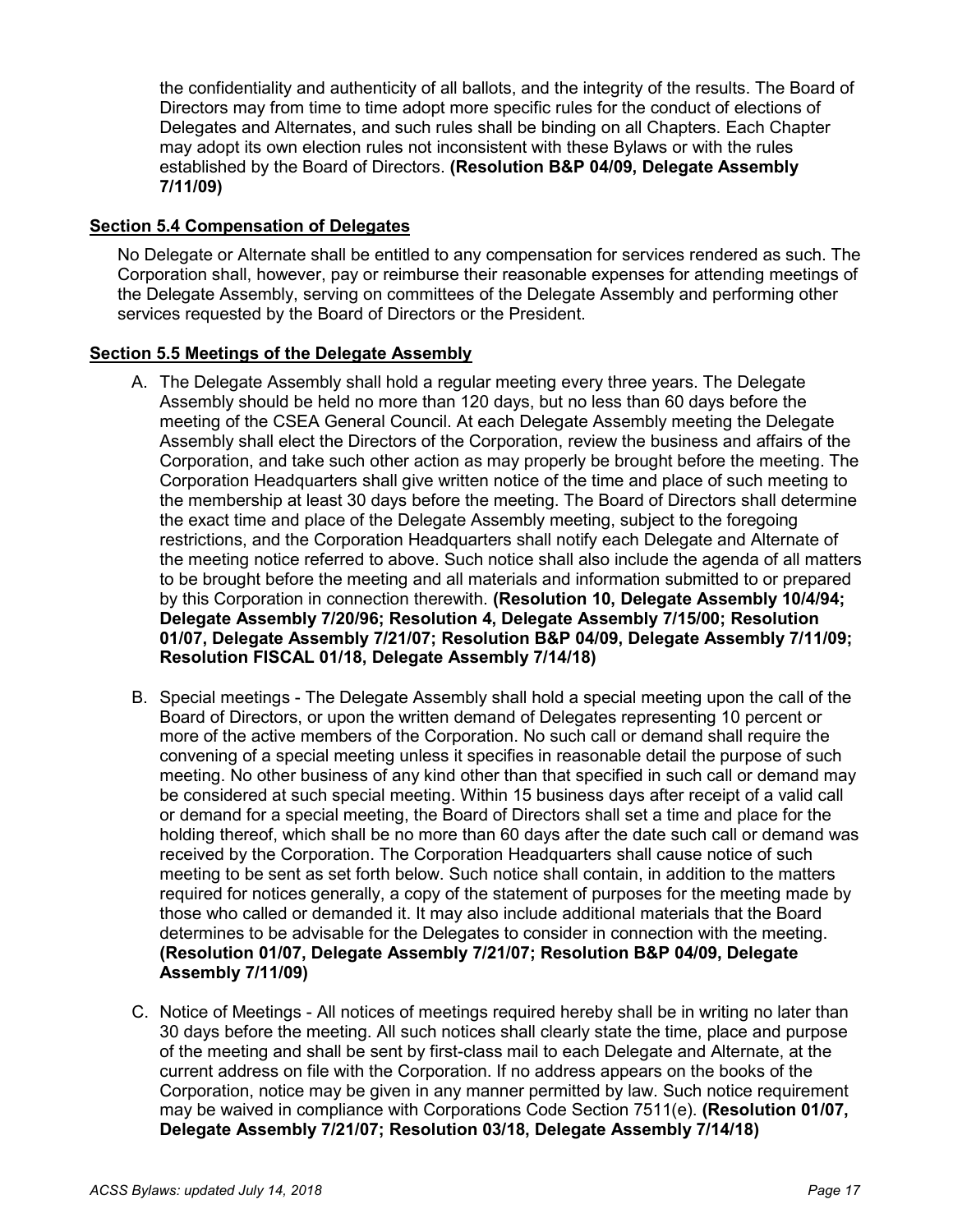- D. Notice of Certain Agenda Items Approval by the Delegate Assembly of any of the following proposals, other than by unanimous approval by those entitled to vote, is valid only if the notice or written waiver of notice or consent to the meeting states the general nature of the proposal or proposals as follows: **(Resolution B&P 04/09, Delegate Assembly 7/11/09)**
	- 1. Removing a Director without cause;
	- 2. Filling vacancies on the Board;
	- 3. Amending the Articles of Incorporation;
	- 4. Approving a contract or transaction between the Corporation and one of more Directors or between the Corporation and an entity in which a Director has a material financial interest;
	- 5. Electing to wind up and dissolve the Corporation; or
	- 6. Approving a plan of distribution of assets, other than money, not in accordance with liquidation rights of any class or classes of members when the Corporation is in the process of winding up.
- E. Waiver of Notice The transactions of any Delegate Assembly meeting, however called and noticed, and wherever held, shall be as valid as though taken at a meeting duly held after regular call and notice, if (1) a quorum is present, and (2) either before or after the meeting each Delegate entitled to vote, but not present at the meeting, signs a written waiver of notice, a consent to the holding of the meeting or an approval of the minutes. Such waiver, consent or approval need not specify either the business to be transacted or the purpose of the meeting, except that if action is taken or proposed to be taken for approval of any of those matters specified in subsection (d) of this section, the waiver, consent or approval must state the general nature of the proposal. All such waivers, consents and approvals shall be made part of the minutes of the meeting. A Delegate's actual attendance at a meeting shall also constitute a waiver of notice thereof, unless such Delegate objects at the beginning of the meeting to the transaction of any business by such meeting on the ground that proper notice of meeting was not given.
- F. Notice of Adjourned Meeting Any Delegate Assembly meeting, whether or not a quorum is present, may be adjourned from time to time by the vote of the majority of Delegates present at the meeting. No meeting may be adjourned for more than 45 days. When a meeting is adjourned to another time or place, notice need not be given of the adjourned meeting if the time and place to which the meeting is adjourned are announced at the meeting at which adjournment is taken. If after adjournment a new record date is fixed for notice or voting, a notice of the adjourned meeting shall be given to each person who, on the record date for notice of the meeting, is entitled to receive notice of or to vote at the meeting. At the adjourned meeting, the Delegate Assembly may transact any business that might have been transacted at the original meeting.

#### **Section 5.6 Accreditation of Delegates**

Before any official actions may be taken at any Delegate Assembly meeting, the accreditation of each Delegate and Alternate shall be established. The Board of Directors shall establish rules and procedures to implement this section.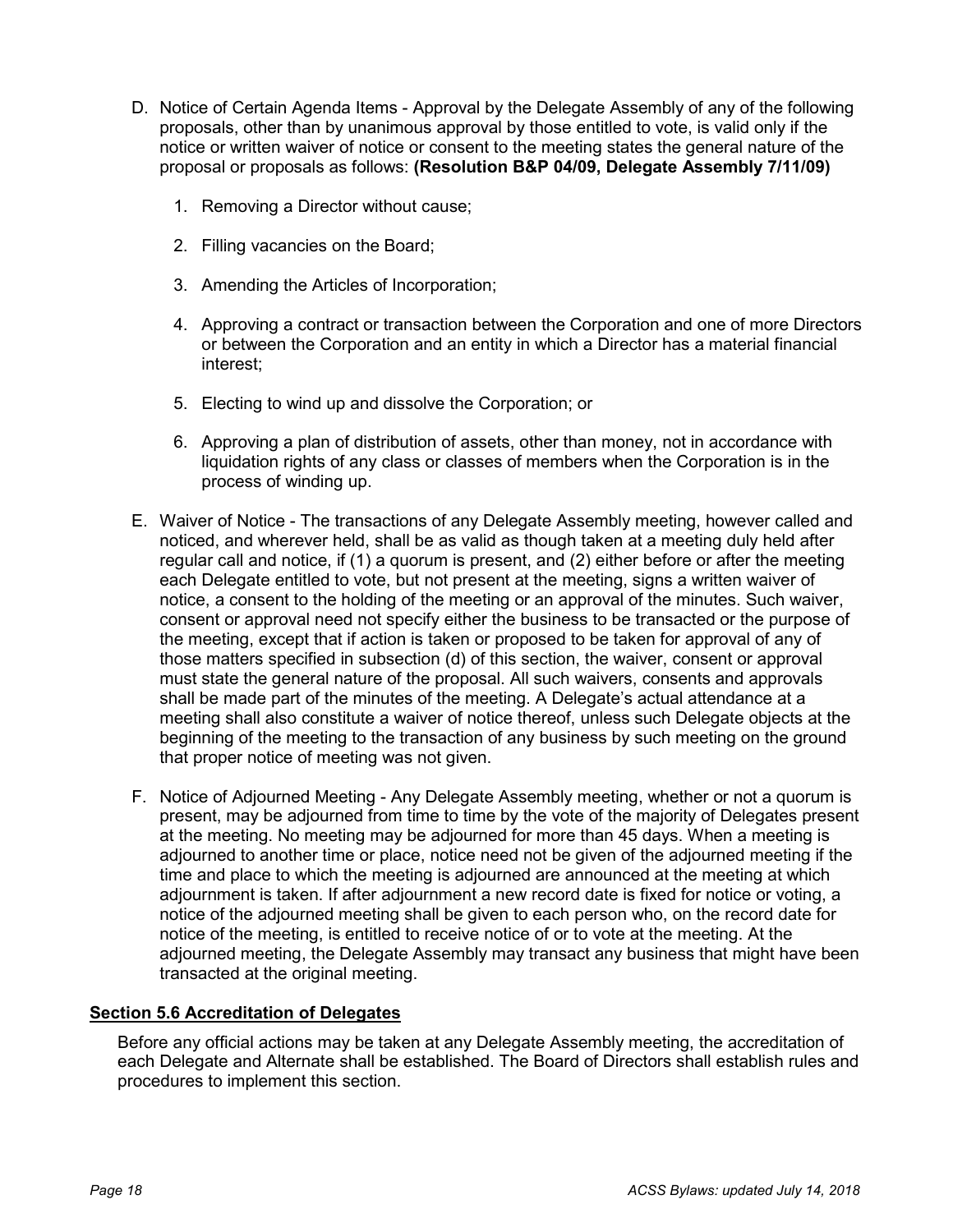#### **Section 5.7 Quorum and Voting**

A quorum for the transaction of business at any meeting of the Delegate Assembly shall be a majority of all the Delegates then in office. Unless a greater majority is required by law or by another provision of these Bylaws, the vote required for approval of any proposal by the Delegate Assembly shall be a majority of the Delegates present and voting at a meeting at which a quorum is present. The Delegates present at a duly called and held meeting of the Delegate Assembly may continue to transact business until adjournment, even if enough Delegates have withdrawn to leave less than a quorum on the floor, if any action taken (other than adjournment) is approved by at least the number of votes which would be sufficient for passage if a quorum were present.

#### **Section 5.8 Proxies**

Delegates may not give any proxy or other authorization of any kind to exercise any of their respective voting rights. Any purported proxy or other authorization is null and void, and a vote pursuant thereto shall not be counted for any purpose.

#### **Section 5.9 Floor Privileges**

Only Delegates, Directors and Officers of the Corporation may make or speak to motions on the floor of the Delegate Assembly, except that reports of any committee established by the Delegate Assembly, by the Board or by these Bylaws may be presented by the chairperson or other duly authorized member of such committee. If and to the extent permitted by the rules of the Delegate Assembly, other persons may address the meeting on matters of information not directed to a pending motion. Only Delegates may vote on any matter coming before the Delegate Assembly.

#### **Section 5.10 Resolutions**

- A. Persons authorized to submit Resolutions Resolutions for consideration by the Delegate Assembly may be proposed in advance of Delegate Assembly sessions by any person who may make motions on the floor of Delegate Assembly, and also by the Board of Directors, a Committee of the Board, the president of any Chapter or any group of 50 or more active members in good standing.
- B. Form and Content in order to provide the Delegates with adequate prior notice of, and opportunity to study and seek advice about, proposed Delegate Assembly actions, all resolutions proposed for Delegate Assembly action must be submitted in writing to the Secretary at least 45 days before the time set for the meeting at which such proposal is to be considered. All proposals shall be in the form of a corporate resolution, and shall propose only such action as the Corporation may lawfully take. The Board of Directors may make and amend rules for the form and content of resolutions, the correction or deletion of material deemed to be in violation of these Bylaws or illegal, libelous or otherwise likely to subject the Corporation to liability, and the distribution of copies of proposed resolutions. The Board may also determine, in its discretion, when and on what conditions to waive the advance notice requirement to permit consideration of matters deemed urgent. **(Delegate Assembly 7/20/96)**
- C. Effective Date unless the resolution or a provision of these Bylaws or applicable law requires a later effective date, all resolutions adopted by the Delegate Assembly shall become effective upon the adjournment of the Delegate Assembly meeting at which adopted.

#### **Section 5.11 Rules of Procedure**

A. Adoption of Rules - each meeting of the Delegate Assembly shall be governed by rules of procedure which it shall adopt as its first order of business. The rules of procedure adopted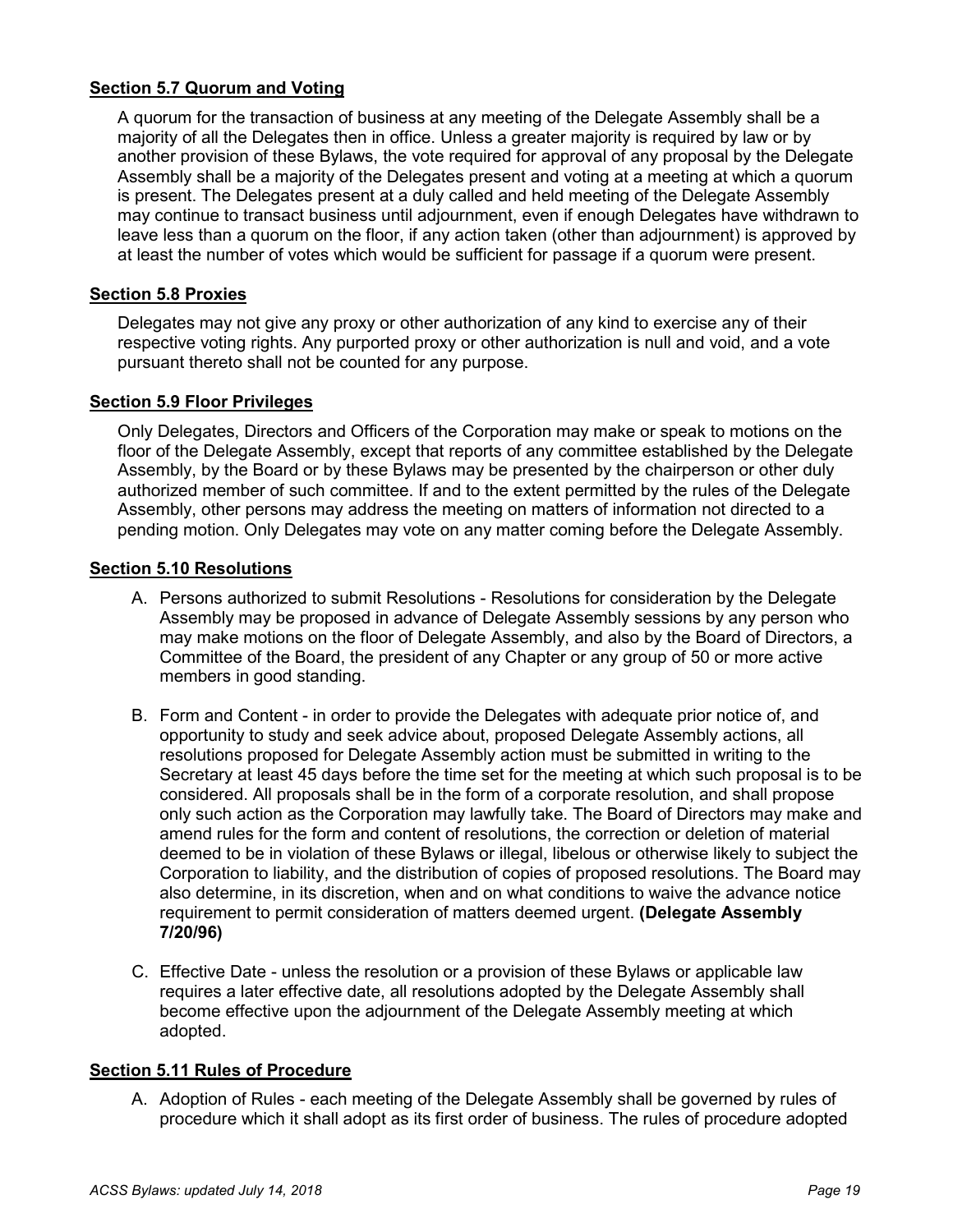at the immediately preceding session of Delegate Assembly shall continue in effect until new rules have been adopted. Any procedural questions not governed by such rules shall be governed by Roberts Rules of Order, latest revision. All such rules of procedure shall be subject to these Bylaws and applicable law. **(Delegate Assembly 7/18/98)**

B. Designation of Chair - notwithstanding Section 5.2 (D) Eligibility of this Article, the ACSS President shall be considered an automatic Delegate for the purpose of chairing Delegate Assembly. **(Delegate Assembly 7/18/98; Resolution 01/07, Delegate Assembly 7/21/07; Resolution 03/18, Delegate Assembly 7/14/18)**

#### **Section 5.12 Committee of the Delegate Assembly**

The Delegate Assembly may establish such standing and ad hoc committees as it may deem advisable, to be constituted and to serve for such term as the Delegate Assembly may determine. Unless the Delegate Assembly appoints the members of such committees, or specifies another method for their appointment, the President shall appoint the members thereof and fill any vacancies that occur on such committees. No committee action shall have any effect until reported to and adopted by the Delegate Assembly or the Board of Directors. Committees shall report to the Board of Directors between sessions of the Delegate Assembly. **(Resolution 01/07, Delegate Assembly 7/21/07)**

#### **Section 5.13 Action Without a Meeting**

- A. Action by Unanimous Written Consent except as limited by applicable law or by another provision of these Bylaws, any action required or permitted to be taken by the Delegate Assembly may be taken without a meeting, , if all Delegates consent in writing to the action. Their written consents shall be filed with the minutes of the proceedings of the members. The action by written consent shall have the same force and effect as the unanimous vote of the Delegates.
- B. Action by Written Ballot without a Meeting except as limited by applicable law or by another provision of these Bylaws, any action that may be taken at any meeting of the Delegate Assembly may be taken without a meeting by complying with the provisions of this subsection except the election of Directors for the Corporation. **(Resolution 03/18, Delegate Assembly 7/14/18)**
	- 1. Solicitation of Written Ballot The Corporation shall distribute one written ballot to each Delegate entitled to vote on the matter. Such ballots shall be mailed or delivered in the manner required by Section 5.5 (C) for Notice of Meetings of this Article. All solicitations of votes by written ballot shall indicate the number of responses needed to meet the quorum requirement, state the percentage of approvals necessary to pass the measure or measures, and specify the time by which the ballot must be received in order to be counted. Each ballot so distributed shall set forth the proposed action, provide the Delegates an opportunity to specify approval or disapproval of each proposal, and provide a reasonable time in which to return the ballot to the Corporation. Every written ballot shall provide, subject to reasonable specified conditions, that if the person solicited specifies a choice with respect to any such matter, his or her vote shall be cast in accordance with that specification. **(Resolution 03/18, Delegate Assembly 7/14/18)**
	- 2. Number of Votes and Approvals Required approval by written ballot shall be valid only when;
		- a. The number of votes cast by ballot (including those ballots that are marked "withhold" or "Abstain" or otherwise indicate that authority to vote is withheld)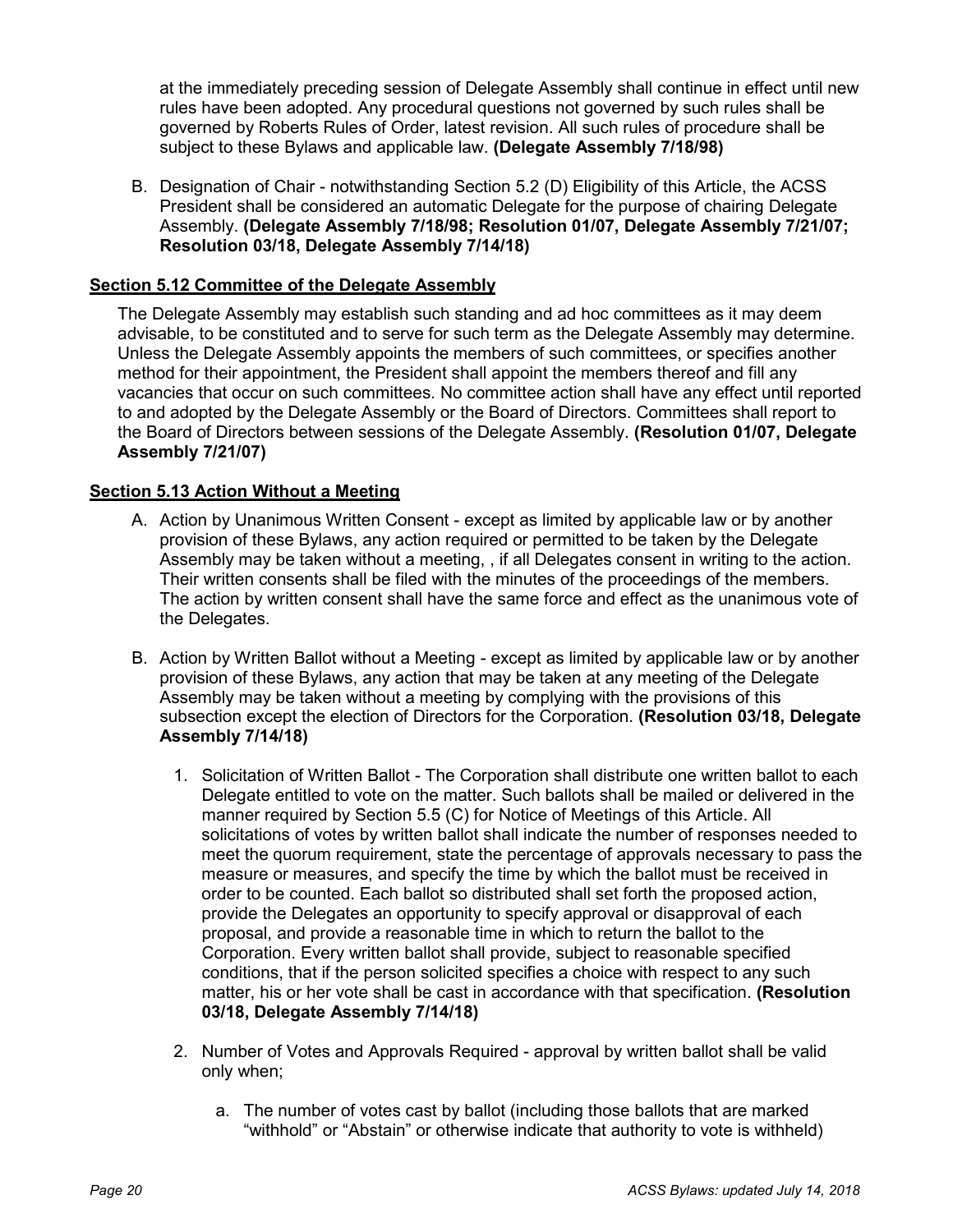within the time specified equals or exceeds the quorum required to be present at a meeting.

- b. The number of approvals equals or exceeds the number of votes that would be required for approval at a meeting at which the total number of votes cast was the same as the number of votes cast by written ballot without a meeting.
- 3. Revocation a written ballot may not be revoked.
- 4. Filing all written ballots shall be filed with the Secretary and maintained in the corporate records for at least four years. **(Resolution B&P 04/09, Delegate Assembly 7/11/09)**

#### **Section 5.14 Vacancies Among the Delegates and Alternates**

- A. Causes of Vacancies a vacancy or vacancies among the Delegates and Alternates shall exist on the occurrence of any of the following events:
	- 1. The death or resignation of a Delegate or Alternate.
	- 2. The occurrence of any other event that makes a Delegate or Alternate ineligible for such office. **(Resolution 01/07, Delegate Assembly, 7/21/07)**
	- 3. The removal of a Delegate or Alternate by his or her Chapter, as set forth below.
	- 4. An increase in the number of authorized Delegates or Alternates for a Chapter.
	- 5. Failure of a Chapter to elect the number of Delegates and/or Alternates to which it is entitled. **(Resolution B&P 04/09, Delegate Assembly 7/11/09)**
	- 6. The promotion of an Alternate to fill a vacancy among the Delegates (but a vacancy under this subsection shall exist only as to such person's former position as an Alternate). **(Resolution 5, Delegate Assembly 7/15/00)**
- B. Resignation a Delegate or Alternate may resign by giving written notice to the President or to the Corporation. Such resignation will be effective when received unless it specifies a later effective date, in which case it shall take effect as of such later date. **(Resolution 01/07, Delegate Assembly 7/21/07; Resolution 03/18, Delegate Assembly 7/14/18)**

Removal - a Chapter may remove a Delegate or Alternate from office, with or without cause, by vote of two-thirds of the members voting in person or by written ballot. The procedures for such vote shall be the same as those set forth in Section 5.3 (C), (D) and (E) of this Article for the election of Delegates, except that the question of removing a Delegate or Alternate shall be stated and acted upon separately from any election of replacement Delegates or Alternates. **(Resolution 03/18, Delegate Assembly 7/14/18)**

C. Filling Vacancies - Vacancies among the Delegates shall be filled, insofar as possible, by the promotion of Alternates, in the order specified in Section 5.2 (C) of this Article, to fill such vacancies. Vacancies that cannot be filled by any available Alternate may be filled by a special Chapter election. A Chapter may call a special election to fill any vacancy among its Alternates or any vacancy among its Delegates that cannot be filled by any available Alternate. A Chapter shall call and hold a special election if the positions of all its Alternates and more than half its Delegates are vacant for any reason. Special elections shall be called and held in the same manner as regular elections, pursuant to Section 5.3. Any such special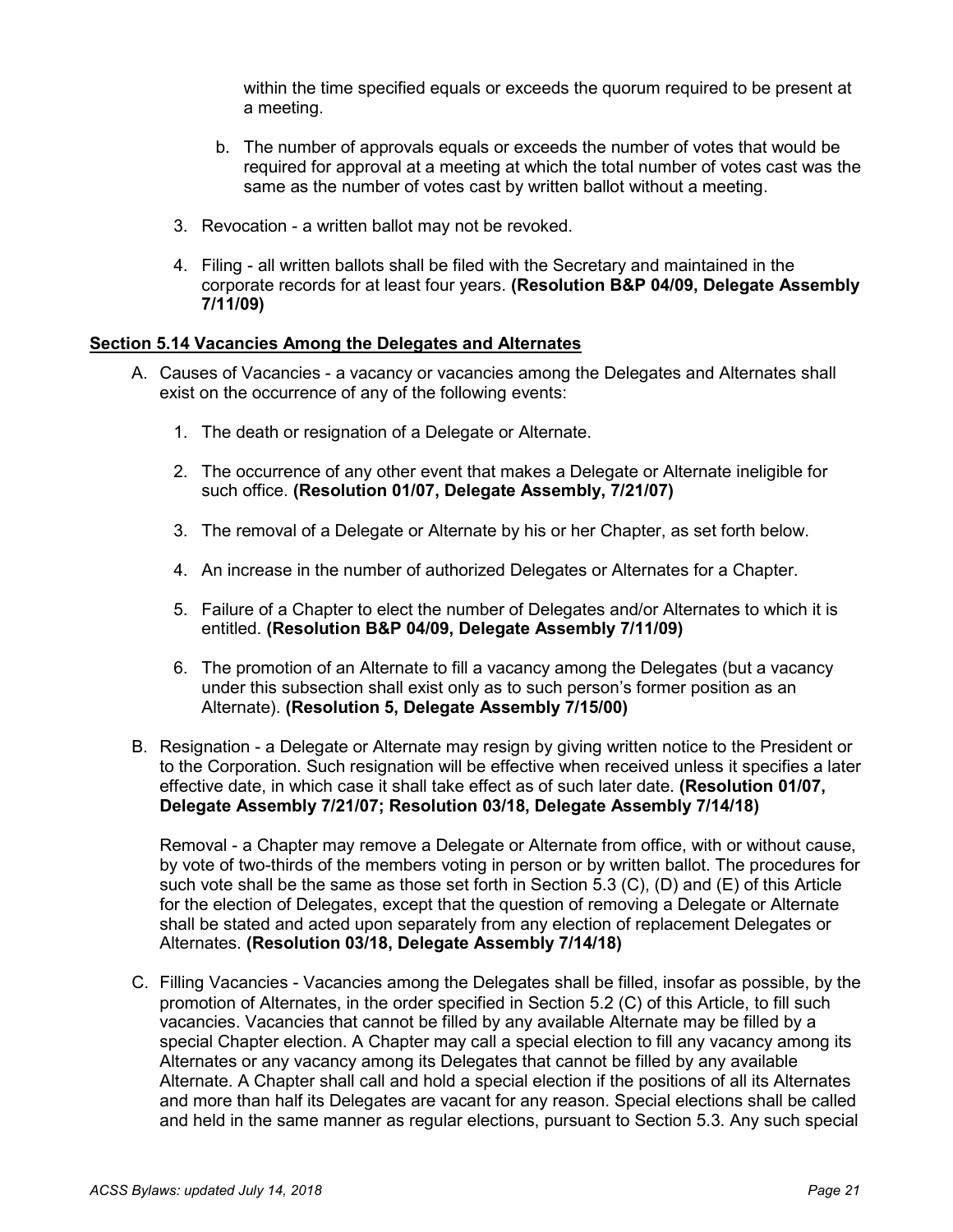election shall fill all vacancies which then exist among the Delegates and Alternates of that Chapter. The Board of Directors may fill any vacancy that is not filled by the Chapter within a reasonable time after such Chapter receives notice to do so. **(Resolution 01/07, Delegate Assembly 7/21/07; Resolution 03/18, Delegate Assembly 7/14/18)**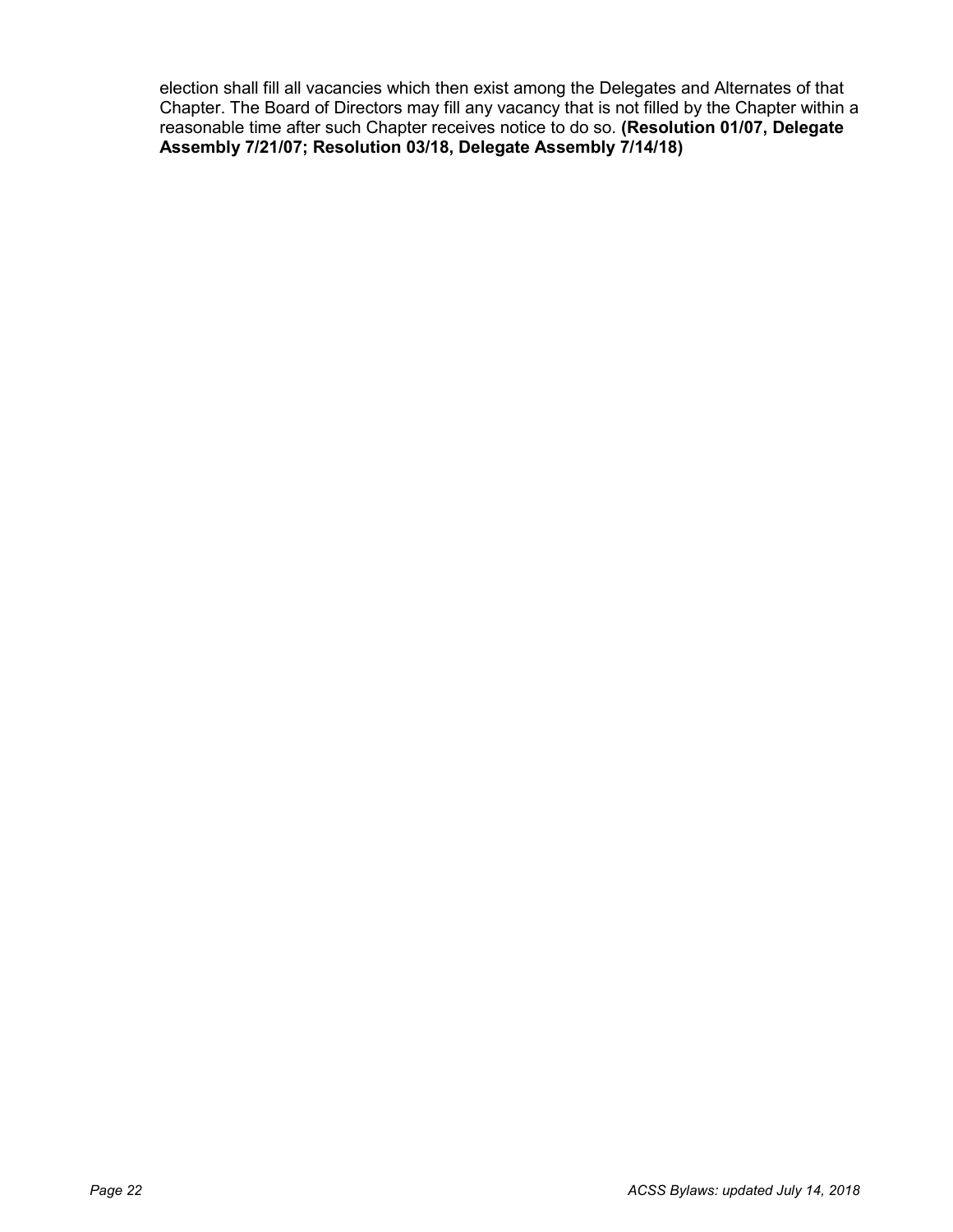# **ARTICLE 6 – BOARD OF DIRECTORS**

#### **Section 6.1 Powers of the Board of Directors**

Subject to the provisions and limitations of applicable law, and subject to any limitations in the Articles of Incorporation, the Corporation's activities and affairs shall be managed, and all corporate power shall be exercised by or under the direction of, a Board of Directors constituted as set forth in this Article. Said Board of Directors is sometimes referred to herein as the "Board." A member of the Board is referred to herein as a "Director".

#### **Section 6.2 Number and Qualification of Directors**

The Board shall consist of Directors elected as such by the Delegate Assembly as follows: **(Special Delegate Assembly 1/20/96; Resolution 6, Delegate Assembly 7/15/00; Resolution 01/07, Delegate Assembly 7/21/07; Resolution B&P 05/09, Delegate Assembly 7/11/09)**

A. Each Chapter shall be entitled to one Director for every 700 members or majority portion thereof, provided, however, that each Chapter shall be entitled to at least one Director. **(Resolution B&P 05/09, Delegate Assembly 7/11/09)**

#### **Section 6.3 Eligibility to Serve as Director**

Any active member in good standing shall be eligible to be nominated and elected as a Director, but only if he or she publicly and unequivocally accepts such nomination and agrees to serve if elected, all prior to the time nominations close. Directors of the Association shall not, at any time during their term of office, be eligible to hold any chapter elected position except for Delegate and Alternate Delegate. **(Resolution B&P 05/09, Delegate Assembly 7/11/09)**

#### **Section 6.4 Duties of Board Directors**

All ACSS Board Directors are responsible for performing the following duties in connection with their roles as Board Directors unless otherwise excused: **(Resolution B&P 05/09, Delegate Assembly 7/11/09)**

- A. Attend all ACSS Board meetings and the Director's Chapter meetings; **(Resolution 01/07, Delegate Assembly 7/21/07)**
- B. Participate in ACSS' legislative program; **(Resolution 01/07, Delegate Assembly 7/21/07; Resolution B&P 05/09, Delegate Assembly 7/11/09)**
- C. Attend all Board-sponsored training and related activities; **(Resolution B&P 05/09, Delegate Assembly 7/11/09)**
- D. Represent the Director's Chapter at the Board meetings including presenting items to the Board at the request of the Chapter; **(Resolution B&P 05/09, Delegate Assembly 7/11/09)**
- E. Provide two-way communication between the Director's Chapter and the Board of Directors; **(Resolution 01/07, Delegate Assembly 7/21/07; Resolution B&P 05/09, Delegate Assembly 7/11/09)**
- F. Acts as a representative of the Chapter at all meetings attended; **(Resolution B&P 05/09, Delegate Assembly 7/11/09)**
- G. Uphold the ACSS Bylaws and Operating Policy and Procedures File; **(Resolution B&P 05/09, Delegate Assembly 7/11/09)**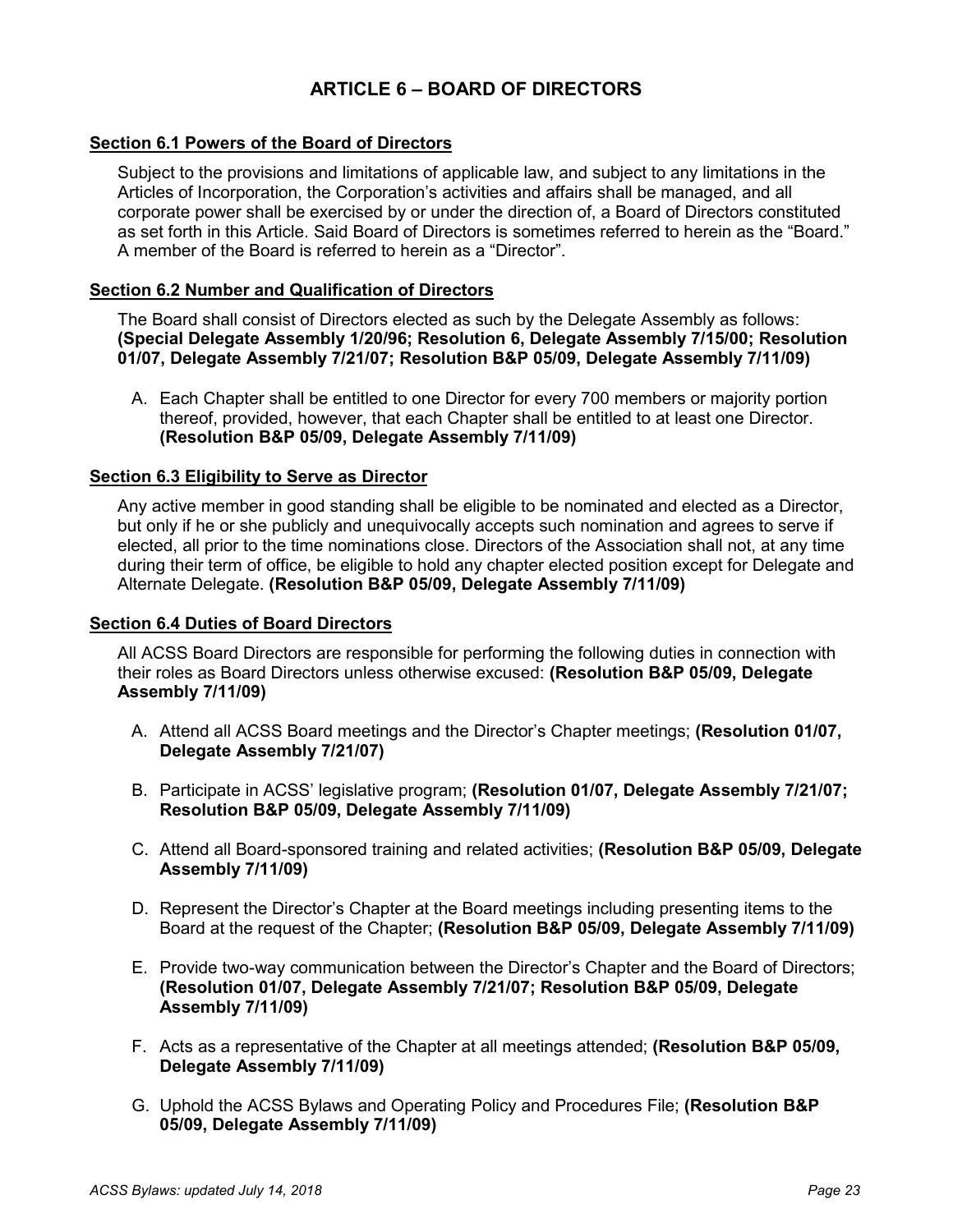- H. Respond to member comments or questions regarding Board motions; **(Resolution B&P 05/09, Delegate Assembly 7/11/09)**
- I. Other duties that may be assigned by the President or Delegate Assembly. **(Delegate Assembly 1/26/03; Resolution B&P 05/09, Delegate Assembly 7/11/09)**

#### **Section 6.5 Term of Office**

Directors shall be elected at each Delegate Assembly to be held during the same year as the meeting of the CSEA General Council. The term of office for Directors shall commence upon the election at Delegate Assembly and shall continue thereafter until the next Delegate Assembly. Each Director, including a Director appointed or elected to fill a vacancy, shall hold office until the expiration of his or her term and until his or her successor has been elected and qualified. **(ACSS 5/1/93; Resolution 10, Delegate Assembly 10/4/94; Delegate Assembly 7/18/98; Resolution 7, Delegate Assembly 7/15/00; Resolution 01/07, Delegate Assembly 7/21/07; Resolution 01/07, Delegate Assembly 7/21/07; Resolution B&P 05/09, Delegate Assembly 7/11/09)**

#### **Section 6.6 Nominations**

- A. Nominations Committee shall consist of the ACSS President, any past ACSS presidents who remain members in good standing, and any other members appointed by the ACSS President shall meet to select candidates for all Director positions. The Nominations Committee shall meet to select candidates for all positions on the Board of Directors. The Nominations Committee shall select qualified active members in good standing who are willing to serve if elected. **(Resolution B&P 05/09, Delegate Assembly 7/11/09; Resolution B&P 04/18, Delegate Assembly 7/14/18)**
- B. Nominations Committee Report the Nominations committee shall report to the Board of Directors no later than June  $1<sup>st</sup>$  in the year of Delegate Assembly. The Board of Directors shall review the report, make any changes to the list of candidates which it deems advisable, and authorize publication of the names and qualifications of the nominees. The Executive Vice-President shall thereupon forward to each person, entitled to receive notice, the notice of such meeting and other information required by Bylaws Sections 5.5 and 6.13(B). **(Resolution B&P 04/18, Delegate Assembly 7/14/18)**
- C. Nominations by Delegates Delegates representing at least two percent (2%) of the active members may place in nomination the name of one candidate for Director for each position to be filled. If any nominations are made in writing to the Secretary/Treasurer more than 30 days before the meeting at which Directors are to be elected, the Secretary/Treasurer shall cause the names of such qualified nominees to be placed on the ballot along with the names of those candidates selected by the Nominations Committee and/or Board of Directors. **(Resolution 01/07, Delegate Assembly 7/21/07; Resolution B&P 05/09, Delegate Assembly 7/11/09; Resolution B&P 04/18, Delegate Assembly 7/14/18)**
- D. Nominations from the Floor Delegates to the Delegate Assembly may place in nomination the names of candidates for each position to be filled. Ballots shall have a space for writing in the names of candidates nominated from the floor. No nomination shall be deemed valid unless the person nominated is eligible to serve and agrees to serve if elected. **(Resolution B&P 05/09, Delegate Assembly 7/11/09; Resolution B&P 04/18, Delegate Assembly 7/14/18)**
- E. Solicitation of Votes Subject to fair and reasonable procedures to be established by the Board, each nominee shall be afforded a reasonable opportunity to communicate to the Delegates such nominee's qualifications and the reasons for the nominee's candidacy, and a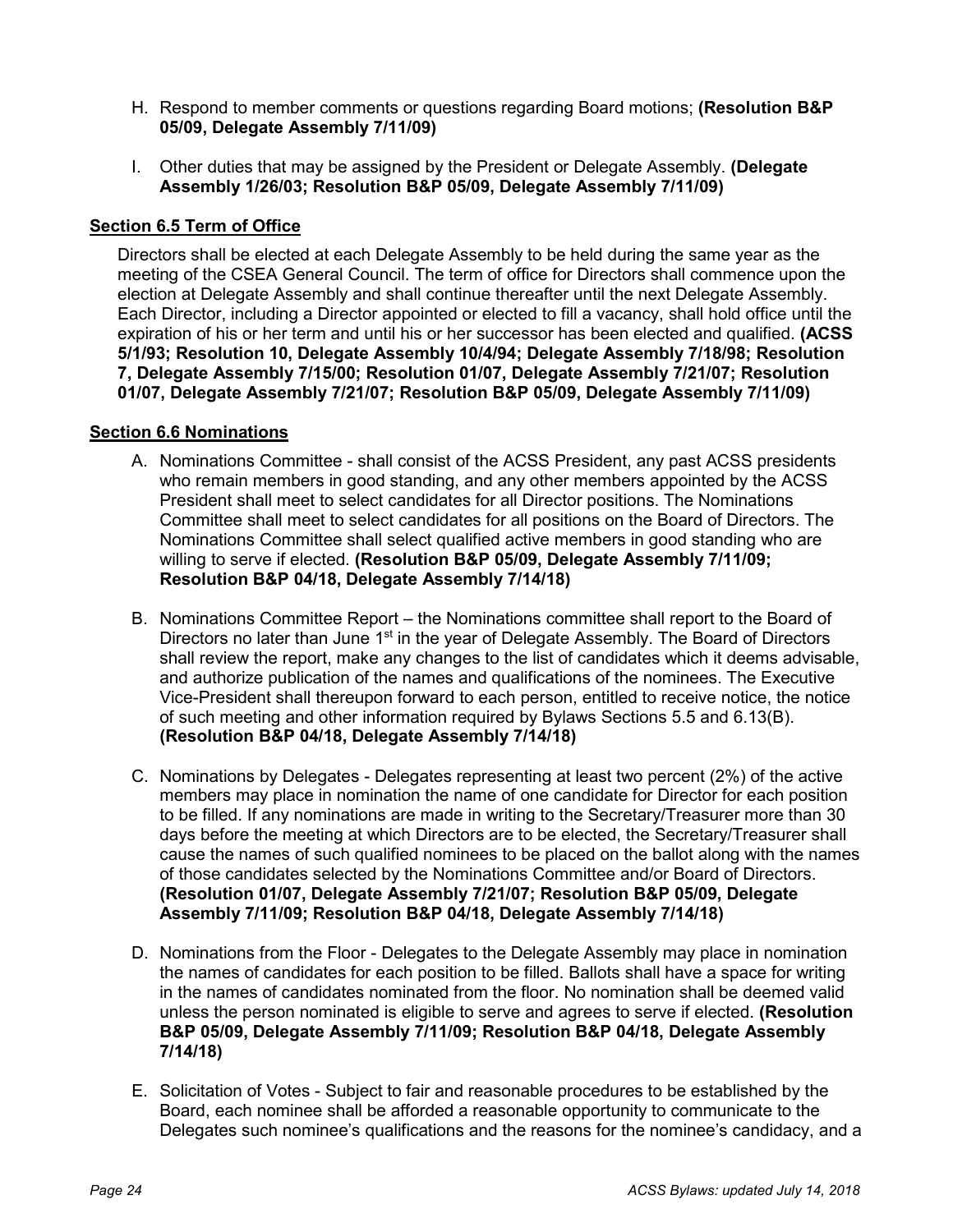reasonable opportunity to solicit votes. All Delegates shall be afforded a reasonable opportunity to choose among the nominees. **(Resolution B&P 05/09, Delegate Assembly 7/11/09; Resolution B&P 04/18, Delegate Assembly 7/14/18)**

- F. Use of Corporate Funds Without Board authorization, no funds of the Corporation may be expended to support a nominee for Director after more candidates have been nominated for the same position than can be elected. **(Resolution B&P 05/09, Delegate Assembly 7/11/09; Resolution B&P 04/18, Delegate Assembly 7/14/18)**
- G. Term of Office The term of office of Directors shall be for three years**. (Resolution B&P 04/18, Delegate Assembly 7/14/18)**

#### **Section 6.7 Election Procedures**

- A. Election of Other Directors Each delegate shall have the right to cast one vote for each of the determined number of positions from each chapter. The number of positions for each chapter shall be based on the ratio in Article 6, Section 6.2. in this section. The candidates from each chapter receiving the greatest number of votes shall be declared elected. Any tie vote shall be resolved by an immediate run-off election. Voting rights and procedures in such run-off shall otherwise be the same as in the initial vote. The candidate who receives the greater number of votes in such run-off election shall be declared elected. Any candidate who is running for director and is unopposed shall be deemed elected by acclamation. If any vacancies remain after this procedure has been followed, they shall be filled pursuant to Article 6, Section 6.15 Vacancies on the Board of Directors. **(Special Delegate Assembly 1/20/96; Resolution 9, Delegate Assembly 7/15/00; Resolution B&P 03/12, Delegate Assembly 7/20/12; Resolution B&P 04/18, Delegate Assembly 7/14/18)**
- B. Secret Ballot the election for Directors shall be by written, secret ballot with the candidates listed in chapter order using preprinted ballots approved by the Board of Directors. No ballot shall have any write-in candidates. **(Resolution B&P 04/18, Delegate Assembly 7/14/18)**

#### **Section 6.8 Installation of New Directors**

Newly elected Directors shall be installed as the Directors of the Corporation before the close of the Delegate Assembly at which they are elected. Before entering upon their duties, each shall take an oath, the exact terms of which may be established by resolution of the Board, to support the aims and purposes of the Corporation, support and defend its Bylaws, and faithfully discharge the duties of such office. Directors elected at other times shall take the oath at the beginning of the first meeting of the Board which they attend. The President shall conduct the installation of all Directors and administer the oath to them. **(ACSS 5/1/93; Resolution 10, Delegate Assembly 10/4/94; Resolution B&P 05/09, Delegate Assembly 7/11/09; Resolution B&P 04/18, Delegate Assembly 7/14/18)**

#### **Section 6.9 Meetings of the Board**

- A. Place of Meeting all meetings of the Board shall be held at such places as the Board may determine. **(Resolution 01/07, Delegate Assembly 7/21/07)**
- B. First Meeting of the Board the first meeting of the new Board will be the day following the meeting of the Delegate Assembly at the same location. The Board shall elect all the Officers of the Corporation. The Board shall hold a regular meeting for the purpose of reviewing the business and affairs of the Corporation. Notice of such meeting shall not be required. **(ACSS 5/1/93; Resolution 10, Delegate Assembly 7/15/00; Resolution 01/07, Delegate Assembly 7/21/07; Resolution B&P 05/09, Delegate Assembly 7/11/09; Resolution B&P 04/18, Delegate Assembly 7/14/18)**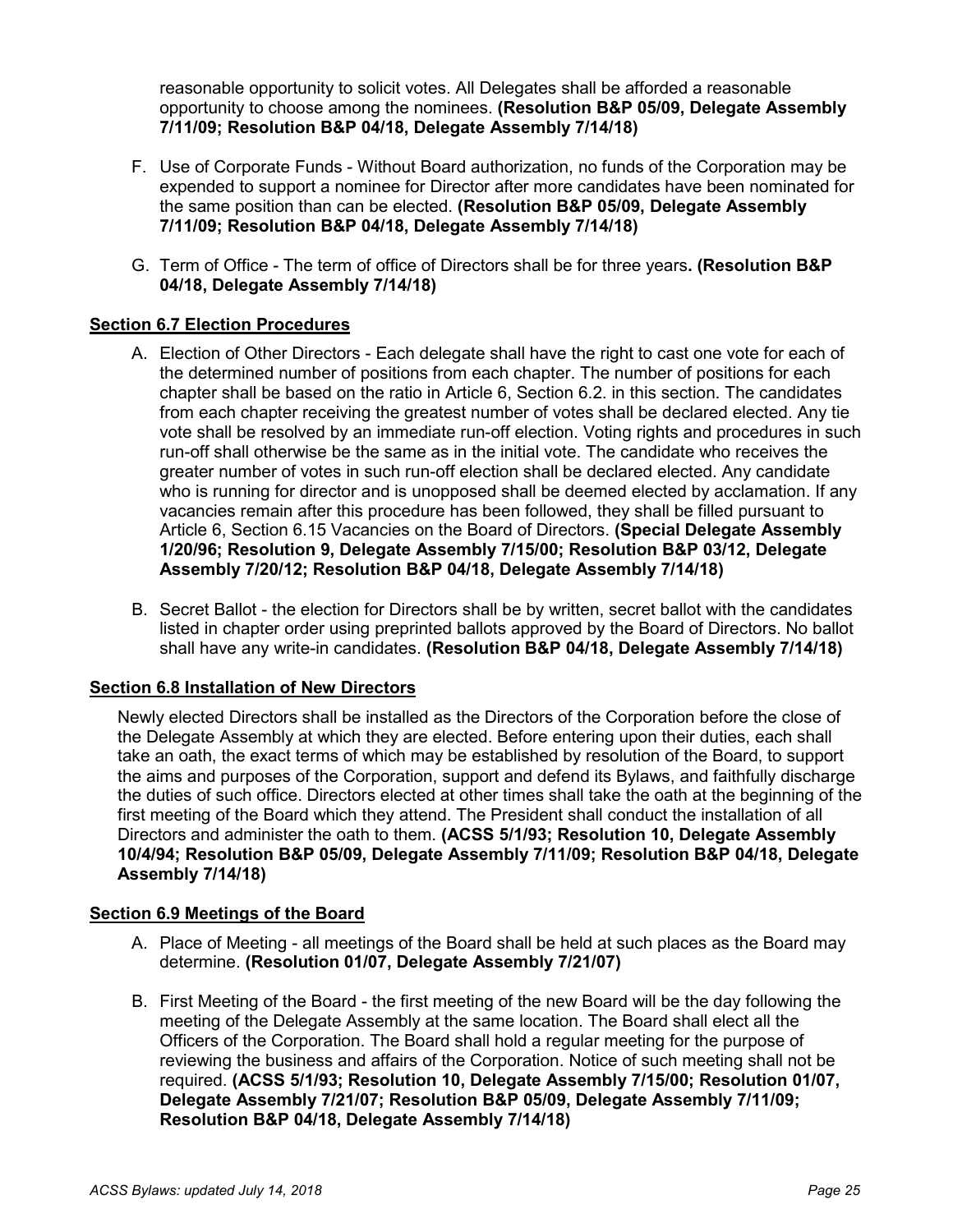- C. Regular Meetings the Board shall hold no fewer than two regular meetings each year for the purpose of reviewing the business and affairs of the Corporation, receiving reports from officers, committees and employees and transacting the other business of the Corporation. Notice of meetings shall be given as set forth below for special meetings, except that the purpose of the meeting need not be stated. **(ACSS 5/1/93; Resolution 5, Delegate Assembly 10/4/94; Delegate Assembly 7/20/96; Resolution 01/07, Delegate Assembly 7/21/07; Resolution B&P 05/09, Delegate Assembly 7/11/09; Resolution B&P 04/18, Delegate Assembly 7/14/18)**
- D. Other Regular Meetings The Board may set and hold such other regular meetings as it may deem advisable. Notice of such regular meetings shall be given as set forth below for special meetings, except that the purpose of the meeting need not be stated. **(ACSS 5/1/93; Resolution 5, Delegate Assembly 10/4/94; Delegate Assembly 7/20/96; Resolution 01/07, Delegate Assembly 7/21/07)**
- E. Closed Meetings A meeting may not be closed, in its entirely or in part except for good cause or upon the vote of at least two-thirds (2/3) of those entitled to vote at such meeting, and then only for such portion of the meeting as is necessary to achieve the purpose for which the meeting was closed. The minutes and other records of any meeting that goes into closed session shall set forth in detail the reasons for which members were excluded and shall verify that no other matters were considered during the closed session. Good cause shall exist when a meeting is called to discuss any of the following: **(Resolution B&P 05/09, Delegate Assembly 7/11/09)**
	- 1. Litigation matters
	- 2. Matters involving privileged relations, such as attorney/client;
	- 3. Representation appeals;
	- 4. The suspension, discipline, or dismissal of any officer or member from Association membership;
	- 5. Legislative matters;
	- 6. Confidential financial information; and
	- 7. Collective bargaining negotiations with staff union or other staff issues. **(Resolution 01/07, Delegate Assembly 7/21/07)**
- F. Special Meetings Special meetings of the Board may be called at any time by the President or by the majority of corporate officers, upon five days' written notice and are limited to consideration of the matters specified in the call.

Notice of the time and place of special meetings shall be given to each Director by one of the following methods:

- 1. By personal delivery of written notice;
- 2. By first-class mail, postage prepaid;
- 3. By telephone, either directly to the Director or to a person at the Director's office or home who would reasonably be expected to communicate that notice promptly to the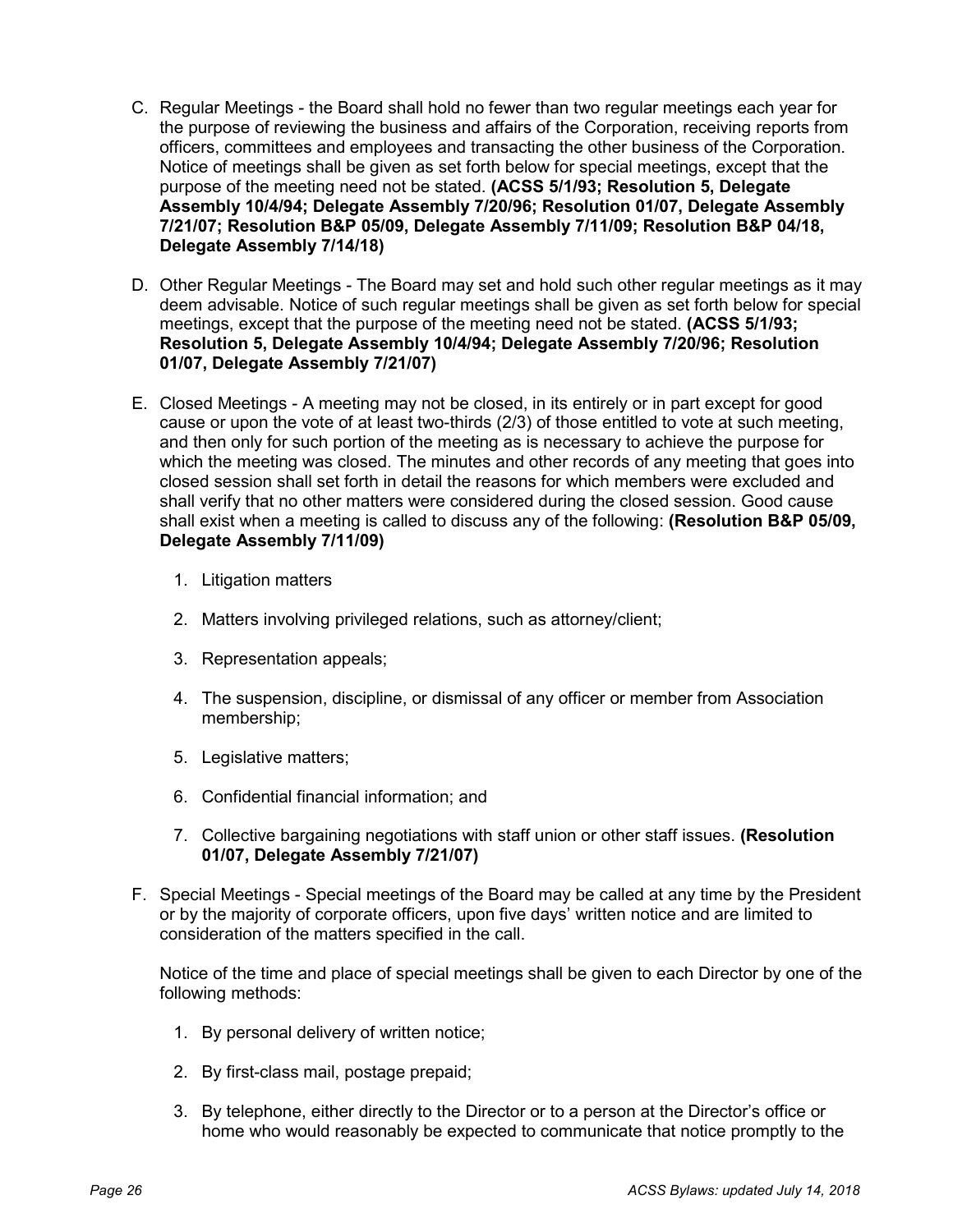Director;

- 4. By facsimile; or
- 5. By electronic mail.

All such notices shall be given or sent to the Director's address, telephone number, facsimile number or electronic mail address as shown on the records of the Corporation. Notices sent by first-class mail shall be deposited in the United States mail at least seven days before the time set for the meeting. Notices given by personal delivery, telephone, facsimile or electronic mail shall be delivered, telephoned, faxed or sent by electronic mail at least 48 hours before the time set for the meeting. The notice shall state the time, the place, and the general purpose of the meeting. **(Resolution B&P 02/06, Special Delegate Mail Ballot 08/10/06; Resolution 01/07, Delegate Assembly 7/21/07; Resolution B&P 05/09, Delegate Assembly 7/11/09; Resolution B&P 04/18, Delegate Assembly 7/14/18)**

- G. Quorum A majority of the authorized number of Directors shall constitute a quorum for the transaction of business, except to adjourn. Every action taken or decision made by a majority of the Directors present at a duly held meeting at which a quorum is present shall be the act of the Board, subject to any more stringent provisions of the applicable law, including, without limitation, those provisions relating to:
	- 1. Approval of contracts or transactions between the Corporation and one or more Directors or between the Corporation and any entity in which a Director has a material financial interest.
	- 2. Creation of and appointments to Committees of the Board, and
	- 3. Indemnification of Officers and Directors. A meeting at which a quorum is initially present may continue to transact business, despite the withdrawal of Directors if any action taken or decision made is approved by at least the number of votes which would be sufficient for passage if a quorum were present.

#### **(Special Delegate Assembly 10/7/05; Resolution B&P 05/09, Delegate Assembly 7/11/09; Resolution B&P 04/18, Delegate Assembly 7/14/18)**

- H. Adjournment A majority of the Directors present, whether or not a quorum is present, may adjourn any meeting to another time and place. Notice of the time and place of holding an adjourned meeting need not be given unless the original meeting is adjourned for more than 24 hours. If the original meeting is adjourned for more than 24 hours, notice of any adjournment to another time and place shall be given, before the time of the adjourned meeting, to the Directors who were not present at the time of the adjournment. **(Resolution B&P 05/09, Delegate Assembly 7/11/09)**
- I. Wavier of Notice Notice of a meeting need not be given to any Director who, either before or after the meeting, signs a waiver of notice, a written consent to the holding of the meeting, or an approval of the minutes of the meeting. The waiver of notice or consent need not specify the purpose of the meeting. All such waivers, consents, and approvals shall be filed with the corporate records or made a part of the minutes of the meeting. Notice of a meeting need not be given to any director who attends the meeting and does not protest, before or at the commencement of the meeting, the lack of notice to him or her. **(Resolution B&P 05/09, Delegate Assembly 7/11/09)**
- J. Telephonic Meetings Any meeting of the Board may be held by conference telephone or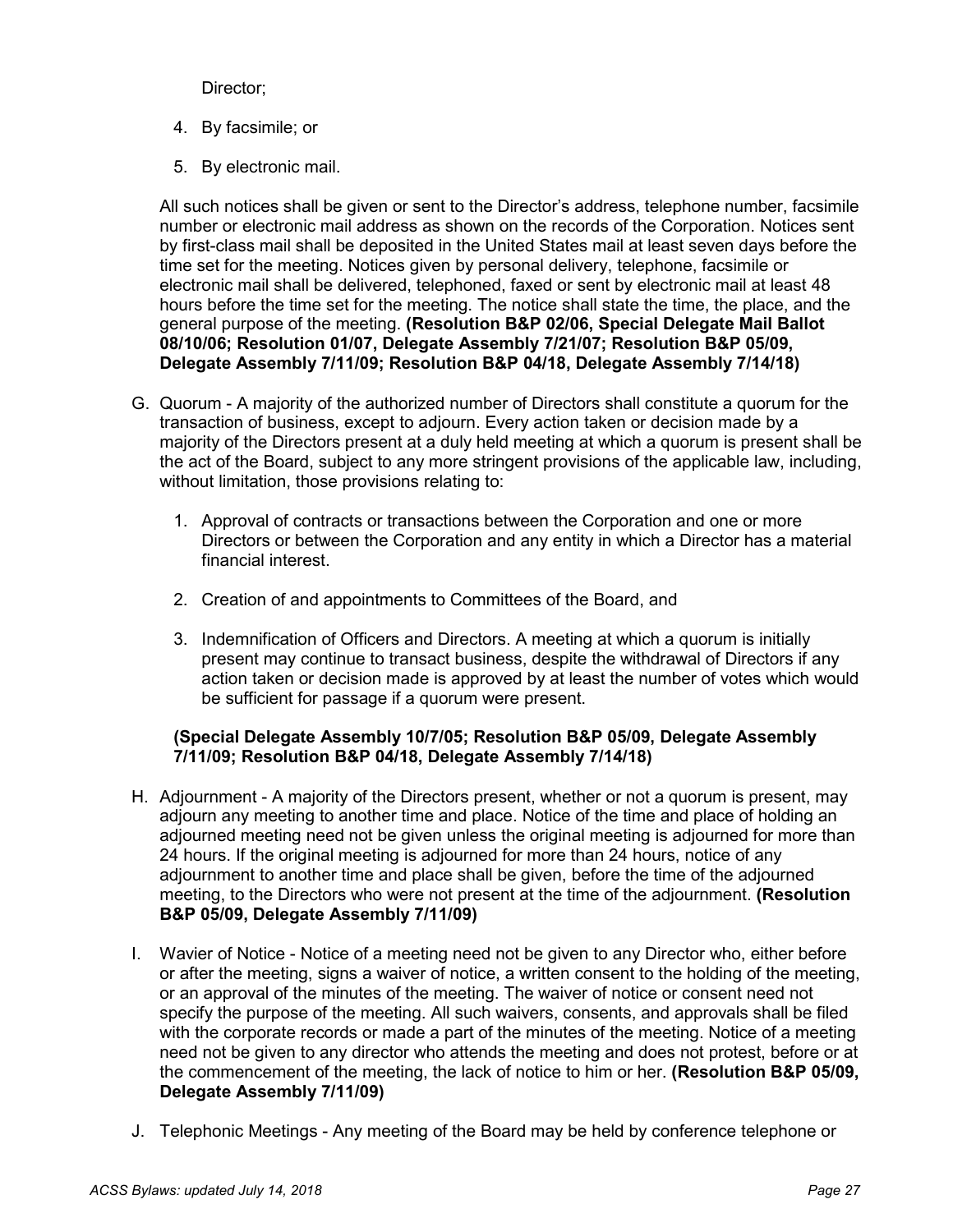similar communication equipment, as long as all Directors participating in the meeting can hear one another. All such Directors shall be deemed to be present in person at such a meeting. **(Resolution B&P 05/09, Delegate Assembly 7/11/09)**

K. Action without a meeting - Any action that the Board is required or permitted to take may be taken without a meeting if all Directors consent in writing to that action. Such action by written consent shall have the same force and effect as any other validly approved action of the Board. All such consents shall be filed with the minutes of the proceedings of the Board. **(Resolution B&P 05/09, Delegate Assembly 7/11/09)**

#### **Section 6.10 Compensation of Directors**

No Director shall be entitled to any compensation for services rendered as such Director. The Corporation shall, however, pay or reimburse the reasonable expenses incurred by the Directors in connection with attending meetings of the Board, the Delegate Assembly and the CSEA General Council, serving on Committees of the Board or other committees, or otherwise carrying out their duties on behalf of the Corporation. **(Special Delegate Assembly 10/7/05; Resolution B&P 04/18, Delegate Assembly 7/14/18)**

#### **Section 6.11 Vacancies on the Board of Directors**

- A. Causes of Vacancies A vacancy or vacancies on the Board shall exist on the occurrence of any of the following events:
	- 1. The death or resignation of a Director.
	- 2. The declaration by resolution of the Board of a vacancy in the office of a Director who has been declared of unsound mind by an order of court or convicted of a felony since being elected as a Director.
	- 3. The removal of a Director by the Delegate Assembly, as set forth below.
	- 4. An increase in the number of authorized Directors.
	- 5. Failure of the Delegate Assembly, during any meeting at which Directors are to be elected, to elect the number of Directors required to be elected at that meeting.
	- 6. Notwithstanding Section 4.5(A) of these Bylaws, a transfer or move of a Director from the Chapter area he/she represents. **(Delegate Assembly 7/18/98; Resolution B&P 04/18, Delegate Assembly 7/14/18)**
	- 7. A Director fails to attend two (2) consecutive Board meetings as defined in Sections 6.9 (C) and (D), without an authorized excuse as set forth in the ACSS Policy File Section 10. **(Delegate Assembly 07/26/03; Resolution B&P 04/18, Delegate Assembly 7/14/18)**
- B. Resignation A Director may resign by giving written notice to the President, the Secretary or the Board. Such resignation will be effective when received unless it specifies a later effective date, in which case it shall take effect as of such later date.
- C. Removal The Delegate Assembly may remove a Director from office, with or without cause, by vote of two-thirds of the Delegates in attendance and voting at a meeting at which a quorum is present. Directors may be removed only at a meeting; the provisions of Section 5.13 permitting action without a meeting shall not apply to removal of a Director. **(Delegate Assembly 7/20/96; Resolution B&P 04/18, Delegate Assembly 7/14/18)**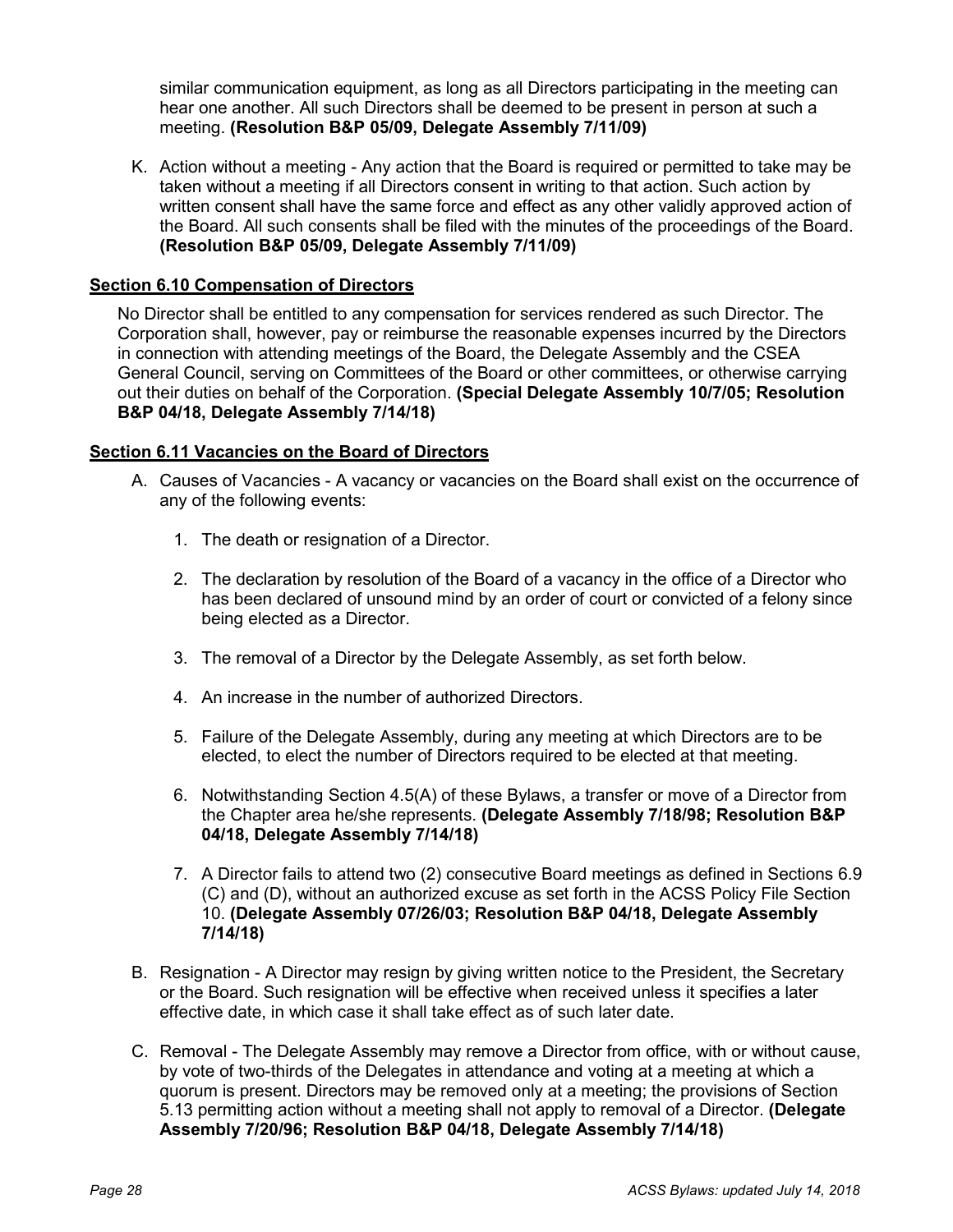D. Filling Vacancies - Except for vacancies created by removal of a Director by the Delegate Assembly, vacancies on the Board may be filled by a majority of the Directors then in office, whether or not less than a quorum or by a sole remaining Director. A vacancy created by the removal of a Director by the Delegate Assembly may be filled by the Delegate Assembly; if the Delegate Assembly fails to fill any such vacancy, the Board of Directors may do so as in the case of any other vacancy. **(Resolution B&P 04/18, Delegate Assembly 7/14/18)**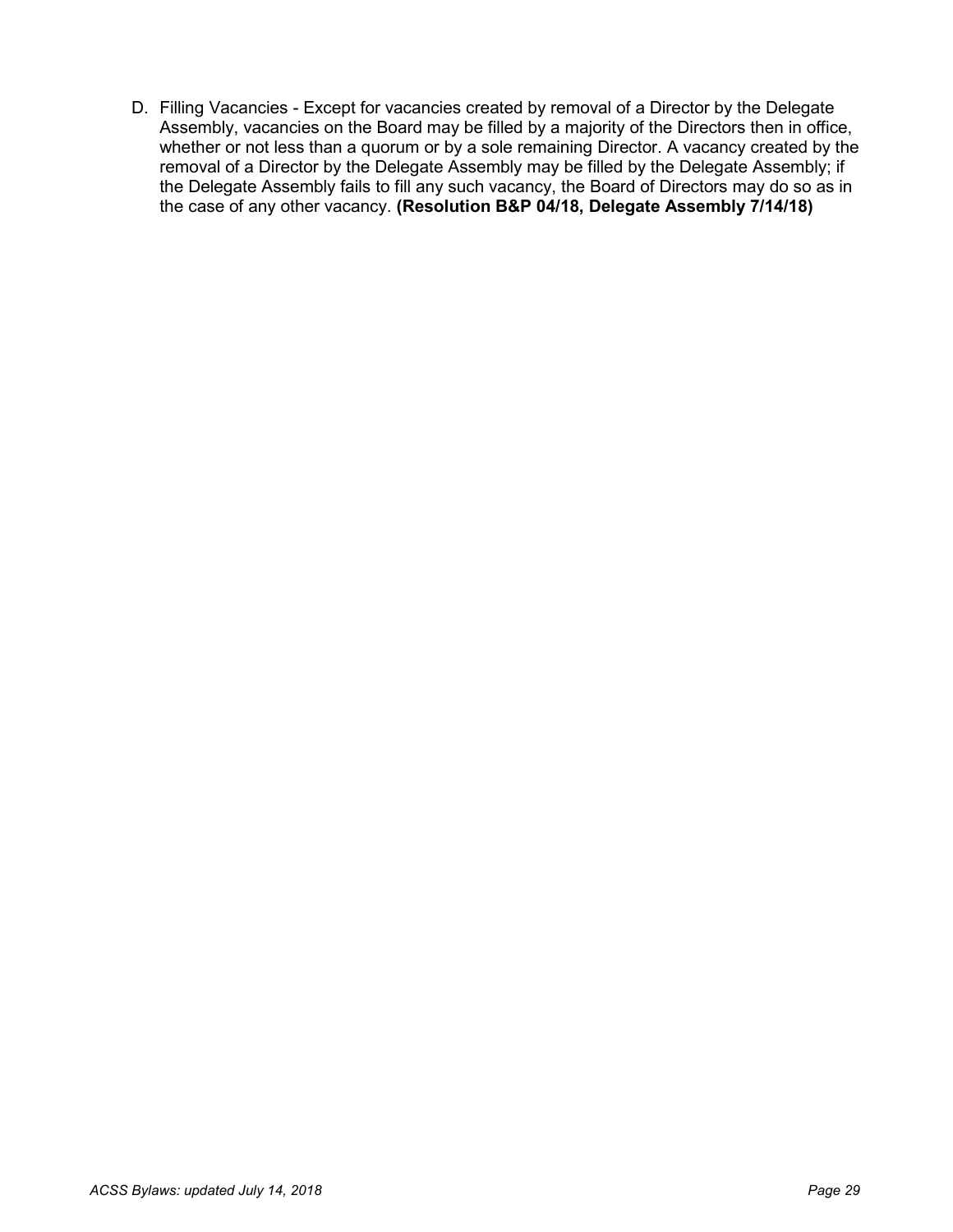**THIS PAGE INTENTIONALLY LEFT BLANK**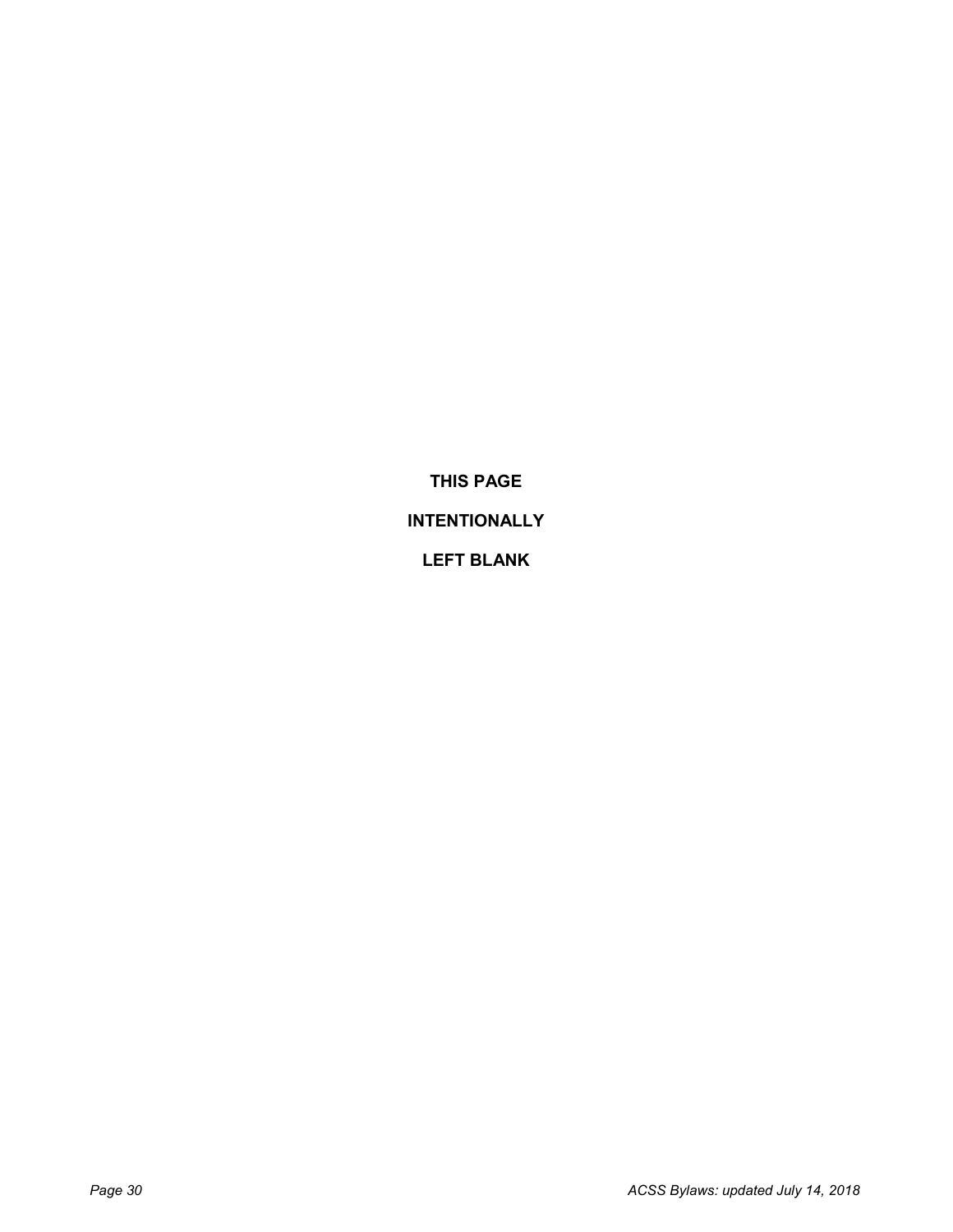# **ARTICLE 7 – COMMITTEES OF THE BOARD**

#### **Section 7.1 Constitution and Powers**

The Board may create one or more committees, each consisting of one or more Directors and two or more members to serve at the pleasure of the Board ("Committees of the Board"). Appointments to Committees of the Board shall be by majority vote of all the Directors then in office. The Executive Officer may assign one or more nonvoting staff members to assist each committee. Any such Committee shall have all the authority of the Board, to the extent provided in the Board resolution creating it, except that no Committee, regardless of Board resolution, may: **(Resolution 01/07, Delegate Assembly 7/21/07)**

- A. Take any final action on any matter that, under applicable law, also requires approval of the members or approval of a majority of all members;
- B. Fill vacancies on the Board or on any Committee of the Board;
- C. Fix compensation of the Directors for serving on the Board or on any committee;
- D. Amend or repeal these Bylaws or adopt new bylaws;
- E. Amend or repeal any Board resolution that by its express terms is not so amendable or repeal able;
- F. Create any other Committees of the Board or appoint members of Committees of the Board; **(Resolution 01/07, Delegate Assembly 7/21/07)**
- G. Expend funds of the Corporation to support a nominee for Director after more people have been nominated for the same position than can be elected; or
- H. With respect to any assets held in charitable trust, approve any contract or transaction between the Corporation and one or more of its Directors or between the Corporation and an entity in which one or more of its Directors have a material financial interest, subject to the special approval provisions of Section 5233(d)(3) of the California Corporations Code.

#### **Section 7.2 Meetings and Action of Committees**

Meetings and actions of Committees of the Board shall be governed by, held, and taken in accordance with, the provisions of these Bylaws concerning meetings and other actions of the Board, except that the time for regular meetings of such Committees and the calling of special meetings of such Committees may be determined by the Committee unless the Board has made or later makes such determination. Minutes of each meeting of any Committee of the Board shall be kept and verified by such Committee, and shall be filed with the minutes and records of the Board of Directors. The Board may adopt rules for the governance of any Committee that are consistent with these Bylaws or, in the absence of rules adopted by the Board, the Committee may adopt such rules. The Board may dissolve any committee, including Committees of the Board, at any time, and may amend or cancel any resolution or action of any committee or Committee of the Board to the same extent the Board could then amend or cancel its own actions or resolutions.

#### **Section 7.3 Executive Committee**

A. Membership - There is hereby established an Executive Committee. The members of the Executive Committee shall be the President, the Executive Vice President, the Vice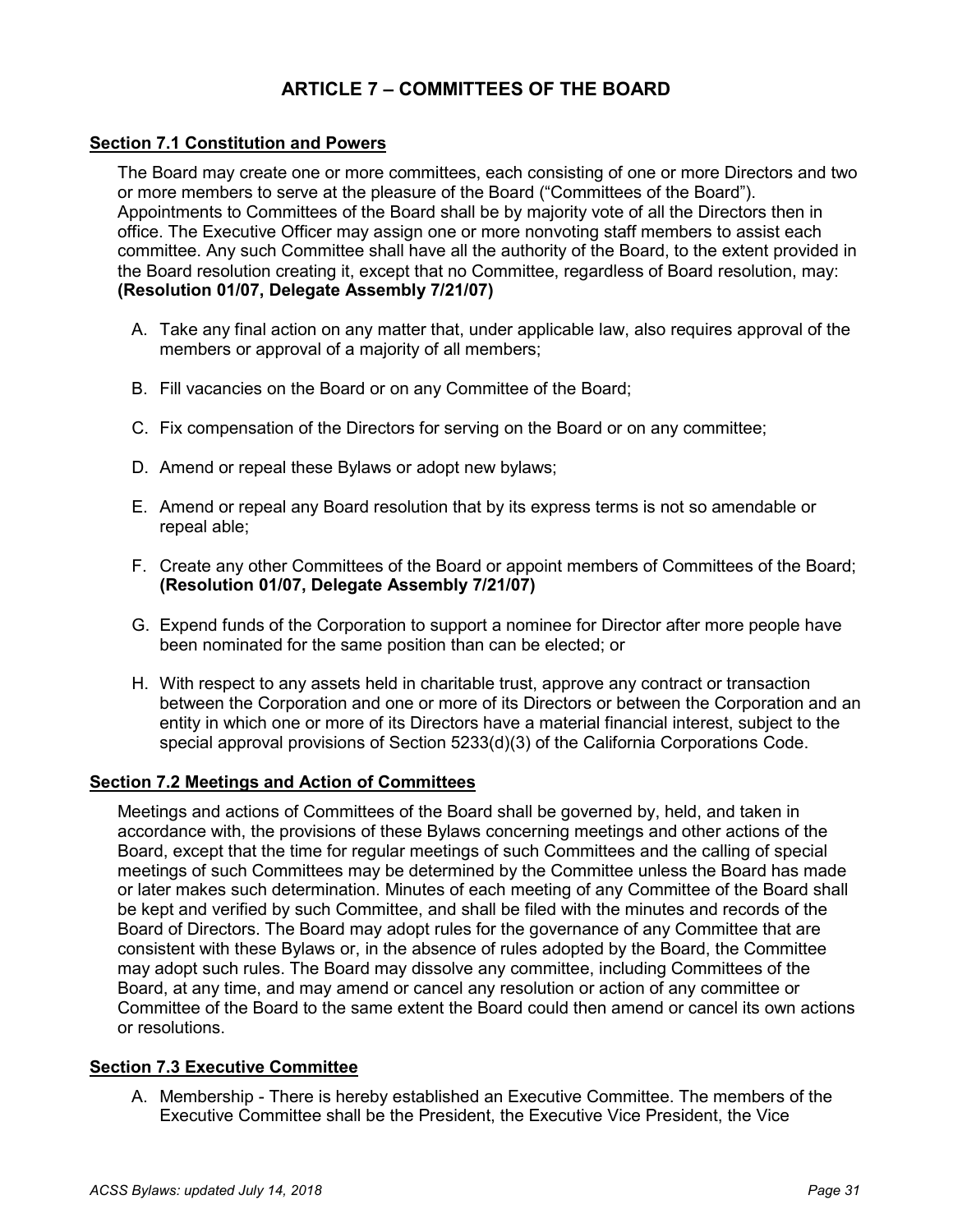President of Governmental Affairs, the Vice President of Membership Development, and the Secretary-Treasurer. The Executive Committee is also known as the Principal Officers or Officers and further defined in Article 8 of these Bylaws. **(Special Delegate Assembly 1/20/96; Delegate Assembly 7/18/98; Resolution B&P 03/12, Delegate Assembly 7/20/12; Resolution B&P 05/18, Delegate Assembly 7/14/18)**

- B. Authority Subject to any applicable provisions or limitations of these Bylaws, and to any limitations enacted by the full Board, the Executive Committee shall exercise the authority of the Board to manage the activities and the affairs of the Corporation, in the name and with the authority of the Board, between meetings of the Board. The Board may from time to time more fully define, or more narrowly limit, the authority of the Executive Committee.
- C. Meetings In meetings of the Executive Committee, a majority of the members of the Executive Committee shall constitute a quorum for the transaction of business. **(Resolution 01/07, Delegate Assembly 7/21/07)**

#### **Section 7.4 Other Committees**

The Board may establish other committees from time to time to serve particular purposes of the Corporation. Other committees have been established by these Bylaws, or may be established by amendment hereof; but neither the Board nor any bylaw may delegate to any committee any of the powers listed in Corporations Code Section 7212(a)(1)-(8). If any committee does not have at least one Director as a member it is not a Committee of the Board, and it may not have or exercise the powers set forth in this Article 7. **(Resolution 01/07, Delegate Assembly 7/21/07)**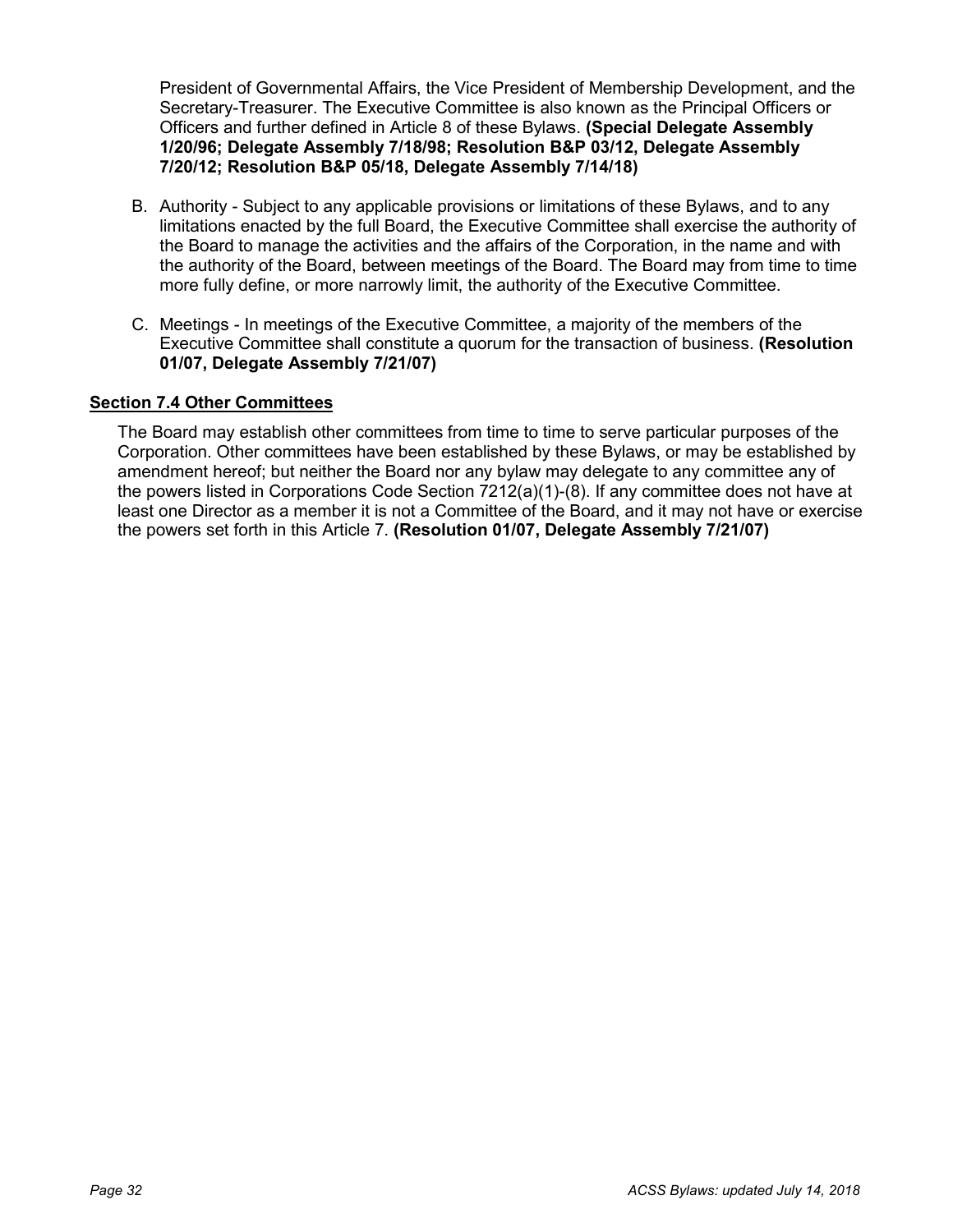# **ARTICLE 8 – OFFICERS**

#### **Section 8.1 Principal Officers**

The principal officers of the Corporation ("Officers") shall be the President, Executive Vice President, Vice President of Governmental Affairs, Vice President of Membership Development, and Secretary-Treasurer. **(Special Delegate Assembly 1/20/96; Resolution 01/07, Delegate Assembly 7/21/07; Resolution B&P 03/12, Delegate Assembly 7/20/12)**

#### **Section 8.2 Election and Eligibility of Officers**

The Board shall elect members of the Board of Directors to hold all of the offices described in Section 8.1, except the President will appoint an active member to be Secretary-Treasurer with the concurrence of the Board. Each such Officer shall hold office at the pleasure of the Board, or until such person resigns such office or a vacancy occurs for any reason in such person's office, if any, as Director. The Board shall promptly elect another eligible person to fill any vacancy that occurs in any such office. **(Resolution 5, Delegate Assembly 10/4/94; Resolution 01/07, Delegate Assembly 7/21/07; Resolution B&P 03/12, Delegate Assembly 7/20/12; 7/19/15**)

#### **Section 8.3 Duties of Officers**

- A. President Subject to the overall control of the Board, the President shall be the chief executive officer of the Corporation, and shall supervise, direct and manage the Corporation's activities, affairs and other Officers and assigned staff. The President shall preside at meetings of the Delegate Assembly and at meetings of the Board, and shall be an ex-officio member of every committee. The President shall have such other powers and duties as may from time to time be prescribed in these Bylaws or by the Board. **(Resolution 01/07, Delegate Assembly 7/21/07)**
- B. Executive Vice President The Executive Vice President shall preside at all meetings of the Delegate Assembly and of the Board which the President is unable to attend. The Executive Vice President shall also perform other duties of the President during such time as the President is unable to do so, until the President is able to resume the duties of that office and so informs the Executive Vice President. In the event of a vacancy in the office of President, the Executive Vice President shall perform the duties of President until such vacancy has been filled. The Executive Vice President shall give such notices, send such ballots, compute voting rights and quorum requirements and take such other actions as may be required by these Bylaws in connection with the nomination and election of Delegates, Alternates and/or Directors. The Executive Vice President shall have such other duties as may from time to time be prescribed by the Board of Directors. **(Resolution 13, Delegate Assembly 7/15/00; Resolution 01/07, Delegate Assembly 7/21/07; Resolution B&P 03/12, Delegate Assembly 7/20/12)**
- C. Vice President of Governmental Affairs The Vice President of Governmental Affairs acts in place of the Executive Vice President during his/her absence or disability. The Vice President of Governmental Affairs, under the direction of the President, shall be primarily responsible for the development of the political programs and strategies of the Corporation and Chapters and shall serve on both the Political Action and Legislative Committees. The Vice President of Governmental Affairs shall also have such other duties as may from time to time be prescribed by the President or Board of Directors. **(Resolution B&P 06/09, Delegate Assembly 7/11/09; Resolution B&P 03/12, Delegate Assembly 7/20/12; Resolution B&P 06/18, Delegate Assembly 7/14/18)**
- D. Vice President of Membership Development The Vice President of Membership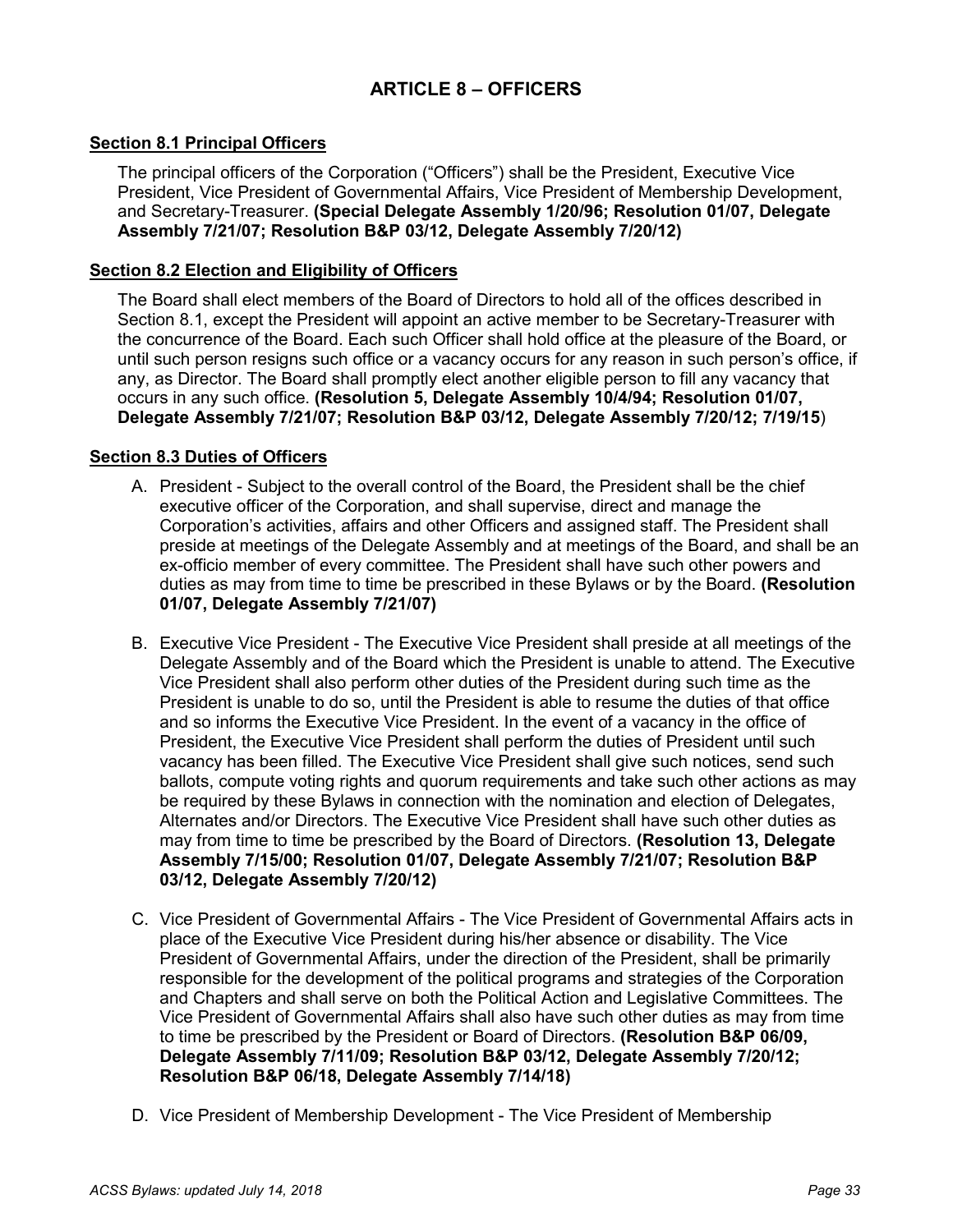Development, under the direction of the President, shall be primarily responsible for the membership development, recruitment and retention programs of the Corporation and Chapters. The Vice President of Membership Development shall serve on the Membership Development Committee and shall be responsible for the implementation of the membership development programs of the Corporation statewide and in the Chapters. The Vice President of Membership Development shall also have such other duties as may from time to time be prescribed by the President or Board of Directors. **(Resolution 01/07, Delegate Assembly 7/21/07; Resolution B&P 06/09, Delegate Assembly 7/11/09; Resolution B&P 03/12, Delegate Assembly 7/20/12)**

- E. The Secretary-Treasurer The Secretary-Treasurer shall serve as both Secretary and chief financial officer of the Corporation. Any reference in these Bylaws to either the Secretary or the Treasurer shall mean the Secretary-Treasurer. **(Special Delegate Assembly 1/20/96; Resolution 01/07, Delegate Assembly 7/21/07)**
	- 1. Duties of the Secretary
		- a. Minutes As Secretary, he or she shall keep or cause to be kept, at the Corporation's principal office or such other place as the Board may direct, a book of minutes of all meetings, proceedings, and actions of the Delegate Assembly, the Board, and all committees. The minutes of meetings shall include the time and place of holding; whether the meeting was annual, regular, closed or special and, if special, how authorized; the notice given; the names of those present; the number of Delegates and Alternates present at meetings of the Delegate Assembly, and the name of each Alternate acting on behalf of a Delegate at each meeting. **(Resolution B&P 06/09, Delegate Assembly 7/11/09)**
		- b. Charter Documents and Seal The Secretary shall keep or cause to be kept at the principal office of the Corporation a copy of the Articles of Incorporation and the original of these Bylaws, as amended to date. The Secretary shall also keep the seal of the Corporation in safe custody at the principal office of the Corporation.
		- c. Membership Records The Secretary shall also keep or cause to be kept, at the Corporation's principal office or at a place determined by Board resolution, a record of the Corporation's members, showing each member's name, address, Chapter and class of membership and any changes thereto.
		- d. Chapter Records The Secretary shall keep or cause to be kept a record of the territory, officers, Delegates, Alternates, bylaws, meeting place and other significant information about each Chapter.
		- e. Meeting Notices The Secretary shall also give, or cause to be given, notice of all meetings of the Delegate Assembly, of the Board, and of Committees of the Board and other committees required by these Bylaws to be given.
		- f. Other Duties The Secretary shall have such other powers and perform such other duties as these Bylaws and/or the Board may prescribe. **(Resolution 13, Delegate Assembly 7/15/00)**
	- 2. Duties as Treasurer
		- a. Financial Records and Reports As Treasurer, he or she shall keep and maintain, or cause to be kept and maintained, adequate and correct books and accounts of the Corporation's properties and transactions. The Treasurer shall send or cause to be given to the members, Delegates, Officers and Directors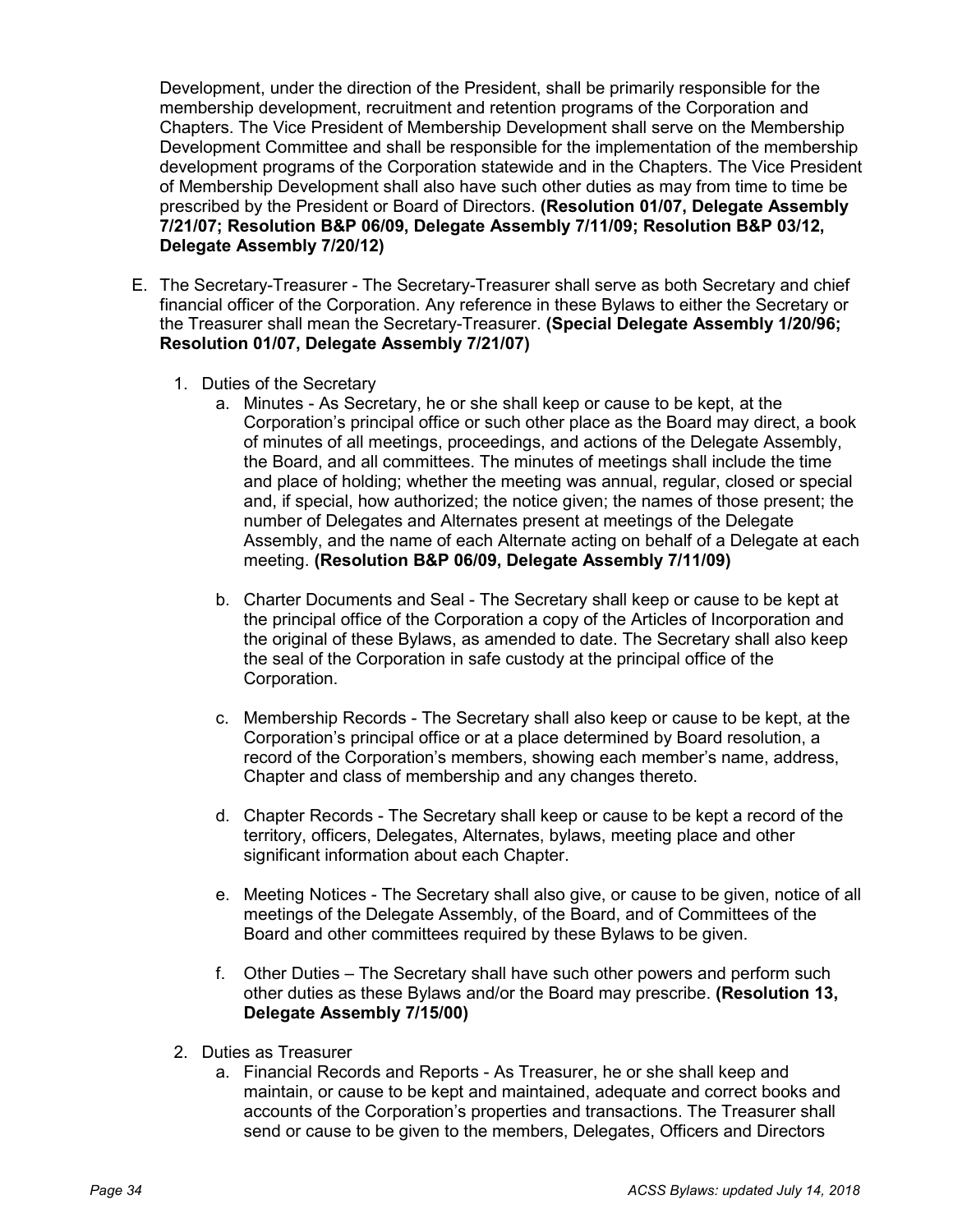such financial statements and reports as are required by law, by the Bylaws, or by the Board to be given. The books of account of the Corporation shall be open to inspection by any Director at all reasonable times.

- b. Custody of Funds The Treasurer shall also deposit, or cause to be deposited, all money and other valuables in the name and to the credit of the Corporation with such depositories as the Board may designate, shall disburse the Corporation's funds as the Board may order, shall render to the President and the Board, when requested, an account of all transactions as chief financial officer and of the financial condition of the Corporation, and shall have such other powers and perform such other duties as the Board or the Bylaws may prescribe.
- c. Collections and Disbursements The Treasurer shall oversee the collection of all amounts owed to the Corporation and the payment of the obligations of the Corporation.
- d. Bond If required by the Board, the Treasurer shall give the Corporation a bond, in the amount and with the surety or sureties specified by the Board, for faithful performance of the duties of the office and for restoration to the Corporation of all its books, papers, vouchers, money, and other property of every kind in the possession or under the control of the Treasurer on his or her death, resignation, retirement, or removal from office.

#### **Section 8.4 Resignation**

Excluding the position of Secretary-Treasurer, which is an appointed position, an Officer may resign such office, with or without resigning as a Director, by giving written notice to the President, the Secretary-Treasurer or the Board. Such resignation will be effective when received unless it specifies a later effective date, in which case it shall take effect as of such later date. **(Resolution 01/07, Delegate Assembly 7/21/07)**

#### **Section 8.5 Compensation of Officers**

No Officer shall be entitled to any compensation for services rendered as such Officer. The Corporation shall, however, pay or reimburse the reasonable expenses incurred by the Officers in connection with attending meetings of the Board, the Delegate Assembly and the CSEA General Council, serving on Committees of the Board and other committees, and otherwise carrying out their duties on behalf of the Corporation.

#### **Section 8.6 Subordinate Officers**

The Board may appoint, and may authorize the President to appoint, such other officers as the Corporation may require. Each officer thus appointed shall have the title and duties, shall report to the Officer, shall hold office for the period and shall receive the compensation, prescribed by the Board, all subject to the provisions of these Bylaws and of applicable law. No such subordinate officer shall be deemed an Officer of the Corporation. Without prejudice to any rights of such subordinate officers under contracts they may have with the Corporation, they may be dismissed by the Board of Directors at any time, with or without cause. Any such subordinate officer may also resign at any time, without prejudice to the rights of the Corporation under any contract with such officer.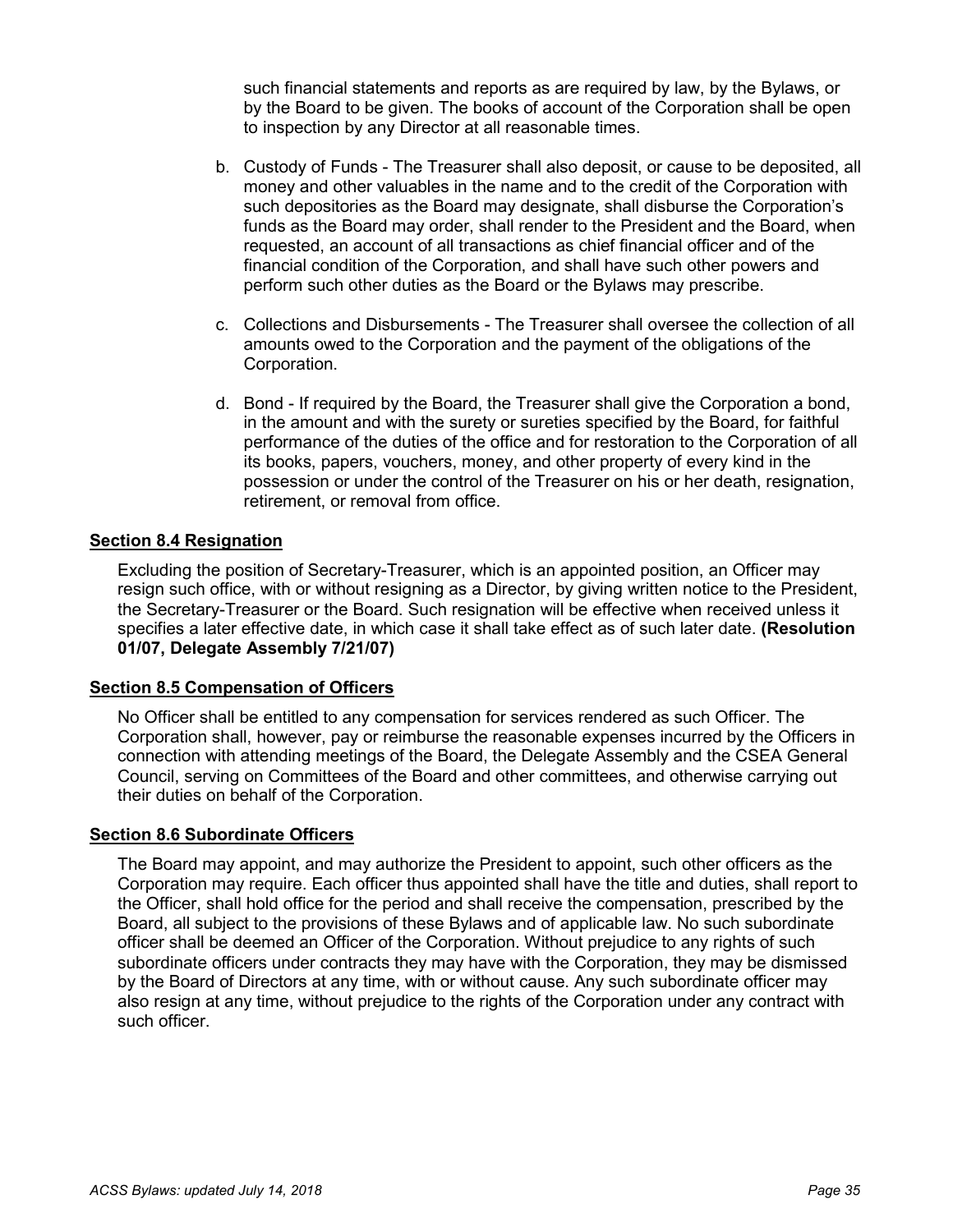**THIS PAGE INTENTIONALLY LEFT BLANK**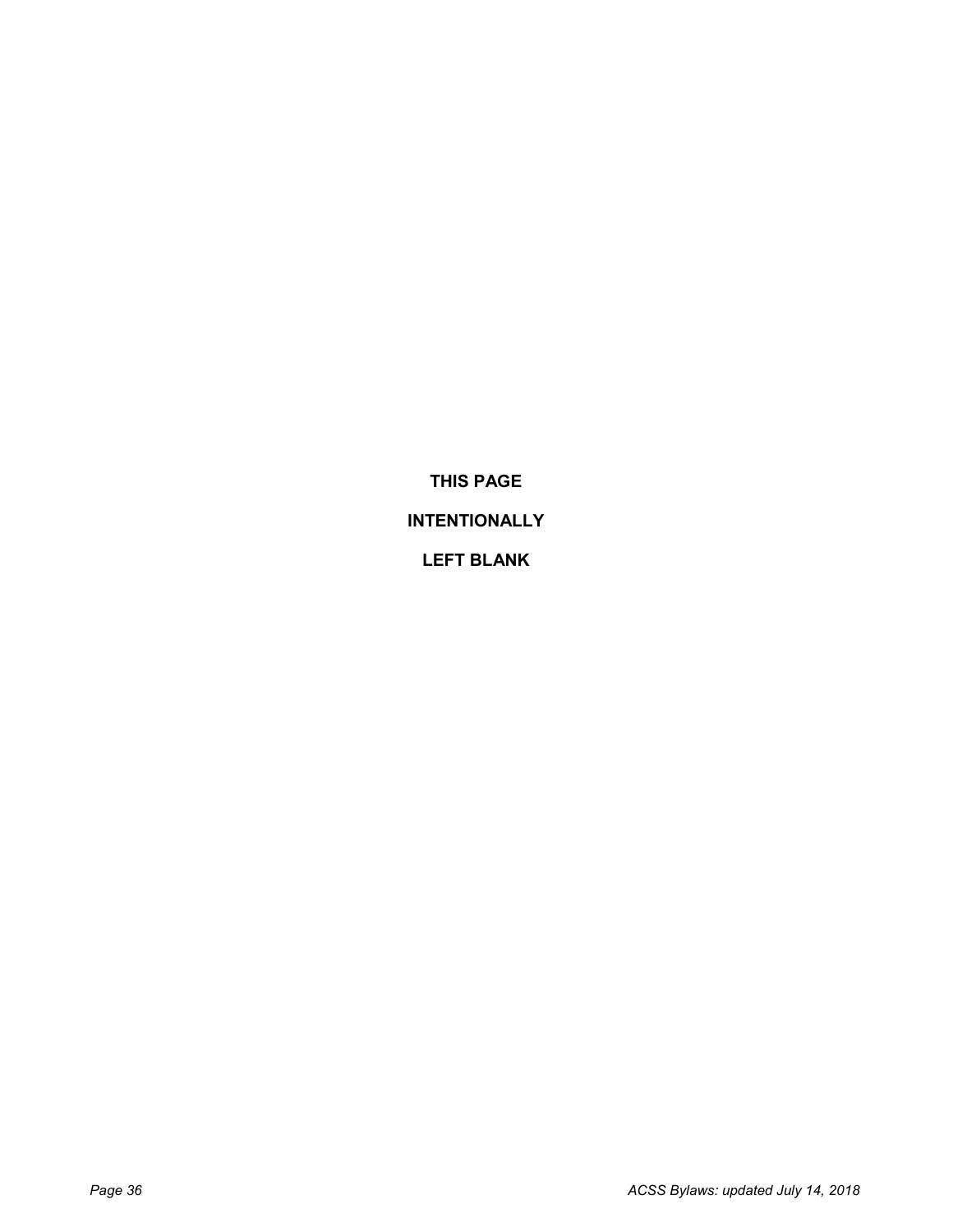# **ARTICLE 9 – REPRESENTATIVES TO CSEA**

#### **Section 9.1 General Council Delegation**

The delegates and alternates who represent the active members of the Corporation on the CSEA General Council shall be: (1) the Delegates and Alternates elected pursuant to Article 9, Section 9.2, (2) President and Executive Vice President and (3) Vice President of Governmental Affairs, Vice President of Membership Development, and the Secretary-Treasurer. The election procedure for the selection of Delegates to CSEA General Council shall be simultaneously and concurrently conducted with the election of Delegates to ACSS Delegate Assembly and shall be conducted in the manner prescribed in Bylaws Article 5, Section 5.3. **(Special Delegate Assembly 1/20/96; Delegate Assembly 7/18/98; Resolution 01/07, Delegate Assembly 7/21/07; Resolution B&P 03/12, Delegate Assembly 7/20/12)**

#### **Section 9.2 ACSS Chapter Delegates to General Council**

- A. General Council Delegates The members of each Chapter shall be entitled to elect one Delegate for each 200 members of such Chapter, unless otherwise specified in the CSEA Bylaws, determined as of a record date 30 days prior to such election (rounding all fractional results to the nearest whole Delegate; there shall be no fractional voting rights of Delegates). Such Delegates shall be considered as having been elected for purposes exercising the voting power of the members at the CSEA General Council.
- B. Election of Delegates The election of both the Delegates to ACSS Delegate Assembly and CSEA General Council shall be held concurrently as one election as set forth in Article 5, Sections 5.2 and 5.3. **(Delegate Assembly 7/18/98; Resolution 01/07, Delegate Assembly 7/21/07; 7/19/15; Resolution 07/18, Delegate Assembly 7/14/18)**

#### **Section 9.3 Other Representatives**

Consistent with the CSEA Bylaws, the President shall appoint all other ACSS representatives to any CSEA committee, body or council not otherwise elected or appointed by members of ACSS. **(Delegate Assembly 7/18/98; Resolution 01/07, Delegate Assembly 7/21/07)**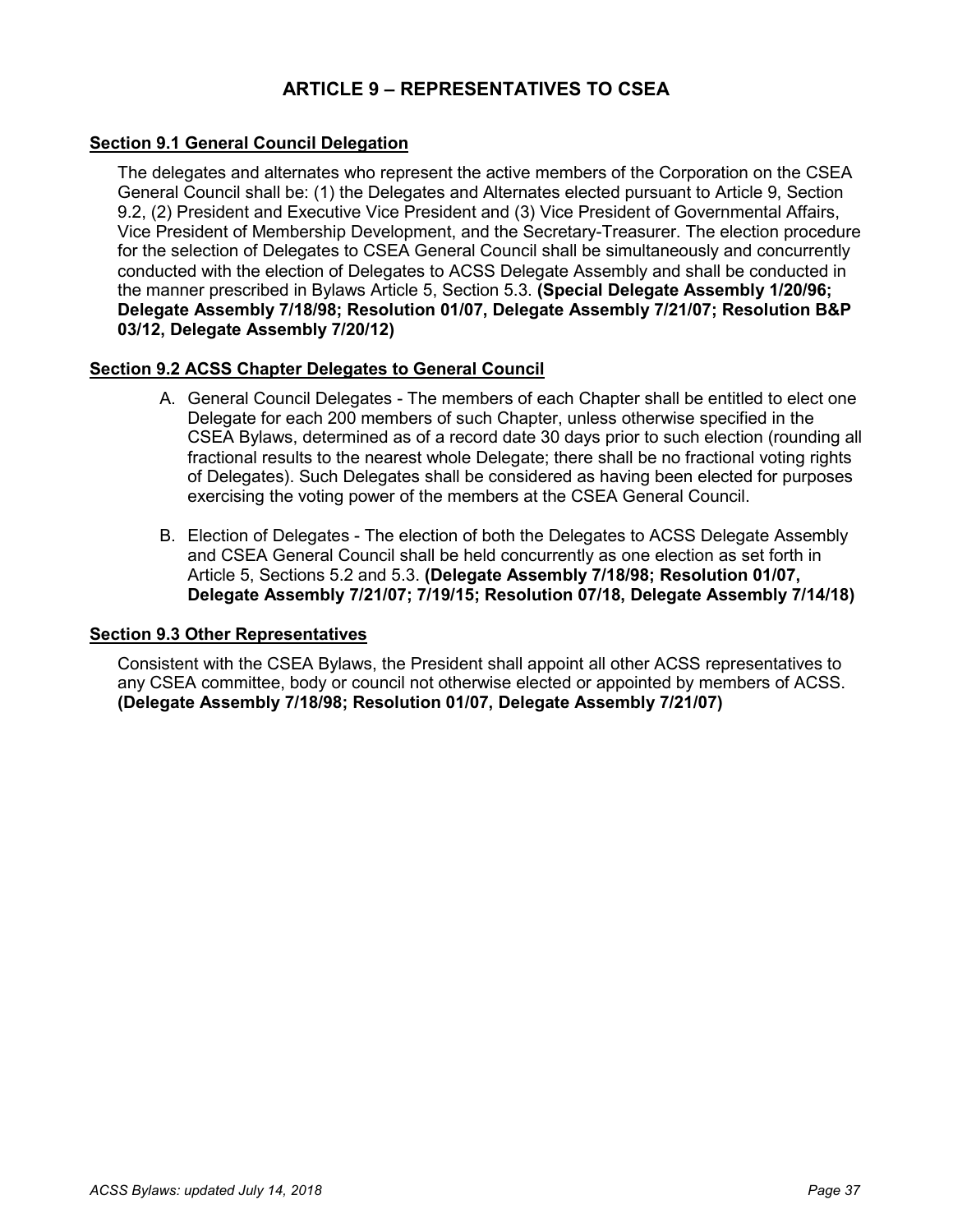**THIS PAGE INTENTIONALLY LEFT BLANK**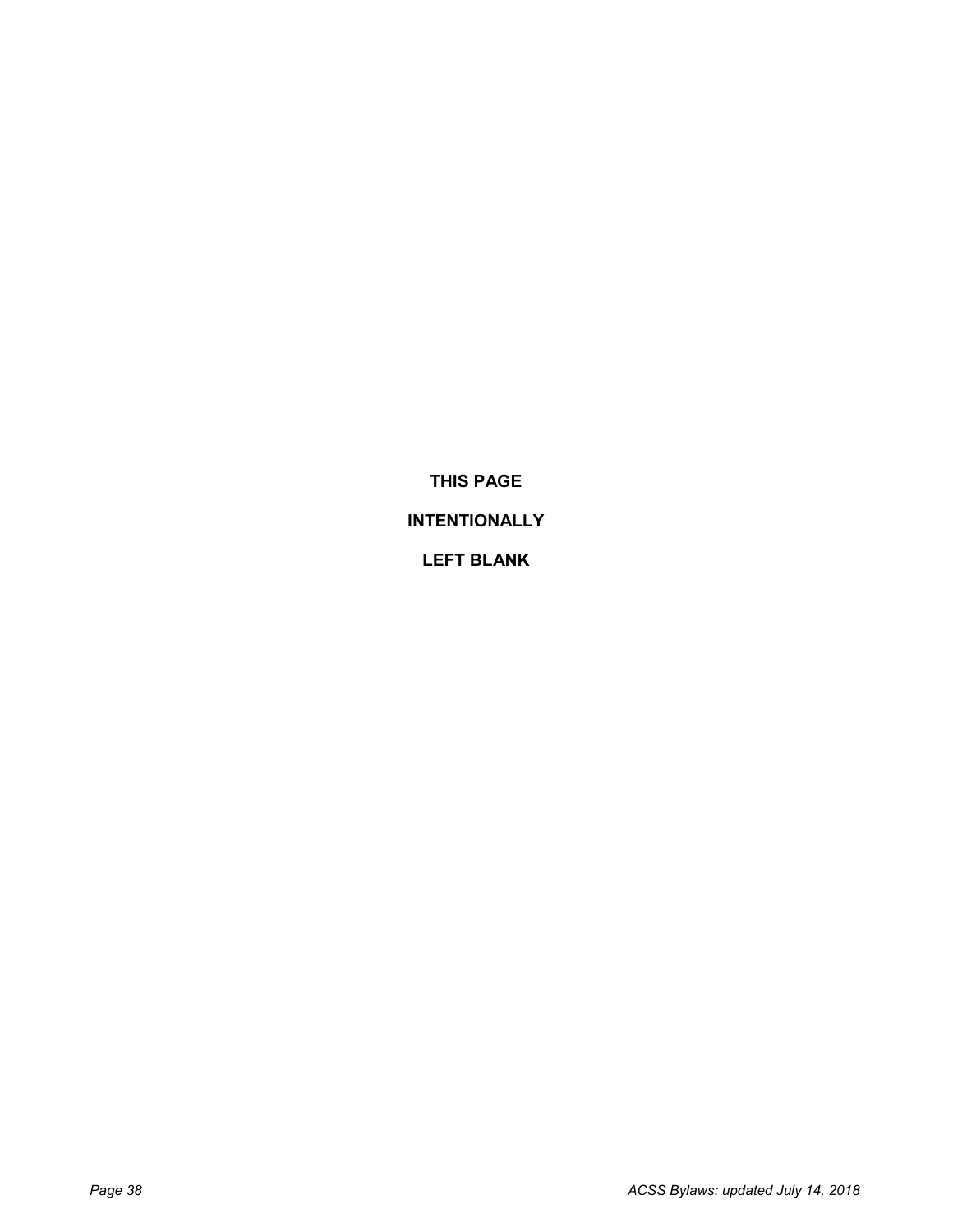# **ARTICLE 10 – FINANCE**

#### **Section 10.1 Fiscal Year**

The fiscal year of the Corporation shall be the calendar year.

#### **Section 10.2 The Budget**

- A. Adoption The Corporation's fiscal affairs shall be managed pursuant to an annual budget adopted by the Board of Directors. **(Resolution 15, Delegate Assembly 7/15/00; Resolution 01/07, Delegate Assembly 7/21/07; Resolution B&P 07/09, Delegate Assembly 7/11/09; Resolution FISCAL 01/18, Delegate Assembly 7/14/2018)**
- B. Exceeding Budget No expenditure of the Corporation's funds or other assets may be made or contracted for except pursuant to and in accordance with a budget duly adopted by the Board of Directors, the Corporation may incur and pay obligations in excess of those included in the budget if funding for such additional expenditures is provided by either: (1) dues or other revenues in excess of those anticipated by the budget; or (2) savings on other budgeted items. Amounts included as "reserves" in the budget may be used only with the approval of two-thirds of the Directors then in office, and then only to cover obligations that was incurred involuntarily and must be paid to avoid legal liability for the Corporation. **(Resolution 01/07, Delegate Assembly 7/21/07; Resolution FISCAL 01/18, Delegate Assembly 7/14/2018)**
- C. Automatic Amendment If CSEA cannot or does not agree to provide all the services ordered by the Corporation pursuant to its budget, then the budget shall be deemed automatically amended to authorize the Corporation to obtain replacement goods and services elsewhere on the best terms then reasonably available, and to pay the additional cost, if any, of obtaining such replacement items. If, as a result of any action taken by CSEA without the consent of the Corporation, the amount the Corporation is required to pay to CSEA for services or otherwise increases beyond the amount included in the Corporation's budget, the budget shall automatically be amended to authorize the payment of such greater amount. **(Resolution 01/07, Delegate Assembly 7/21/07)**
- D. Application of Credits The Corporation's credits with CSEA for its positive funds balance as of the date it receives a charter from CSEA, and any future credit balances with CSEA or any other supplier, shall be treated as part of the Corporation's sources of funds for budget purposes, and applied to budget expenses as quickly as permitted by CSEA or such other supplier.

#### **Section 10.3 Borrowing**

The Corporation may borrow money for corporate purposes, on terms approved by the Board, only to the extent authorized by its currently effective budget.

#### **Section 10.4 Lending and Leasing**

To the extent authorized by the currently effective budget, the Corporation may rent or lease to others its real or personal property (other than money or cash equivalents) not needed for current operations, on commercially reasonable terms and with adequate security. The Corporation shall not acquire any property for the purpose of renting or leasing it, and shall sell any asset for which there is no foreseeable future need. The Corporation may lend its assets (other than money or cash equivalents) free of charge or for less than the rental value thereof provided such loan is for the purposes set forth in Article 2. The Corporation shall not lend money except as permitted by section 10.6. **(Resolution 01/07, Delegate Assembly 7/21/07)**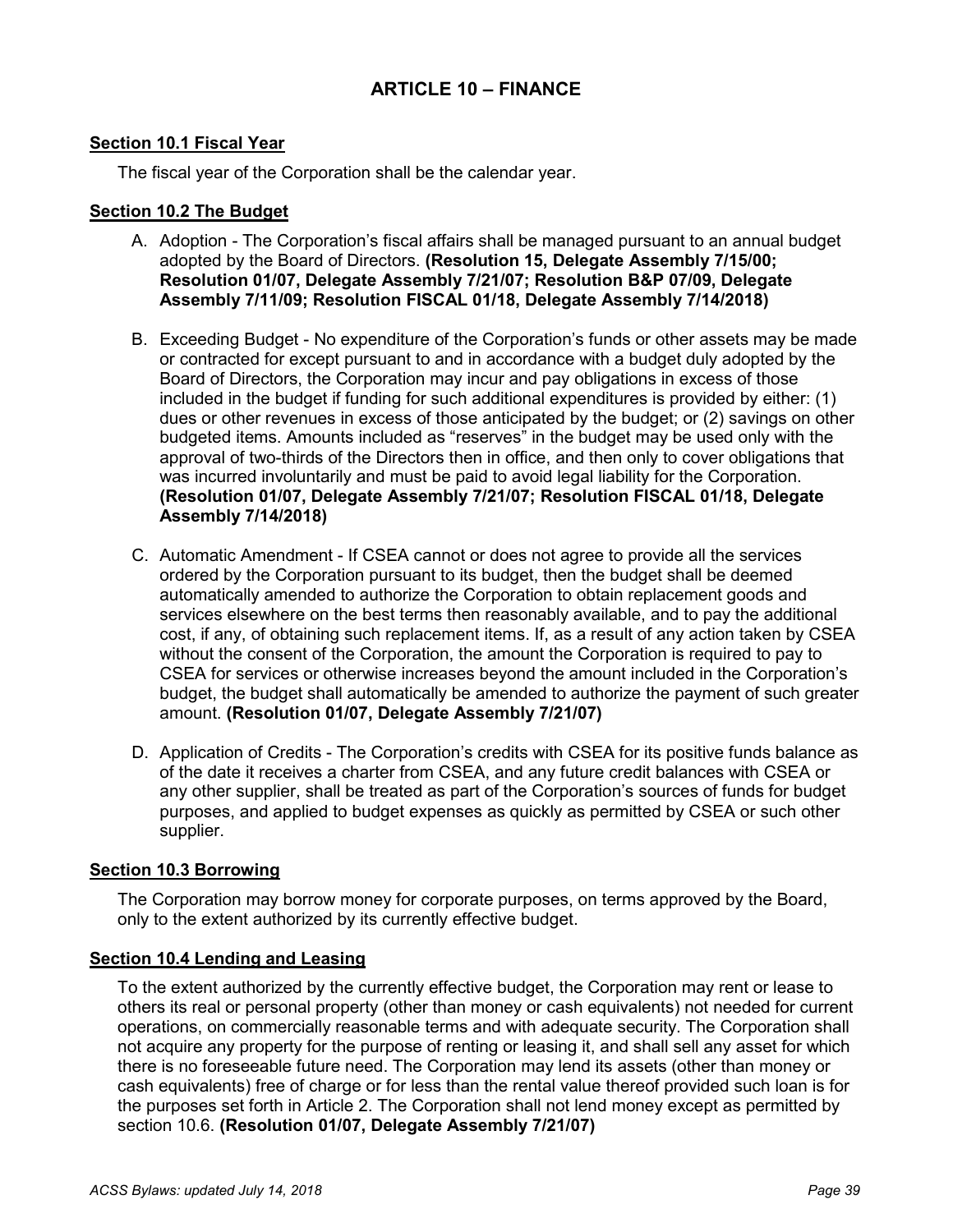#### **Section 10.5 Sequestration**

Nothing contained in the budget can compel the Corporation to make any expenditure or loan of corporate funds or any lease or transfer of other corporate assets. If the Board of Directors determines that it is in the best interests of the Corporation to delay, limit or withhold any expenditure or loan of the Corporation's funds or any loan, lease or transfer of any of its other assets, then it may sequester such funds or other assets for as long as it deems advisable. Sequestered assets may not be counted as a reduction in expenditures for purposes of reallocating budget items. **(Resolution B&P 02/12, Delegate Assembly 7/20/12)**

#### **Section 10.6 Investment of Corporation's Funds**

Funds of the Corporation in excess of those needed for current expenses may be deposited in one or more accounts insured by the U.S. government in depository institutions chartered by the U.S. government or by the State of California, or invested in securities issued by, and backed by the full faith and credit of, the U.S. government or the State of California, or Invested in mutual funds, stocks or bonds. **(Resolution B&P 02/12, Delegate Assembly 7/20/12)**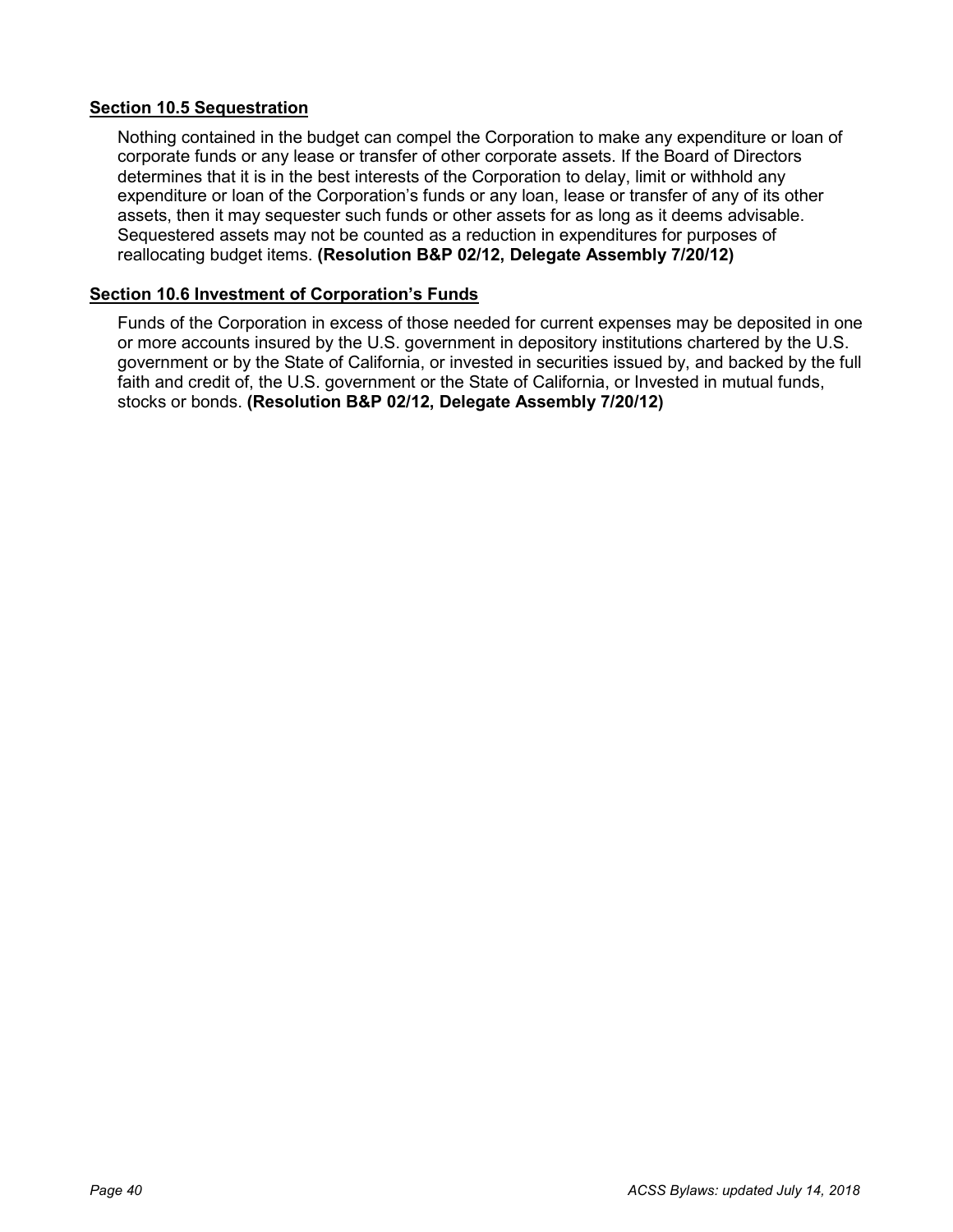# **ARTICLE 11 – POLITICAL ACTION**

#### **Section 11.1 Action Permitted**

The Corporation may take any political action that carries out or tends to effectuate its purposes as set forth in Article 2 and is not contrary to applicable provisions of the CSEA Bylaws, or to applicable law. Without limiting the generality of the foregoing, the Corporation may support or oppose candidates for public office; support or oppose local and/or statewide ballot propositions; support or oppose pending legislation at the local, state and/or national level; take and support positions on political issues; organize collective action and demonstrations of support or opposition by members and others; form and contribute to, and/or solicit contributions to, a Political Action Committee; retain lobbyists, consultants, attorneys and other independent contractors to assist in carrying out its political agenda; and join, participate in and contribute to any other organization that supports activities that give effect to one or more of the Corporation's purposes. **(Resolution 01/07, Delegate Assembly 7/21/07)**

#### **Section 11.2 Limitations**

No officer, director, agent, employee, member, Chapter or other subordinate organization or subdivision of the Corporation shall take any political action on behalf of the Corporation or in the name of the Corporation on any political issue without the express prior approval of the Legislative and Political Action Committee or the Board of Directors. The term "political action," as used in this section, shall mean and include all the activities listed and referred to in Section 1 of this article, and all other political activities of like kind. **(Resolution 01/07, Delegate Assembly 07/21/07; Resolution B&P 08/09, Delegate Assembly 7/11/09)**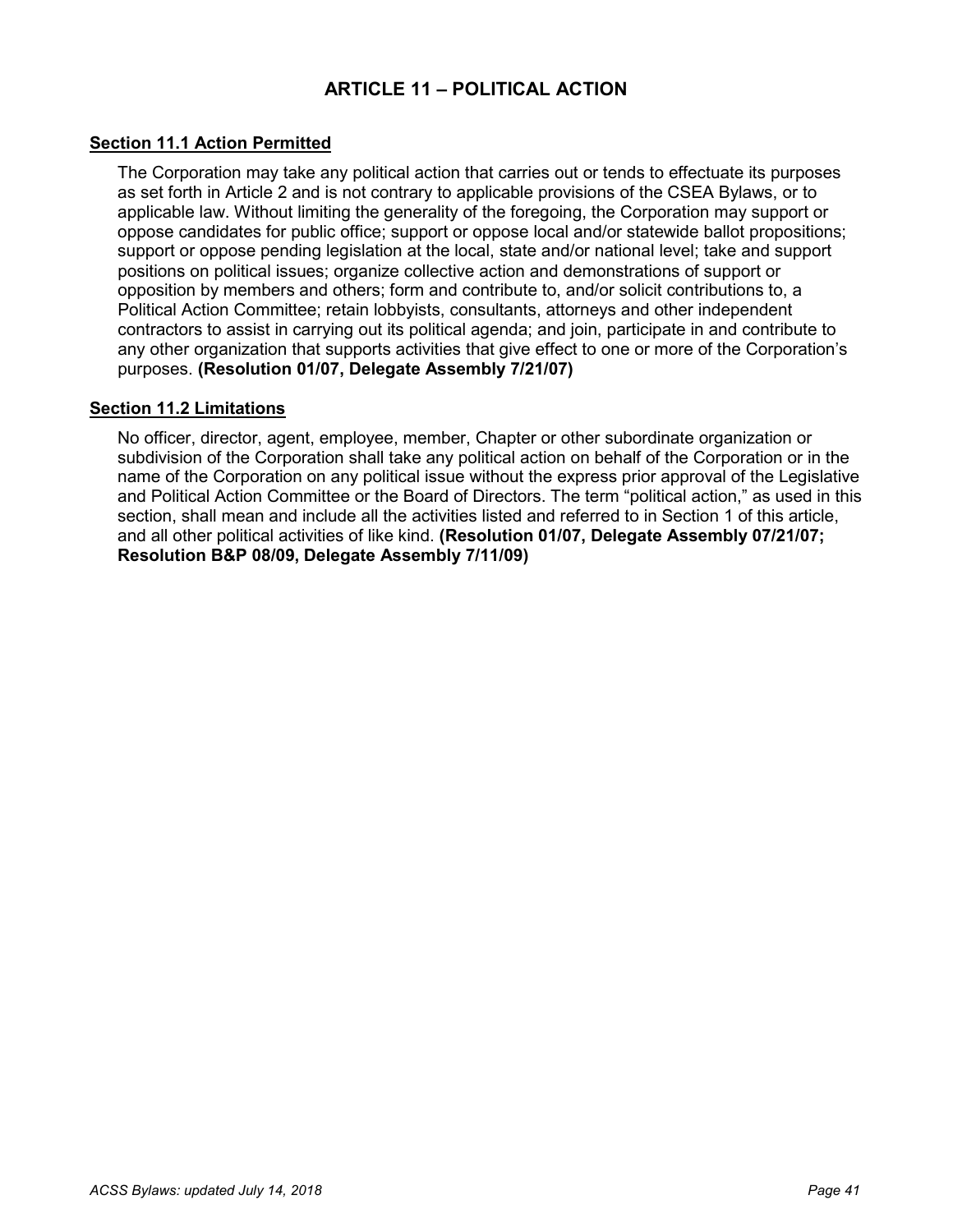**THIS PAGE INTENTIONALLY LEFT BLANK**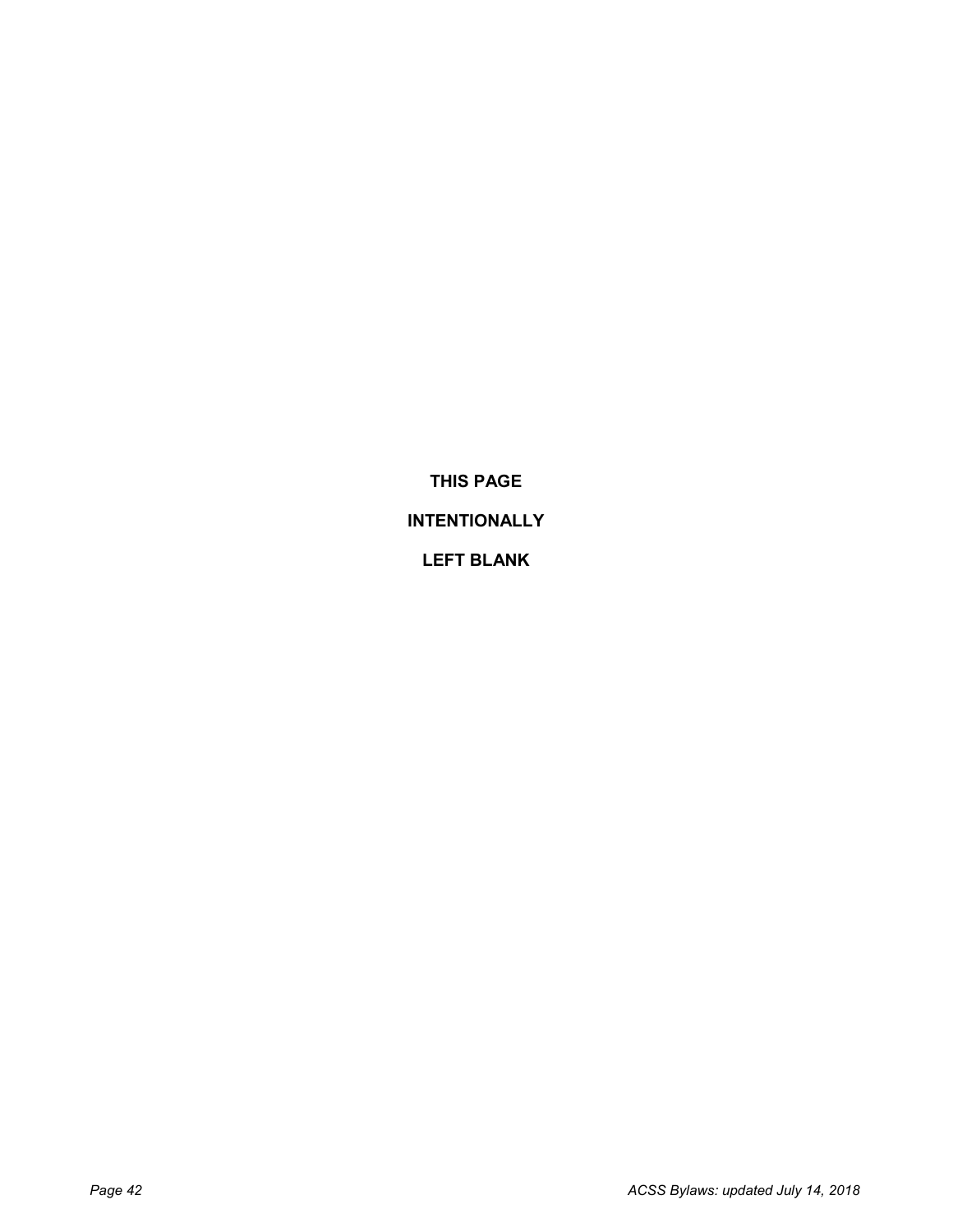# **ARTICLE 12 – INDEMNIFICATION**

#### **Section 12.1 Right of Indemnity**

To the fullest extent permitted by law, this Corporation shall indemnify its Directors, Officers, subordinate officers, committee members, employees, and other persons described in Section 7237(a) of the California Corporations Code, including persons formerly occupying any such positions (all referred to in this article a as "agents"), against all expenses, judgments, fines, settlements, and other amounts actually and reasonably incurred by them in connection with any "proceeding," as that term is used in that section, including an action by or in the right of the Corporation, by reason of the fact that the person is or was an "agent" of the Corporation, as defined above. "Expenses," as used in this bylaw, shall have the same meaning as in Section 7237(a) of the California Corporations Code. Indemnification of expenses shall not apply to those actions taken by agents deemed intentional, negligent or willful. **(Resolution 01/07, Delegate Assembly 7/21/07)**

#### **Section 12.2 Approval of Indemnity**

On written request to the Board by any person seeking indemnification under Section 7237(b) or Section 7237(c) of the California Corporations Code, the Board shall promptly determine under Section 7237(e) of said Code whether the applicable standard of conduct set forth in Section 7327(b) or Section 7237(c) has been met. If so, the Board shall authorize indemnification. If the Board cannot authorize indemnification because the number of Directors who are parties to the proceeding with respect to which indemnification is sought prevents the formation of a quorum of Directors who are not parties to that proceeding, the matter shall be submitted to a vote of the Delegate Assembly by written ballot. Each ballot shall be sent with a statement of the facts of the matter prepared by legal counsel to the Corporation, and the statement of the person or persons requesting indemnification if such statement is not unreasonably long and is received before the time the ballots are mailed. The Delegate Assembly shall thereupon determine under Section 7237(e) whether the applicable standard of conduct set forth in Section 7237(b) or Section 7237(c) has been met and, if so, shall authorize indemnification. A person to be indemnified shall not be entitled to vote on the question.

#### **Section 12.3 Advancement of Expenses**

To the fullest extent permitted by law and except as otherwise determined by the Board in a specific instance, expenses incurred by a person seeking indemnification under this Article in defending any proceeding covered hereby shall be advanced by the Corporation before final disposition of the proceeding, on receipt by the Corporation of an undertaking by or on behalf of that person that the advance will be repaid unless it is ultimately determined that the person is entitled to be indemnified by the Corporation for those expenses.

#### **Section 12.4 Insurance**

The Corporation shall have the right to purchase and maintain insurance to the full extent permitted by law on behalf of its agents, as defined above, against any liability asserted against or incurred by any such person in such capacity or arising out of his or her status as such agent of the Corporation.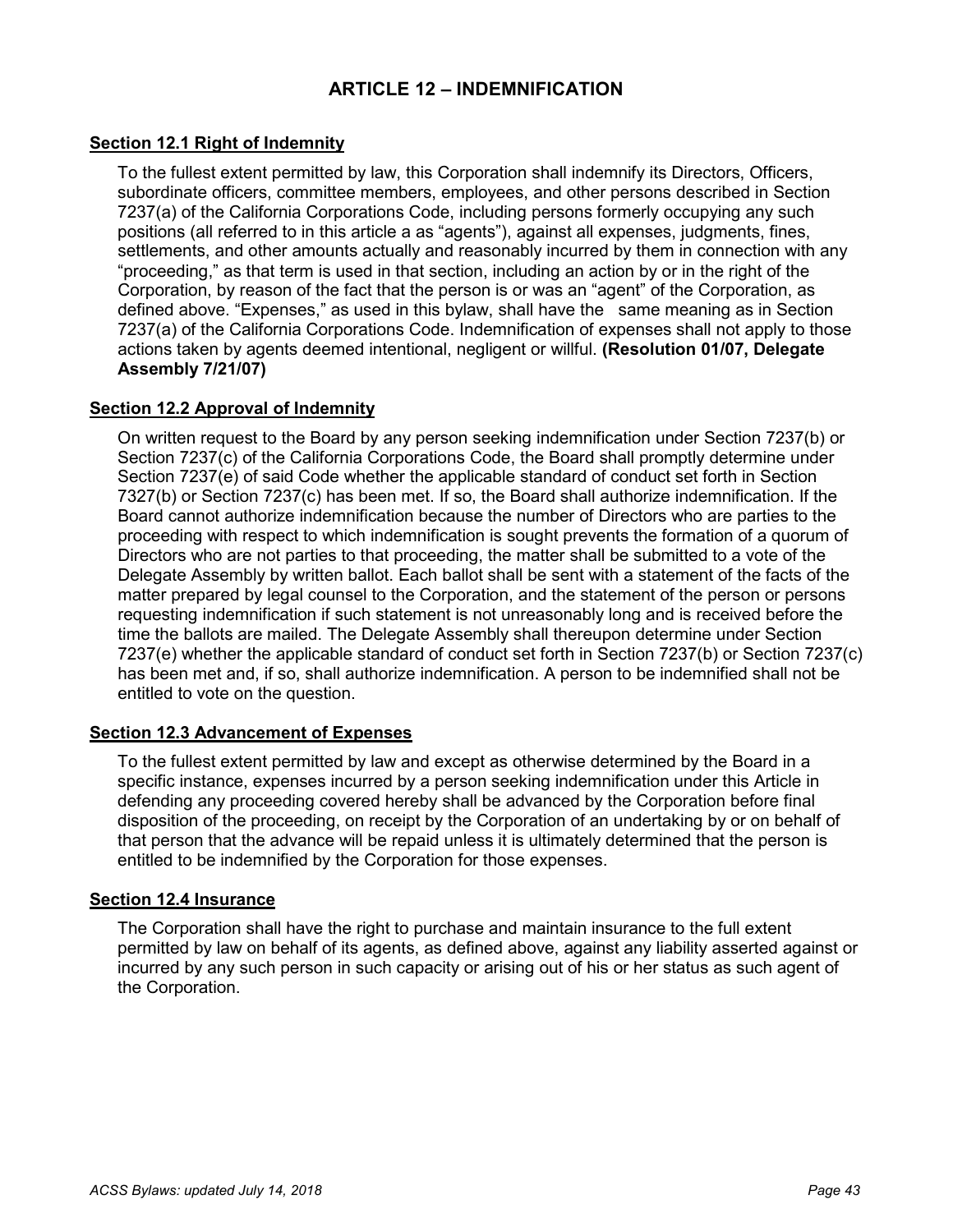**THIS PAGE INTENTIONALLY LEFT BLANK**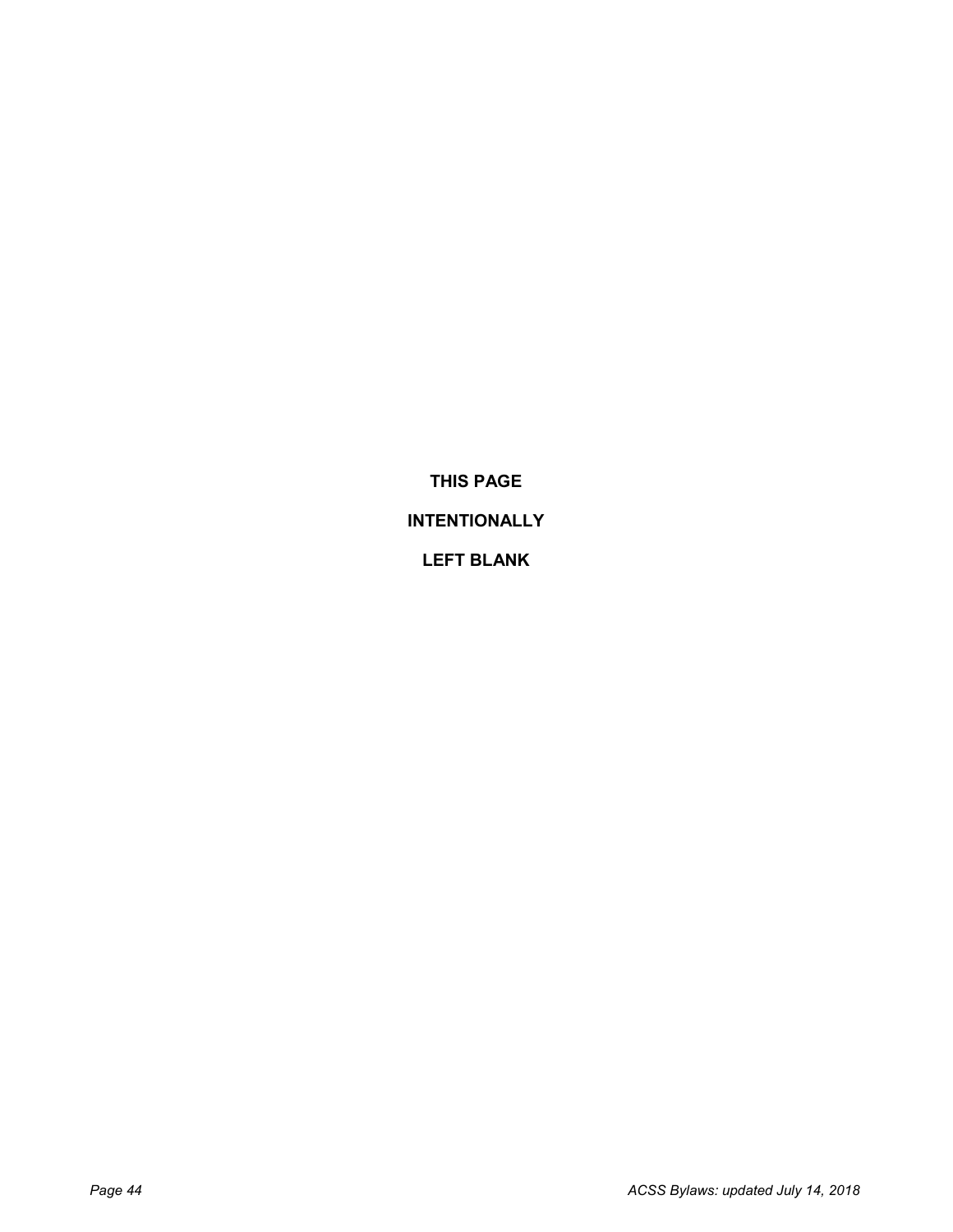# **ARTICLE 13 – RECORDS AND REPORTS**

#### **Section 13.1 Maintenance of Corporate Records**

The Corporation shall keep:

- A. Adequate and correct books and records of account;
- B. Written minutes of the proceedings of its Delegate Assembly, committee of the Delegate Assembly, the Board and Committees of the Board; and
- C. A record of each member's name, address, Chapter and class of membership.

#### **Section 13.2 Maintenance and Inspection of Articles and Bylaws**

The Corporation shall keep at its principal office the original or a copy of the Articles of Incorporation, and these Bylaws, as amended to date, which shall be open to inspection by the voting members' at all reasonable times during office hours. A copy of these Bylaws shall also be maintained on the ACSS Web site and available to all members in good standing. **(Resolution 01/07, Delegate Assembly 7/21/07)**

#### **Section 13.3 Annual Reports**

- A. An annual report shall be prepared within 120 days after the end of the Corporation's fiscal year. That report shall contain the following information in appropriate detail:
	- 1. A balance sheet as of the end of the fiscal year, and an income statement and statement of changes in financial position for the fiscal year, accompanied by any report on them by independent accountants, or, if there is no such report, by the certificate of an authorized officer of the Corporation that they were prepared without audit from the books and records of the Corporation.
	- 2. A statement of the place where the list of the names and addresses of current members is located.
	- 3. Any information that is required by Section 13.4.
- B. On written request by a member, the Board shall promptly cause the most recent annual report to be sent to the requesting member. **(Resolution B&P 08/18, Delegate Assembly 7/14/18)**

#### **Section 13.4 Annual Statements of Certain Transactions and Indemnifications**

As part of the annual report to all voting members, or as a separate document if no annual report is issued, the Corporation shall annually prepare and mail or deliver to its voting members and furnish to its Directors and Officers a statement of any transaction or indemnification of the following kinds within 120 days after the end of the Corporation's fiscal year:

A. Unless approved by members, by and through their Delegate Assembly, under Section 7233(a) of the California Corporations Code, any transaction to which the Corporation, its parent, or its subsidiary was a party, which involved more than \$50,000 or was one of a number of such transactions with the same person involving, in the aggregate, more than \$50,000, and in which either of the following interested persons had a direct or indirect material financial interest (a mere common directorship is not a material financial interest):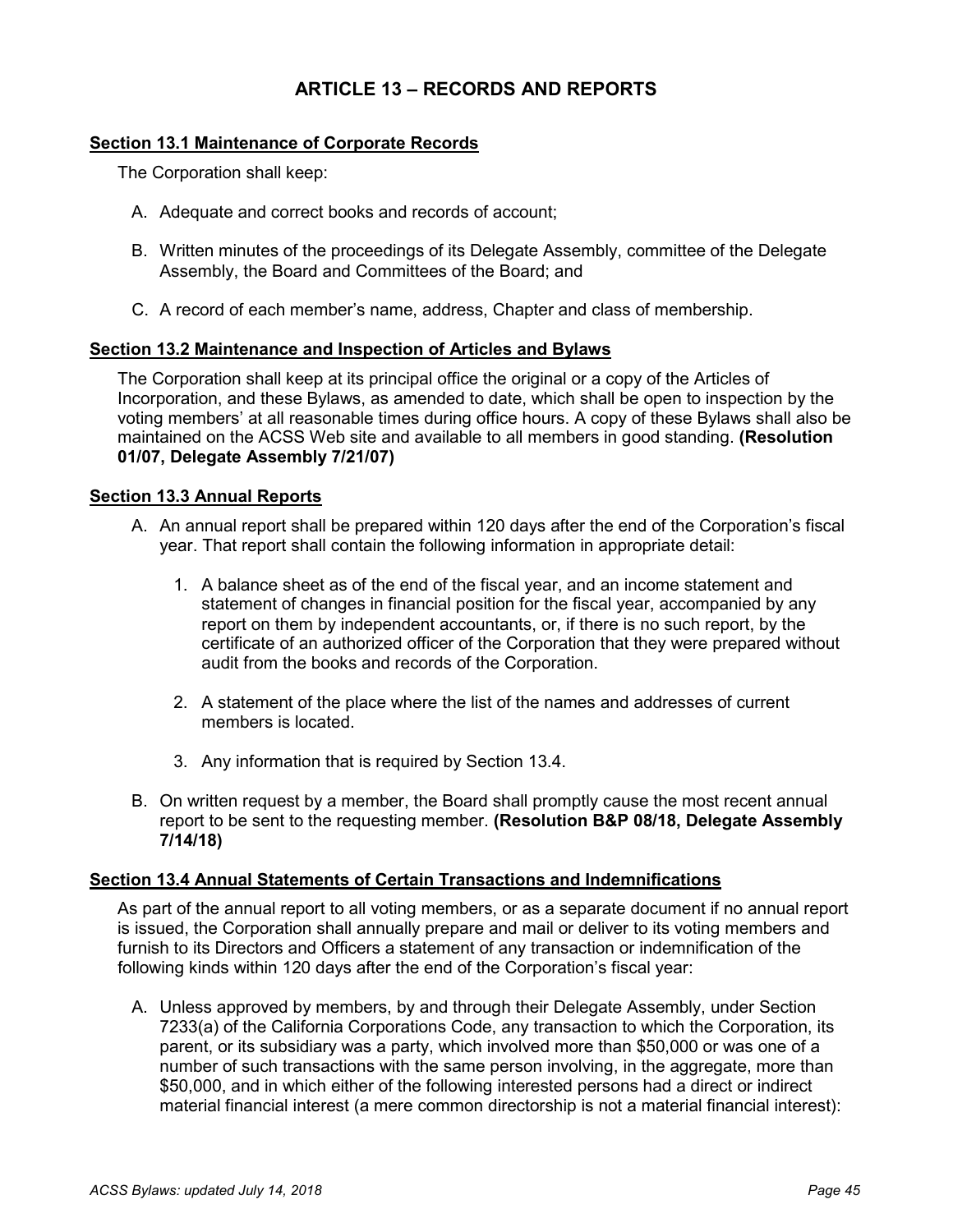- 1. Any Director, Officer or subordinate officer of the Corporation, its parent, or its subsidiary;
- 2. Any holder of more than 10 percent of the voting power of the Corporation, its parent, or its subsidiary. The statement shall include a brief description of the transaction, the names of interested persons involved, their relationship to the Corporation, the nature of their interest in the transaction, and, when practicable, the amount of that interest, provided that, in the case of a partnership in which such person is a partner, only the interest of the partnership need be stated.
- B. A brief description of the amounts and circumstances of any loans, guaranties, indemnifications, or advances aggregating more than \$10,000 paid during the fiscal year to any Officer, subordinate officer or Director of the Corporation, unless the loan, guaranty, indemnification, or advance has already been approved by the members under Section 7235(a) of the California Corporations Code, or the loan or guaranty is not subject to the provisions of that section.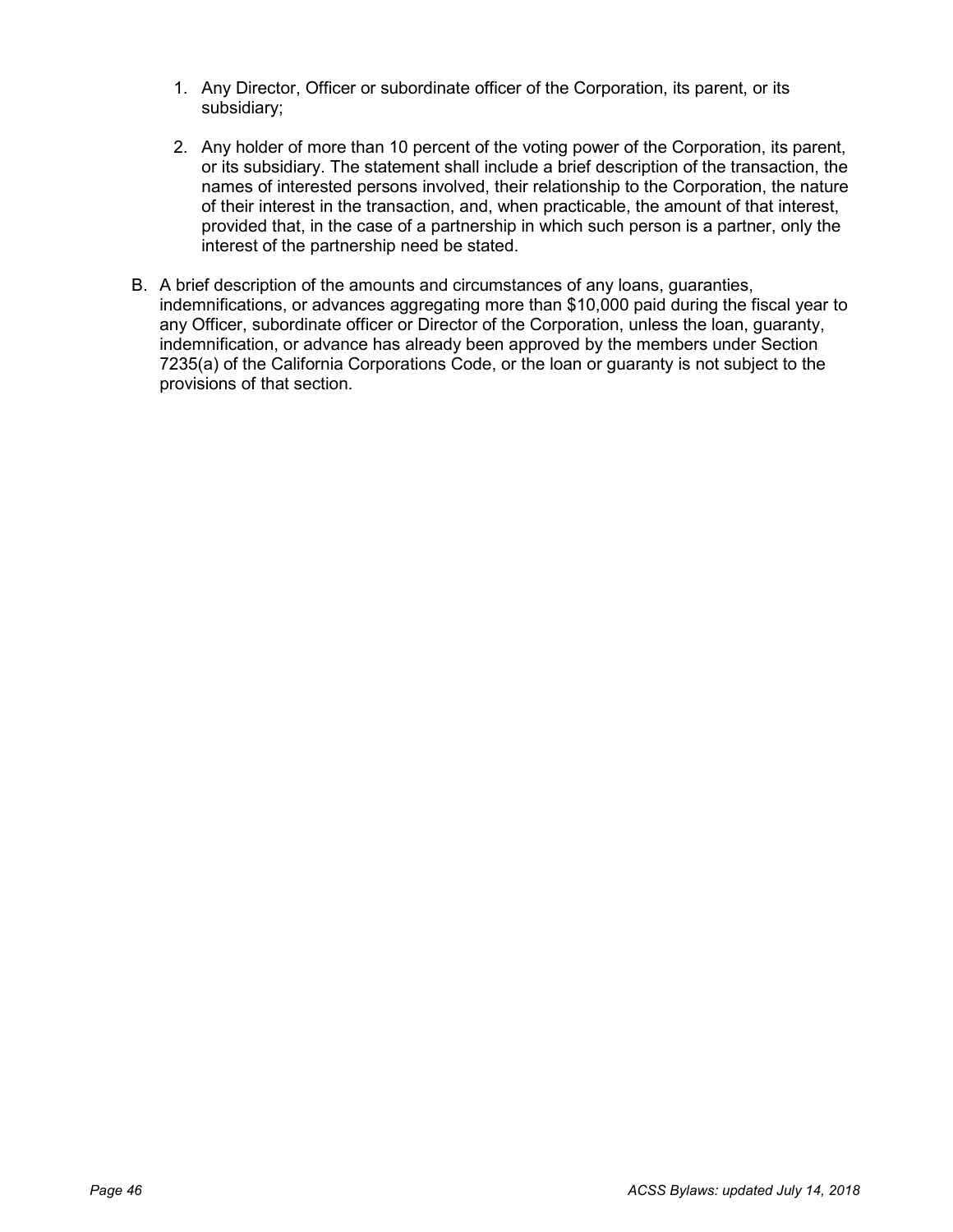# **ARTICLE 14 – AMENDMENT OF BYLAWS**

#### **Section 14.1 Amendment by the Delegate Assembly**

These Bylaws may be amended, or new bylaws adopted, by vote or written consent of two-thirds (2/3) of the Delegates present and voting at any duly called, noticed and held meeting of the Delegate Assembly at which a quorum is present, provided advance notice of the proposed amendment has been given to the Delegates at least 30 days before such meeting is held. Such notice shall set forth the text of the proposed amendment, and shall be mailed or otherwise given to each Delegate in the manner required for giving notice of special meetings of the Delegate Assembly. Any provision of these Bylaws that requires the vote of a larger proportion of the Delegates than otherwise required by this article may not be amended or repealed except by such larger vote. **(Resolution B&P 09/18, Delegate Assembly 7/14/18)**

#### **Section 14.2 Amendment by the Board of Directors with Delegate Approval**

The Board of Directors may adopt new bylaws, or amend or repeal these Bylaws, by vote or written consent of two-thirds (2/3) of the Directors present at a duly called, noticed and conducted meeting of the Board at which a quorum is present, and with the consent or ratification of twothirds (2/3) of the Delegates. Any proposed amendment adopted by the Board of Directors, unless previously approved by the required number of Delegates, shall be submitted to the Delegates for ratification. Delegates shall have 60 days from the date the matter is mailed to them to ratify or reject the proposed amendment. Failure by a Delegate to reject within such time shall be considered ratification by such Delegate. Any other Delegate action to reject or to approve the amendment shall be deemed taken when a written certificate is actually received at the principal office of the Corporation. The amendment shall become effective on the 61st day after mailing to the Delegates unless sooner rejected by more than one-third (1/3) of the Delegates. It shall become effective sooner if it has been affirmatively accepted by two-thirds (2/3) of the Delegates. A Delegate decision may not be changed after the certificate by the delegate has been received at the principal office of the Corporation. If any provision of these Bylaws requires the vote of a larger proportion of the Board than otherwise required by law, such provision may not be altered, amended or repealed except by that greater vote. **(Resolution 2, Delegate Assembly 10/4/94; Delegate Assembly 7/20/96; Resolution 01/07, Delegate Assembly 7/21/07)**

#### **Section 14.3 Record of Amendments**

The Secretary shall keep complete records of all amendments for at least five years after the effective date thereof, including the bylaws as they existed before each amendment, the exact text of each amendment, and the bylaws as amended. In the discretion of the Board of Directors, these Bylaws may be restated in their entirety to incorporate extensive amendments, or the amendments may be endorsed upon the existing Bylaws and signed in the margin by the Secretary. In any event, the Secretary shall ensure that these Bylaws accurately and completely incorporate all amendments to date, and shall certify that the Bylaws, as so amended, are the true and complete bylaws of the Corporation.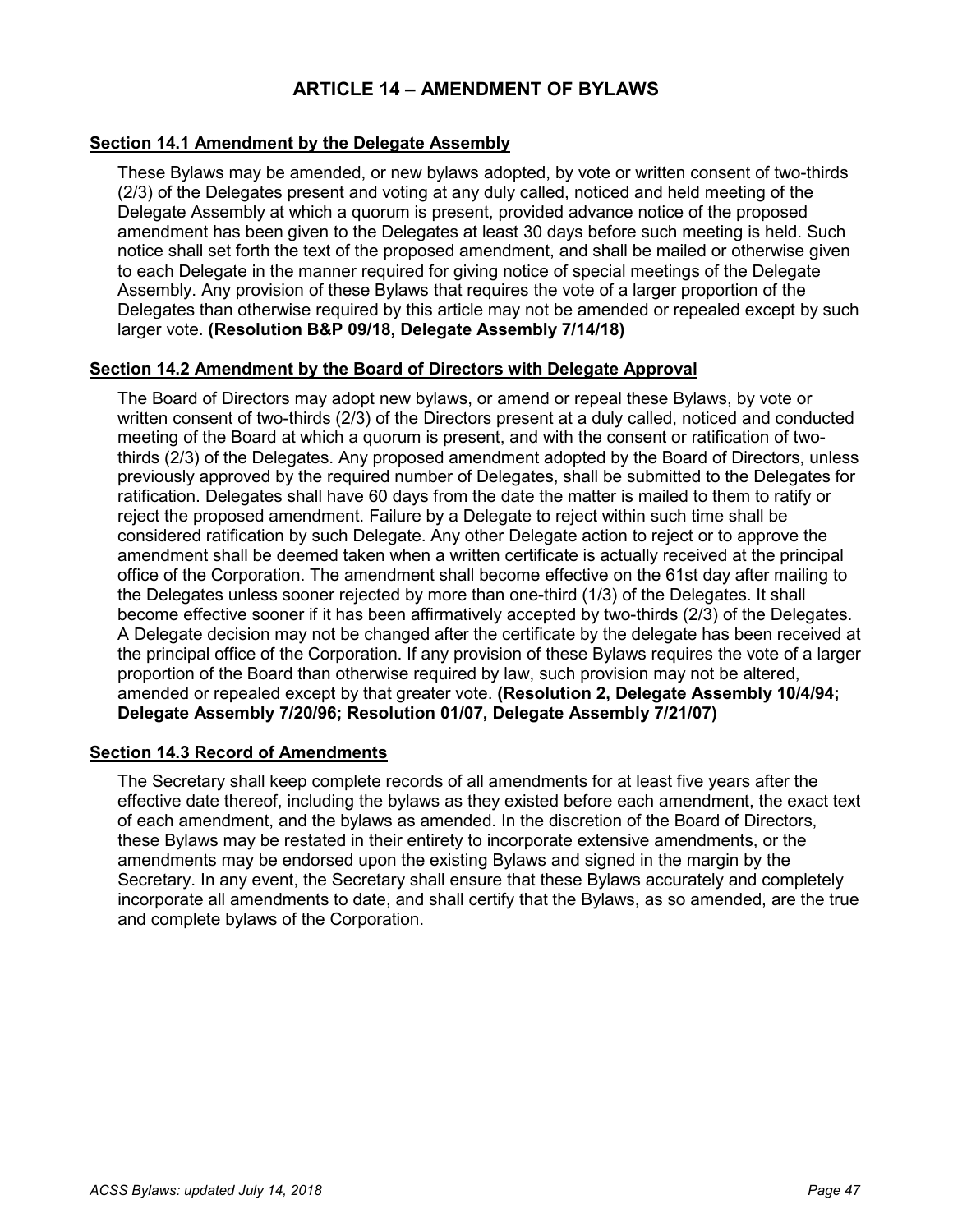**THIS PAGE INTENTIONALLY LEFT BLANK**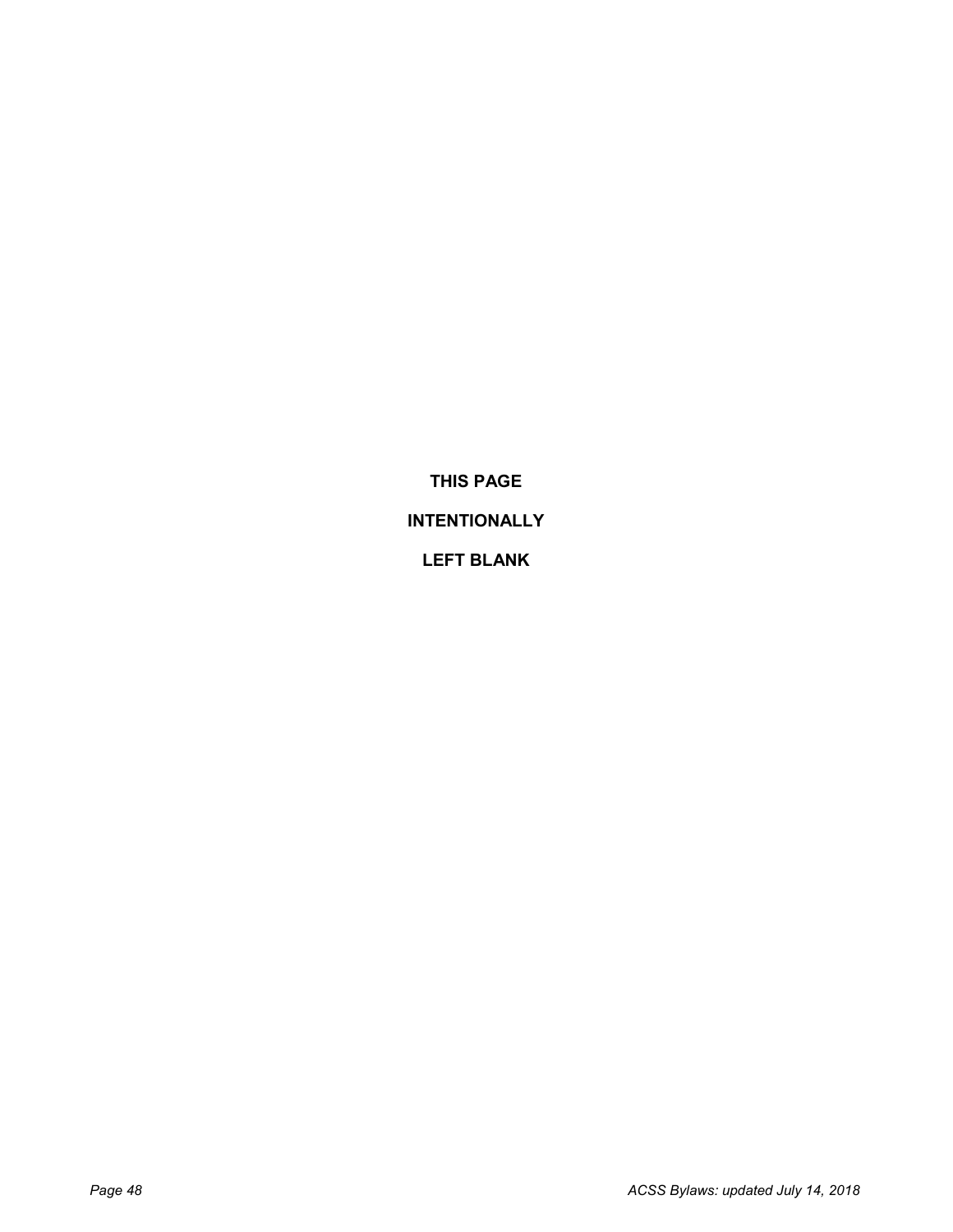# **ARTICLE 15 – INTERPRETATION**

#### **Section 15.1 Supremacy of the Bylaws**

These Bylaws are the supreme authority of the Corporation, subject only to the Articles of Incorporation and to U.S. and California law. Any act of the Board of Directors, of any Committee of the Board, of the Delegate Assembly or of any Officer, Chapter, member, committee or agent of the Corporation in conflict with these Bylaws is, to the extent of such conflict, null and void. **(Resolution 01/07, Delegate Assembly 7/21/07)**

#### **Section 15.2 Definitions**

Unless the context clearly requires another meaning, all terms defined below and used in these Bylaws with a capitalized initial shall have the meaning given them in this section, as follows:

- A. "Alternate" shall mean a person elected by a Chapter to replace a Delegate if necessary, pursuant to Article 5.
- B. "Board" shall mean the Board of Directors.
- C. "Board of Directors" shall mean the Board of Directors established by Article 6 hereof.
- D. "Chapter" shall mean an organized group of members of the Corporation who work or reside within geographic boundaries established pursuant to Article 4 and who hold a valid and unrevoked charter from this Corporation pursuant to said article.
- E. "Committee of the Board" shall mean a committee composed entirely of one or more Directors and other assigned staff as established pursuant to Article 7. **(Resolution 01/07, Delegate Assembly 7/21/07)**
- F. "Corporation" shall mean this corporation.
- G. "CSEA" shall mean California State Employees' Association.
- H. "Delegate" shall mean a person elected by the active members of a Chapter to represent their voting rights in the Corporation, pursuant to Article 5.
- I. "Delegate Assembly" shall mean, as required by the context, either an assembly of Delegates for the purpose of exercising the voting power of the members, or the group of Delegates elected for such purpose.
- J. "Director" shall mean a member of the Board of Directors.
- K. "Executive Committee" shall mean the Executive Committee established by Article 7, Section 7.3.
- L. "Nominating Committee" shall mean the Nominating Committee established by Article 6, Section 6.6.
- M. "Officer" shall mean one of the principal officers of the Corporation identified in Article 8, Section 8.1. (Special Delegate Assembly 1/20/96)
- N. "Legislative and Political Action Committee" shall mean the committee established to manage and coordinate the political activities of the Corporation pursuant to Article 11,